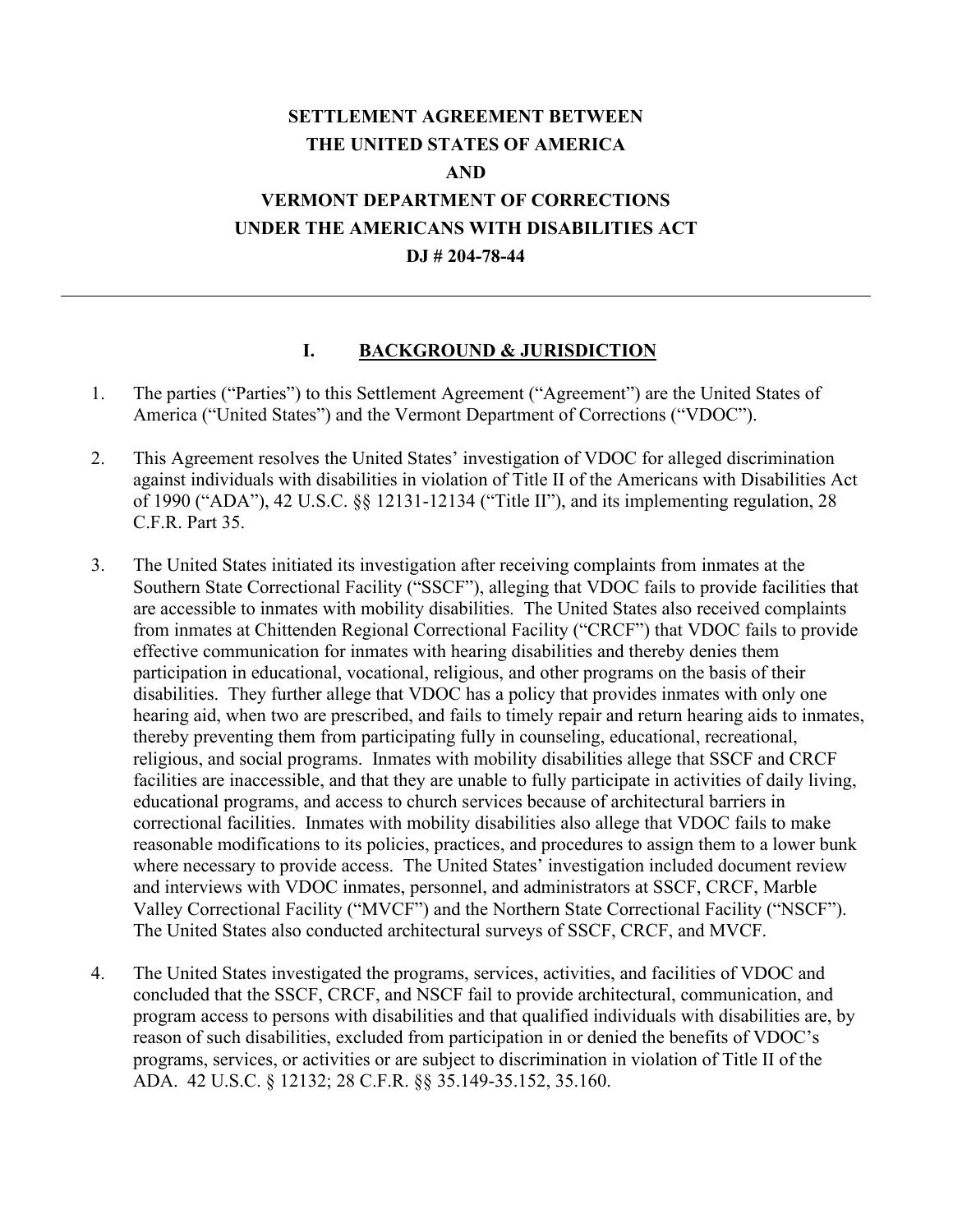- 5. The ADA applies to VDOC because it is a "public entity" as defined by Title II of the ADA. 42 U.S.C. § 12131(1). Title II prohibits discrimination against qualified individuals with disabilities on the basis of disability in the "services, programs, or activities of a public entity." 42 U.S.C. § 12132.
- 6. The United States is authorized under the Department of Justice's Title II implementing regulation, 28 C.F.R. Part 35, Subpart F, to determine VDOC's compliance with Title II of the ADA, to issue findings, and, where appropriate, to negotiate and secure voluntary compliance agreements. 28 C.F.R. §§ 35.171-172.
- 7. The parties agree that it is in their best interests, and the United States believes that it is in the public interest, to resolve this matter without engaging in protracted litigation. The parties have therefore voluntarily entered into this Agreement. This Agreement should not be construed as an admission of liability by VDOC.
- 8. In consideration of, and consistent with, the terms of this Agreement, the Attorney General agrees to refrain from filing a civil suit in this matter, except as provided in the section entitled "Implementation and Enforcement."

## **II. DEFINITIONS**

- 9. **"ADA Compliance Director"** means an employee of VDOC who has responsibility and authority to ensure that: VDOC facilities are readily accessible to and usable by inmates with disabilities; VDOC provides inmates with disabilities equal opportunity to participate in and benefit from its services, programs, and activities, to include the provision of appropriate auxiliary aids and services to ensure effective communication; and that inmates' requests for accommodations, complaints, and grievances are addressed and resolved as set forth in this Agreement.
- 10. **"Alteration"** means a change to a VDOC facility or part of a facility that affects or could affect the usability of the facility.  $28$  C.F.R.  $\S 35.151(b)$ .
- 11. **"Auxiliary aids and services"** means those aids and services as set forth in 28 C.F.R. § 35.104, and accordingly, include qualified interpreters on-site or through video remote interpreting (VRI) services; note takers; computer-aided real-time transcription services (CART); written materials; exchange of written notes; telephone handset amplifiers; assistive listening devices; assistive listening systems; telephones compatible with hearing aids; closed caption decoders; open and closed captioning, including real-time captioning; voice, text, and video-based telecommunications products and systems, including text telephones (TTYs), videophones, and captioned telephones, or equally effective telecommunications devices; videotext displays; accessible electronic and information technology; or other effective methods of making aurally delivered information available to individuals who are deaf, hard of hearing, or who have a speech disability.
- 12. **"Communication Plan"** means the individualized list of accommodations, including appropriate auxiliary aids and services that will be provided to each inmate with hearing disabilities to ensure effective communication and access to programs, services, facilities, and activities. The Communication Plan is based on information collected at Intake, and/or from the Secondary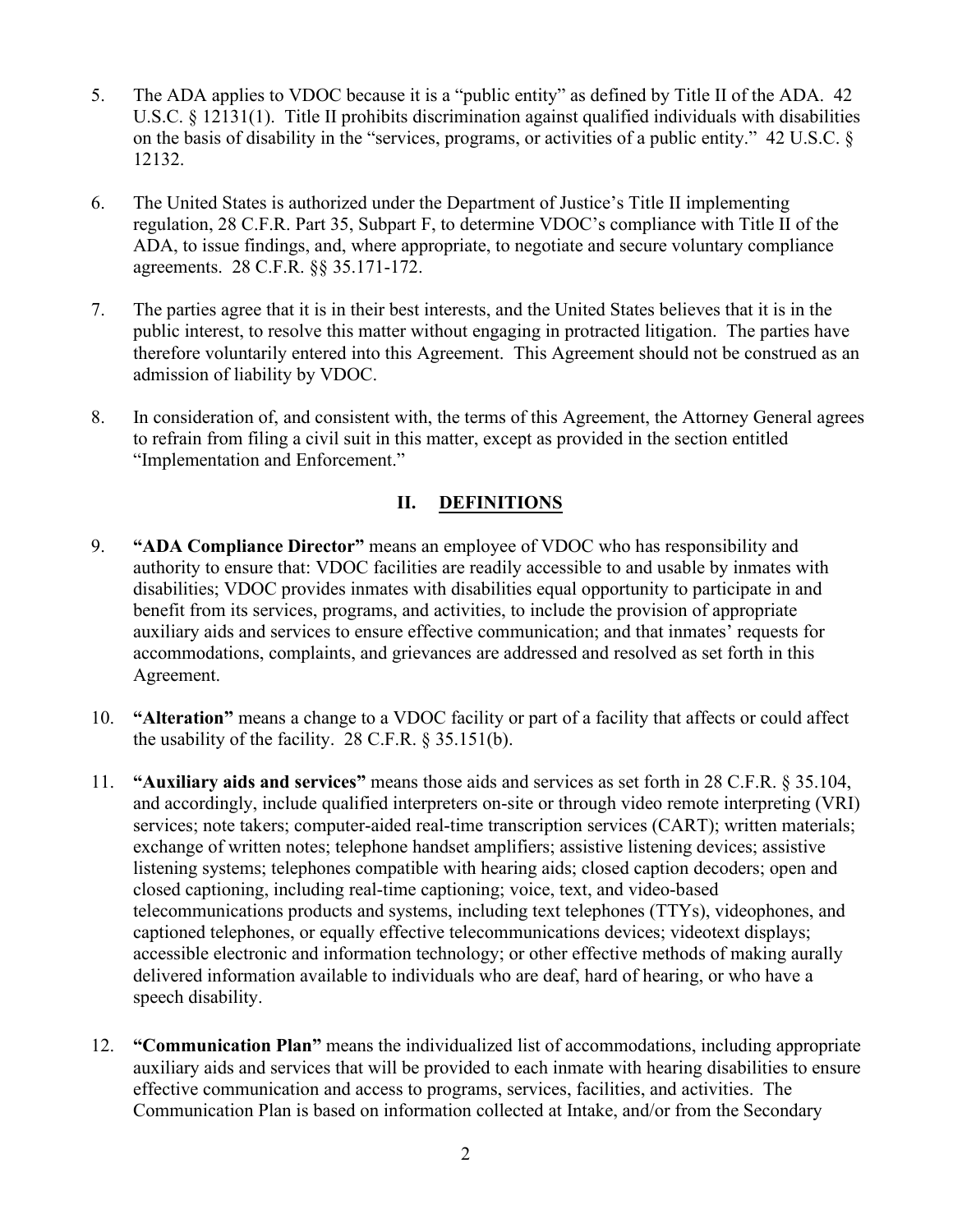Hearing Assessment. It is developed in coordination with the ADA Compliance Director and the Facility ADA Coordinator.

- 13. **"Correctional Facility"** means any regional office, institution, correctional treatment facility, detention facility, transitional facility, secure program facility, correctional center, community corrections location, or resource center where VDOC operates, supervises, controls, manages, or contracts to receive services for inmates who are under VDOC's supervision.
- 14. **"Critical Interactions"** means those interactions in which the risk of miscommunication or misunderstanding are high and the consequences of miscommunications or misunderstandings may have serious repercussions for inmates with hearing disabilities. Examples of Critical Interactions include, but are not limited to: medical care treatment and appointments, including dental, vision, audiological, mental health care and referral appointments; individual therapy and group counseling sessions; disciplinary investigations and disciplinary hearings; educational programs, specific training sessions and general educational opportunities that include a verbal or aural component; vocational programs that include a verbal or aural component; transfer and classification meetings; and meetings with the ADA Compliance Director or the Facility ADA Coordinator to discuss what auxiliary aids and services to include in the inmate's Communication Plan.
- 15. **"Effective communication"** means communication with individuals who have hearing disabilities that is as effective as communication with others. Effective communication is achieved by furnishing appropriate auxiliary aids and services where necessary to afford qualified individuals with disabilities an equal opportunity to participate in or benefit from the services, programs, or activities of a public entity.
- 16. **"Facility ADA Coordinator"** means the designated person at each VDOC Correctional Facility with the responsibility and authority to develop an inmate's Communication Plan to provide inmates with disabilities the auxiliary aids and services necessary to ensure effective communication and access to programs, services, facilities, and activities.
- 17. **"Intake Hearing Screening"** means the initial inquiry, conducted when an inmate first enters a Facility, regarding whether an inmate may have a hearing disability. The Intake Screening forms the basis for follow up by VDOC if a hearing disability is identified, and, where a hearing disability is identified, triggers the development of an inmate's Communication Plan. If a hearing disability is suspected, but not identified, during the Intake Hearing Screening, a Secondary Hearing Assessment may be ordered to confirm or rule out a hearing disability.
- 18. **"Intake"** means the process from the point in time at which an inmate is taken into the custody of VDOC at a VDOC Correctional Facility, through the point in time the inmate is received at, and assigned to, a unit within a maintaining VDOC Correctional Facility. Intake includes orientation, medical and psychological assessment, educational testing and evaluation, and classification and housing assignment. This term also applies to any similar process for short-term detainees.
- 19. **"Inmate with Hearing Disabilities"** means an inmate who, if unaided by hearing aids or any medical device, is unable to hear in either one or both ears to a sufficient degree to be able to understand the spoken word. Throughout this document, the term "inmates with hearing disabilities" is used to refer to individuals who are deaf or hard of hearing.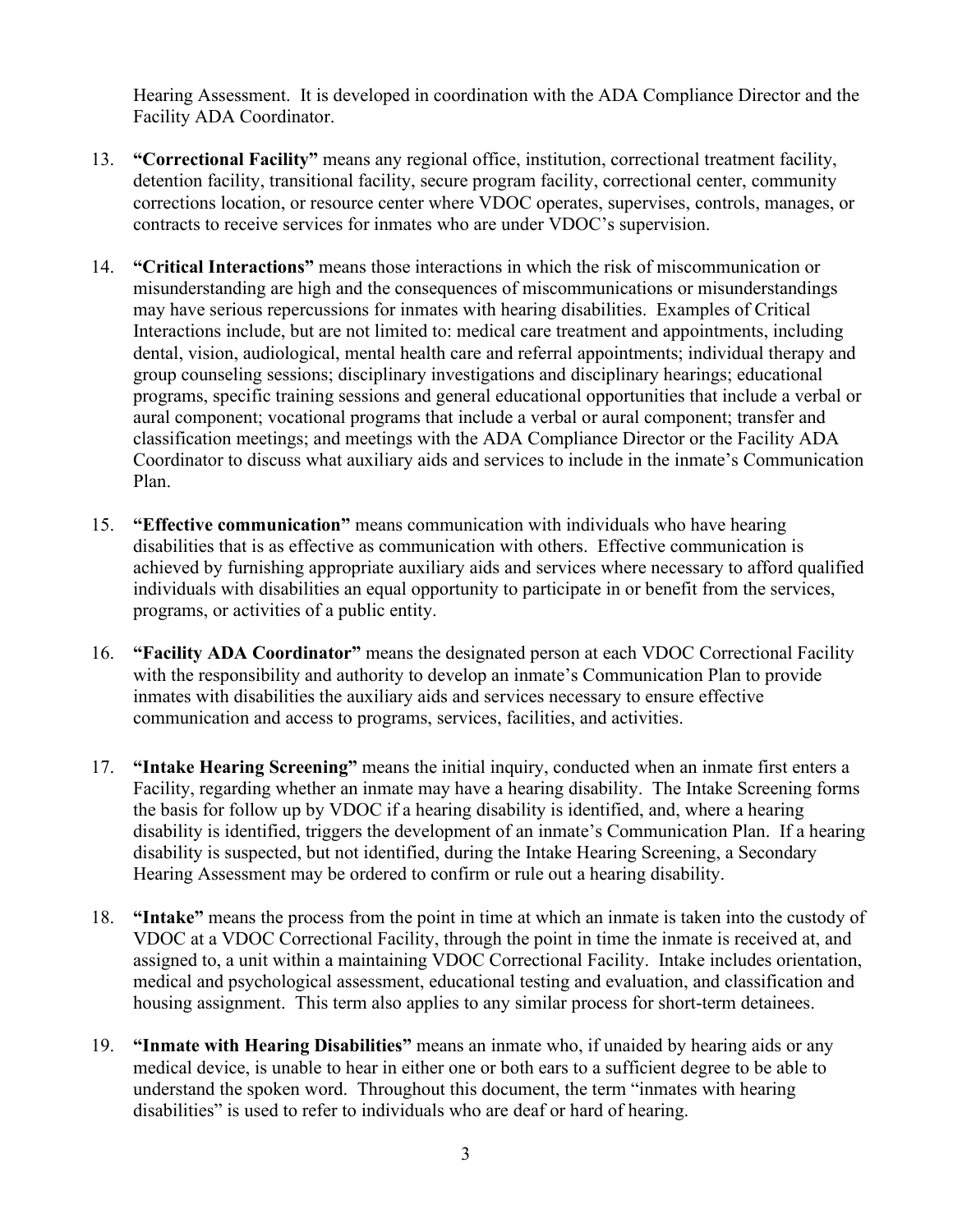- 20. **"Inmate with Mobility Disabilities"** means an inmate with physical disabilities that substantially limit one or more major life activities, including walking and standing. 42 U.S.C. § 12102(1)(A)-  $(2)(A).$
- 21. **"New Construction"** means each facility or part of a facility constructed by, on behalf of, or for the use of, VDOC where construction commenced after January 26, 1992. 28 C.F.R. § 35.151(a).
- 22. **"Personnel"** means all VDOC employees, agents, contractors, and volunteers who are responsible for the custody, oversight, and care of inmates in VDOC facilities.
- 23. **"Qualified Individual with a Disability"** means "an individual with a disability who with or without reasonable modifications to policies, practices, or procedures, the removal of architectural, communication, or transportation barriers, or the provision of auxiliary aids and services meets the essential eligibility requirements for the receipt of services or the participation in programs or activities provided by a public entity." 42 U.S.C. § 12131(2). *See also* 28 C.F.R. § 35.108.
- 24. **"Qualified Interpreter"** means an interpreter who, via a video remote interpreting (VRI) service or an on-site appearance, is able to interpret effectively, accurately, and impartially, both receptively and expressively, using any necessary specialized vocabulary, given the individual with hearing disabilities' language, skills and education. Qualified interpreters include, for example, sign language interpreters, oral transliterators, and cued-language transliterators. *See* 28 C.F.R. § 35.104, Pt. 35, App. A. "Qualified Interpreter." For the purposed of this Agreement, a Certified Deaf Interpreter is also considered a qualified interpreter.
- 25. **"Secondary Hearing Assessment"** means a hearing assessment to (1) determine whether an inmate has a hearing disability, (2) obtain additional information on the extent of an inmate's hearing disability, and/or (3) help determine what auxiliary aids and services are required to ensure effective communication. It may be ordered either after the initial Intake Hearing Screening, or when an inmate who has been incarcerated presents with a suspected hearing disability during incarceration. A Secondary Hearing Screening can be ordered at any time during an inmate's incarceration.
- 26. **"Text Telephone/Teletype Terminal/Teletypewriter"** (TTY) means a device that allows individuals with hearing disabilities to use a telephone to type and send text messages.
- 27. **"Telecommunications Relay Service"** (TRS) means an operator service that allows people with hearing disabilities to place calls to standard telephone users via keyboard or assistive device.
- 28. **"Videophone"** means a telephone with a camera and screen for visual, real-time communication.
- 29. **"Video Relay Service"** (VRS) means a telephone service using interpreters connected to callers by video hook-up that is designed to provide persons with hearing disabilities who use American Sign Language with telephone services that are functionally equivalent to those provided to users who are hearing.
- 30. **"Video Remote Interpreting"** (VRI) means an interpreting service that uses video conference technology over dedicated lines or wireless technology offering a high-speed, wide-bandwidth video connection that delivers high-quality video images as provided in 28 C.F.R. § 35.160(d).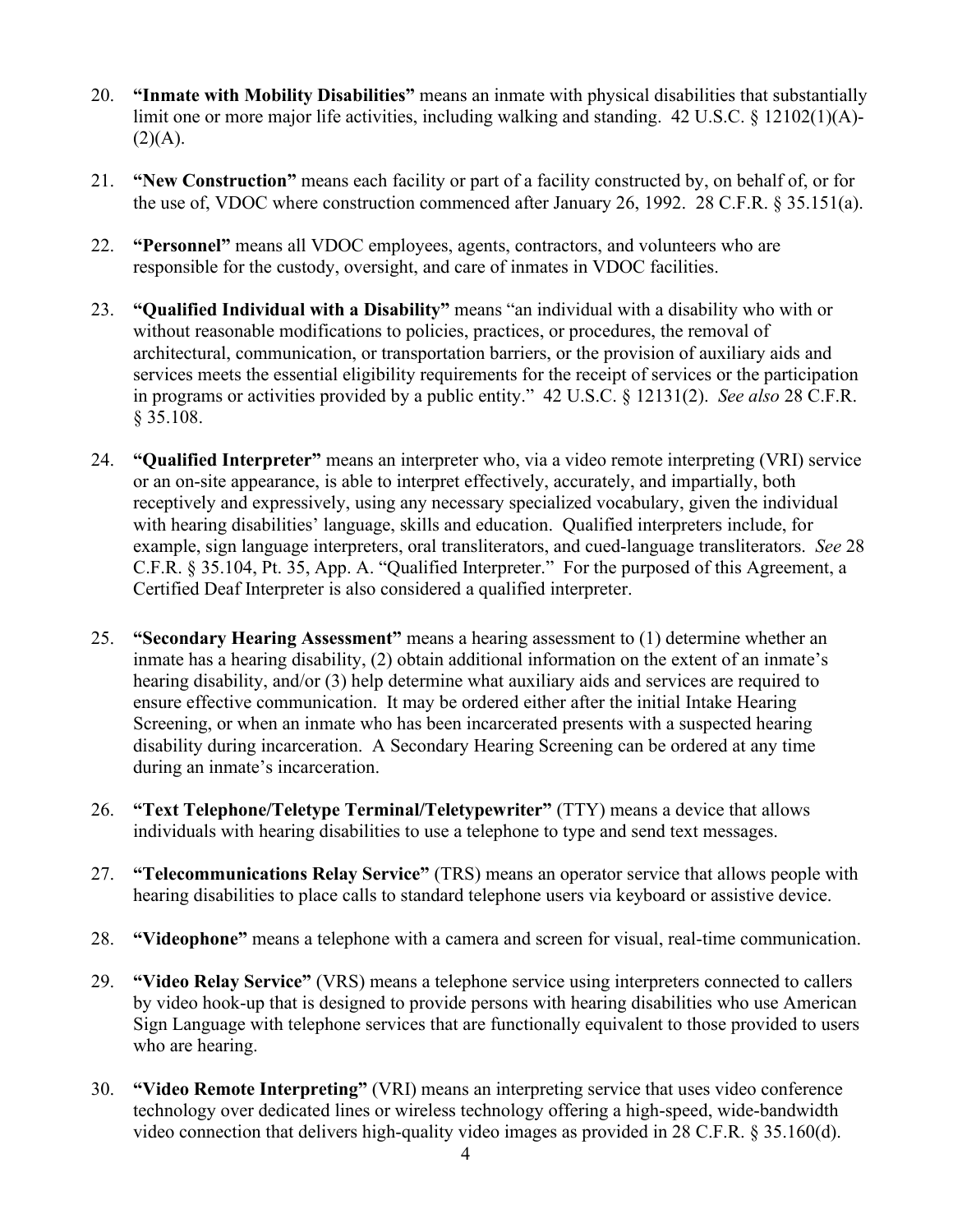## **III. REMEDIAL RELIEF – GENERAL**

- 31. **Nondiscrimination Based on Disability.** VDOC and its officers, employees, agents, successors, and assigns, will ensure that individuals with hearing or mobility disabilities are not discriminated against on the basis of disability in VDOC's services, programs, and activities, and will comply with all requirements of Title II of the ADA, 42 U.S.C. §§ 12131–12134, and its implementing regulation, 28 C.F.R. Part 35. VDOC's obligations under the ADA include, but are not limited to, the following:
	- a. VDOC will not discriminate against or exclude qualified inmates with disabilities from participation in, or deny such inmates the benefits of, VDOC's services, programs, or activities, including, but not limited to, housing, recreation, commissary, dayrooms, telephones, regular meals, education, postsecondary education, and work and study release, on the basis of an inmate's disability, 42 U.S.C. § 12132; 28 C.F.R. § 35.130(a), (b)(1)(i);
	- b. VDOC will not, on the basis of disability, deny qualified inmates with hearing or mobility disabilities the opportunity to participate in or benefit from VDOC's aids, benefits, or services, 42 U.S.C. § 12132; 28 C.F.R. § 35.130(b)(1)(i);
	- c. VDOC will not, on the basis of disability, provide aids, benefits, or services to qualified inmates with hearing or mobility disabilities that are unequal to, or different or separate from, those afforded to inmates who do not have disabilities, unless different or separate services are necessary to provide such inmates with disabilities benefits, aids, or services that are as effective as those provided to others, 42 U.S.C. § 12132; 28 C.F.R. §  $35.130(b)(1)(ii)$ , (iv);
	- d. VDOC will reasonably modify its policies, practices, and procedures where necessary to avoid discrimination on the basis of disability unless VDOC demonstrates that such modifications would fundamentally alter the nature of its services, programs, or activities, 42 U.S.C. § 12132; 28 C.F.R. § 35.130(b)(7);
	- e. VDOC will not impose or apply eligibility criteria that screen out or tend to screen out inmates with disabilities from fully and equally enjoying VDOC's services, programs, or activities, unless VDOC demonstrates that such criteria are necessary for its provision of those services, programs, or activities, 42 U.S.C. § 12132; 28 C.F.R. § 35.130(b)(8); and
	- f. VDOC will ensure that its facilities are accessible to and usable by inmates with disabilities and will not exclude such inmates from participation in, or deny them the benefits of, its services, programs, or activities because its facilities are inaccessible or unusable by inmates with disabilities, 42 U.S.C. § 12132; 28 C.F.R. §§ 35.149, 35.150, 35.152(b)(1). VDOC will ensure that its facilities and portions of its facilities constructed or altered after January 26, 1992 comply with ADA design standards. 28 C.F.R. §§ 35.151, 35.104.

## **IV. REMEDIAL RELIEF – EFFECTIVE COMMUNICATION AND AUXILIARY AIDS AND SERVICES**

32. VDOC will provide appropriate auxiliary aids and services to ensure effective communication and the equal opportunity to participate in and enjoy the benefits of VDOC's services, programs,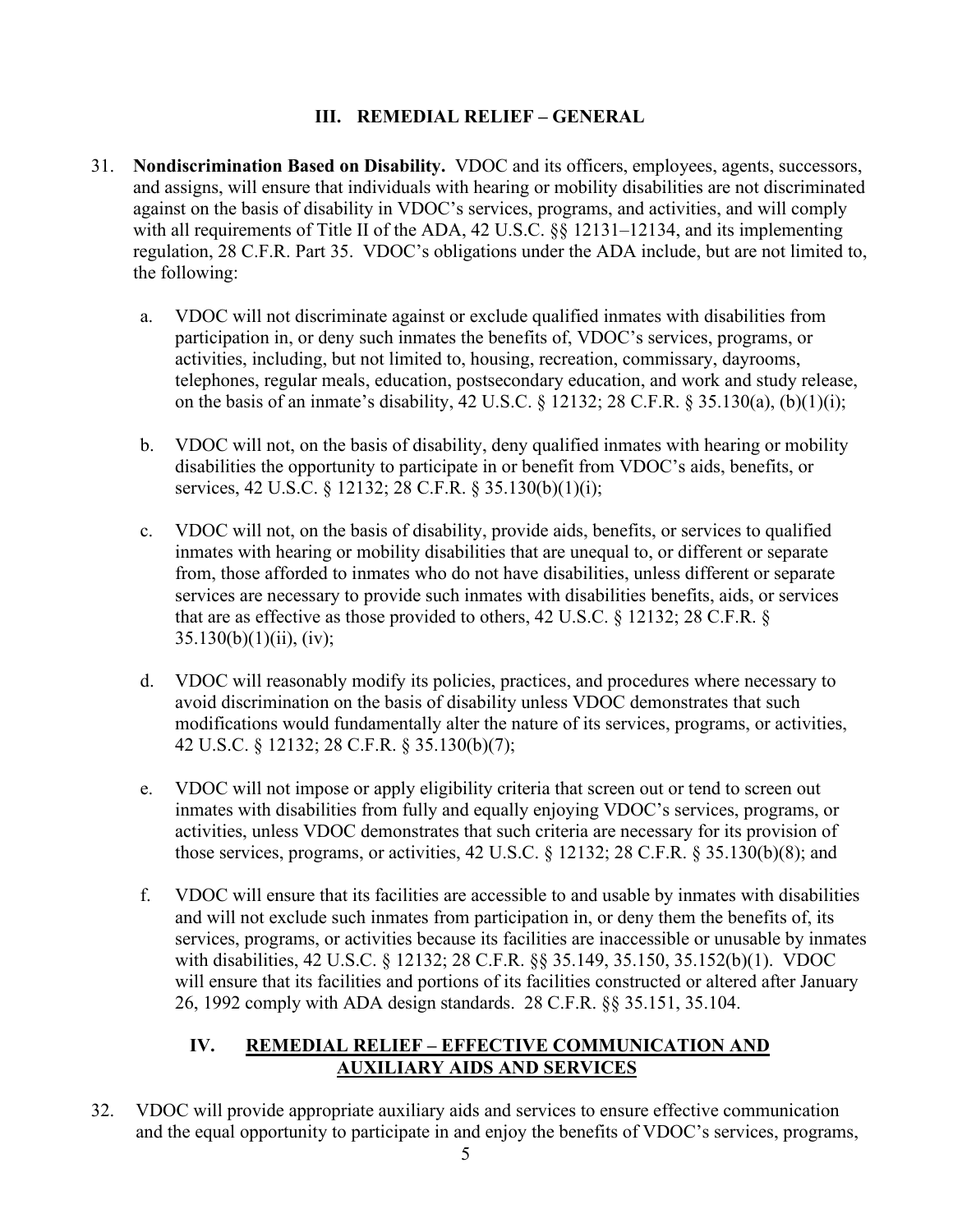and activities. This includes all programs, services, and activities provided by entities under contract with VDOC, such as third-party vendors, contractors, or state funded entities such as community colleges.

- 33. **Examples of Interactions that Require Auxiliary Aids and Services.** The following nonexhaustive list provides examples of activities, services, programs, or circumstances where VDOC will provide appropriate auxiliary aids and services, including qualified interpreters, to ensure effective communication with VDOC inmates who have hearing disabilities:
	- a. Critical Interactions, complex information, lengthy exchanges, or communications involving legal matters or issues;
	- b. Intake, including transfers between facilities;
	- c. Orientation;
	- d. Classification;
	- e. Medical care and health programs and services, including physicals, medical screenings and treatment, dental, visual, and/or mental health examinations or treatment, and drug and alcohol recovery services, including telemedicine;
	- f. Counseling or psychological services;
	- g. Educational and vocational programming, including any programming required for parole or early-release;
	- h. Due process hearings, including disciplinary hearings, and hearings in which the inmate is a witness;
	- i. Classification review interviews;
	- j. Grievance interviews or processes;
	- k. Religious services;
	- l. Investigations conducted by VDOC; and
	- m. Pre-release instructions.
- 34. All auxiliary aids and services required by this Agreement will be provided promptly and free of charge to inmates with hearing disabilities. In determining what types of auxiliary aids and services are necessary, VDOC will give primary consideration to an inmate's request for a particular auxiliary aid or service and will honor that request unless VDOC can demonstrate that another equally effective means of communication exists or unless providing the requested auxiliary aid or service would fundamentally alter the nature of the program, service, or activity, or result in an undue financial or administrative burden. 28 C.F.R. §§ 35.160, 35.164.
- 35. VDOC will provide and maintain written instructions for inmates and VDOC personnel that describe the proper procedures for when and how to request auxiliary aids and services and the proper operation for each type of auxiliary aid or service.

### **Hearing Aids, Cochlear Processer Devices, and Batteries**

36. Consistent with its custodial role, VDOC will provide the appropriate type and number of hearing aids and cochlear processor devices, free of charge, to inmates who have been prescribed hearing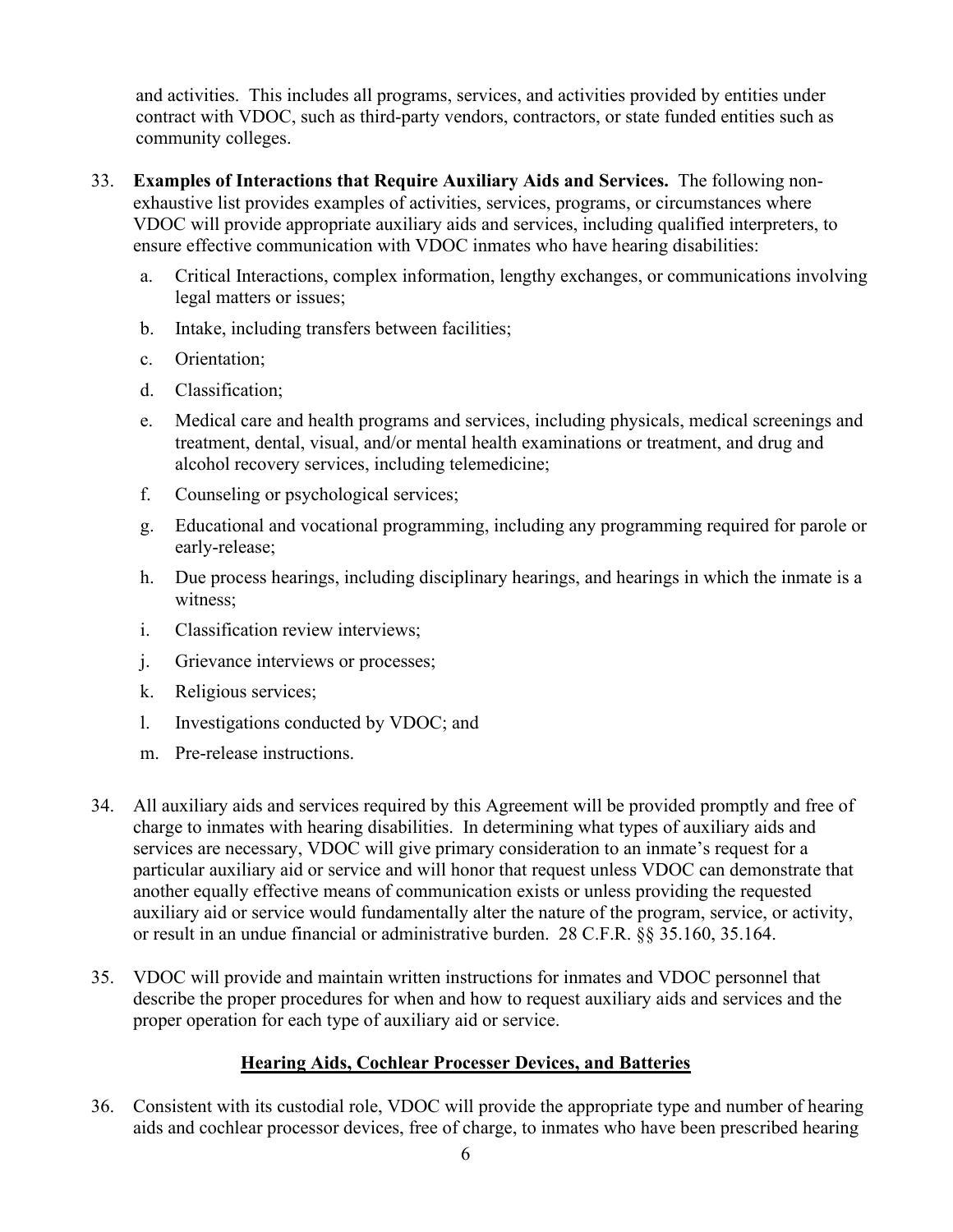aid(s) or who have cochlear implants. Standard hearing aids and cochlear processor devices will be provided to inmates requesting them as soon as reasonably possible, but not later than 30 days after an inmate's request is submitted by the inmate or the inmate's treating health care provider. In the event there is a disagreement about the type and number of hearing aids an inmate requires, VDOC will seek a Secondary Hearing Assessment, and will consider the results of such assessment in its determination about the number and type of hearing aids and cochlear processor devices an inmate receives.

- 37. VDOC will provide the appropriate type and number of hearing aid and cochlear processor replacement batteries, free of charge, to inmates who have been prescribed hearing aid(s) or who have cochlear implants. Standard replacement batteries will be provided to inmates requesting them as soon as reasonably possible, but not later than 24 hours after a request is submitted by the inmate, and no later than 48 hours on weekends and holidays. Nonstandard replacement batteries will be ordered as soon as reasonably possible, but not later than 24 hours after a request is submitted by the inmate, and no later than 48 hours on weekends and holidays.
- 38. When an inmate's hearing aid, cochlear processor, or other such device is inoperable or malfunctioning, VDOC will send the device to an appropriate repair company as soon as possible, but not later than 24 hours (or up to 48 hours on weekends and holidays) after an inmate health care request is submitted by the inmate. A temporary hearing aid will be provided to the inmate for use during the time that the original hearing aid is out for repairs. Upon the inmate's request, VDOC will inform the inmate when the device was sent for repair and when it is expected to be returned by the repair company. Upon the inmate's request, VDOC will provide the inmate with any written documentation provided to VDOC by the repair company regarding the vendor used, the date of the repair, and the specific repairs performed.
- 39. If the inmate's hearing loss warrants clinical reassessment to determine if the prescription for the hearing aid or other device needs to be adjusted before any repair or replacement is ordered, VDOC will ensure the inmate retains the original device (if functional), and VDOC will schedule a medical appointment as soon as reasonably possible. VDOC will take additional appropriate steps to ensure effective communication with the inmate during any period in which the inmate is without their hearing aid, cochlear processor, or other such device.

### **Interpreting Service Agencies**

40. Within 30 days of the effective date of this Agreement, VDOC will provide or contract with one or more interpreter service agencies to ensure that qualified interpreting services, including VRI, are available, 24 hours per day and 7 days a week. Following the United States' investigation, VDOC represents that it provides VRI services 24 hours a day/7 days a week. Alternatively, VDOC may make other appropriate arrangements such as contracting directly with, or hiring, qualified interpreters on a fee for service basis as necessary. Documentation of interpreter services will be provided in the compliance reports required in "Monitoring and Reporting Requirements" in this Agreement.

## **Use of Others to Facilitate Communication**

41. VDOC will not use another inmate to interpret for an individual who has a hearing disability unless (1) the individual with a disability specifically requests such assistance from another inmate, the inmate agrees, and reliance on that inmate is appropriate under the circumstances; or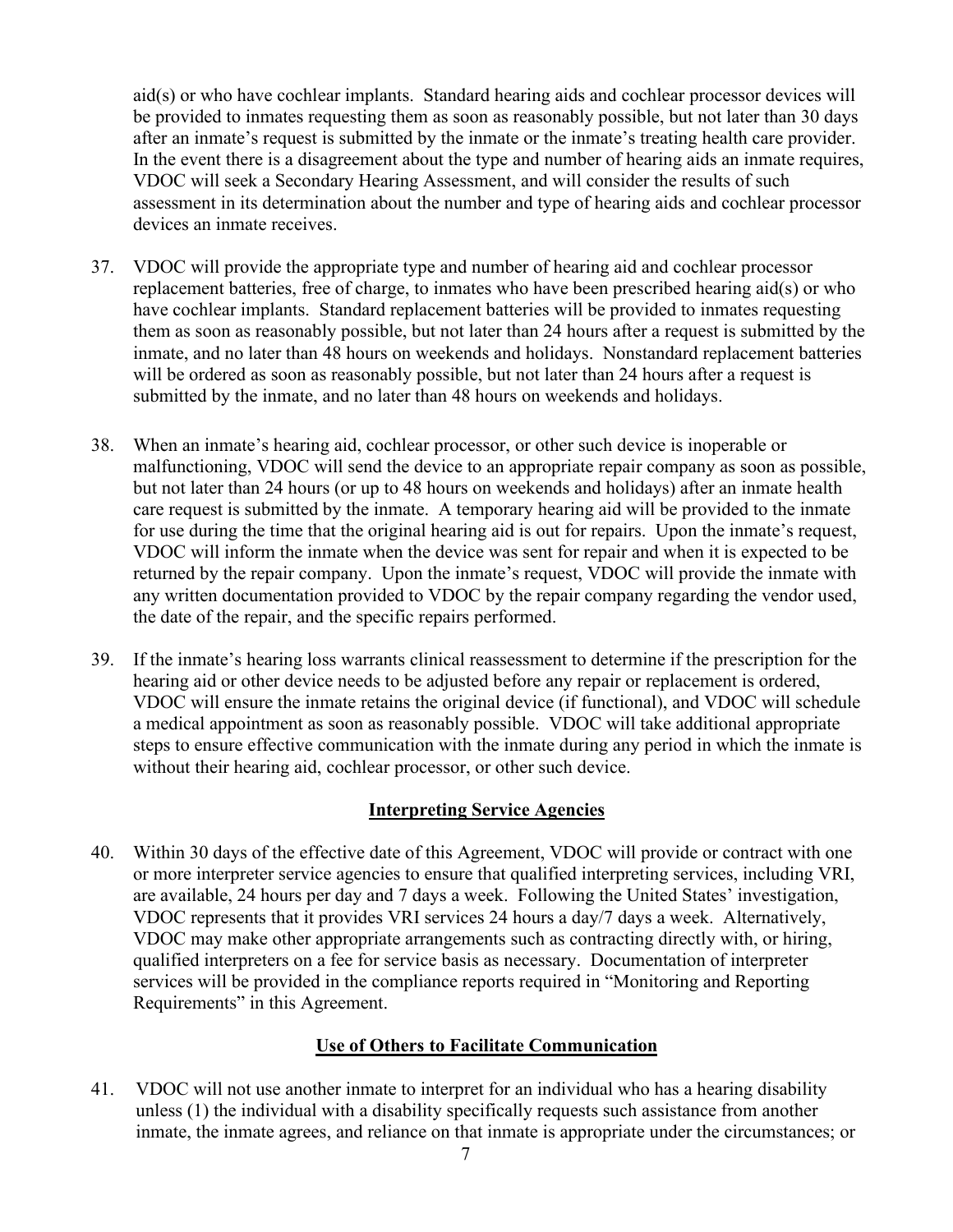(2) in an emergency involving an imminent threat to the safety or welfare of the individual or the public where there is no interpreter available. 28 C.F.R. § 35.160(c).

42. Except for VDOC personnel hired specifically to serve as qualified sign language interpreters, VDOC will not use its personnel to serve as sign language interpreters except in appropriate circumstances, such as: informal communications, providing basic information to an inmate with a hearing disability while waiting for a qualified interpreter to arrive, or in an emergency involving an imminent threat to the safety or welfare of the individual or the public where there is no qualified interpreter available. 28 C.F.R. § 35.160(c).

### **Video Remote Interpreting (VRI)**

- 43. To the extent VDOC utilizes VRI to provide effective communication, within 30 days of the effective date of this Agreement, VDOC will provide access to, and have available for, in emergency situations and otherwise as deemed necessary by VDOC, on-demand video remote interpreting that comports with the following standards at all VDOC Correctional Facilities at which inmates with hearing disabilities are incarcerated:
	- a. High quality, clear, delay-free full-motion video and audio over a high-speed Internet connection;
	- b. Clear, sufficiently large, and sharply delineated picture of the interpreter's and the deaf or hard of hearing individual's heads, arms, hands, and fingers, regardless of the body position of the deaf or hard of hearing inmate, unless rendered impracticable by an emergency situation;
	- c. Voices being transmitted are clear and easily understood; and
	- d. Operation is uncomplicated and easily accomplished by non-technicians.
- 44. VDOC will implement VRI no later than 30 days of the Effective Date of this Agreement. VDOC will require that the VRI provider(s) use only Qualified Interpreters. VDOC will ensure that at least one of the VRI systems is housed in the medical unit of VDOC Correctional Facilities at which inmates with hearing disabilities are incarcerated. Following the United States' investigation, VDOC represents that it has implemented VRI with Qualified Interpreters and that VRI is also available in medical units at which inmates with hearing disabilities are incarcerated.
- 45. When use of a qualified interpreter is necessary to provide effective communication, on-site interpreter services are required when VRI is not available or the use of VRI is not feasible or does not result in effective communication, such as where the inmate is unable to see clearly the video monitor (for example, due to vision difficulties or because the video monitor is out of the inmate's sightline), where the signal is interrupted causing unnatural pauses in communication, or where the image is grainy or otherwise unclear. 28 C.F.R. § 35.160(d).

### **Telecommunication and Audio Devices**

46. Within 30 days of the effective date of this Agreement, VDOC will make the following communication technologies available at all of its VDOC Correctional Facilities where inmates with hearing disabilities are incarcerated to facilitate communication between inmates with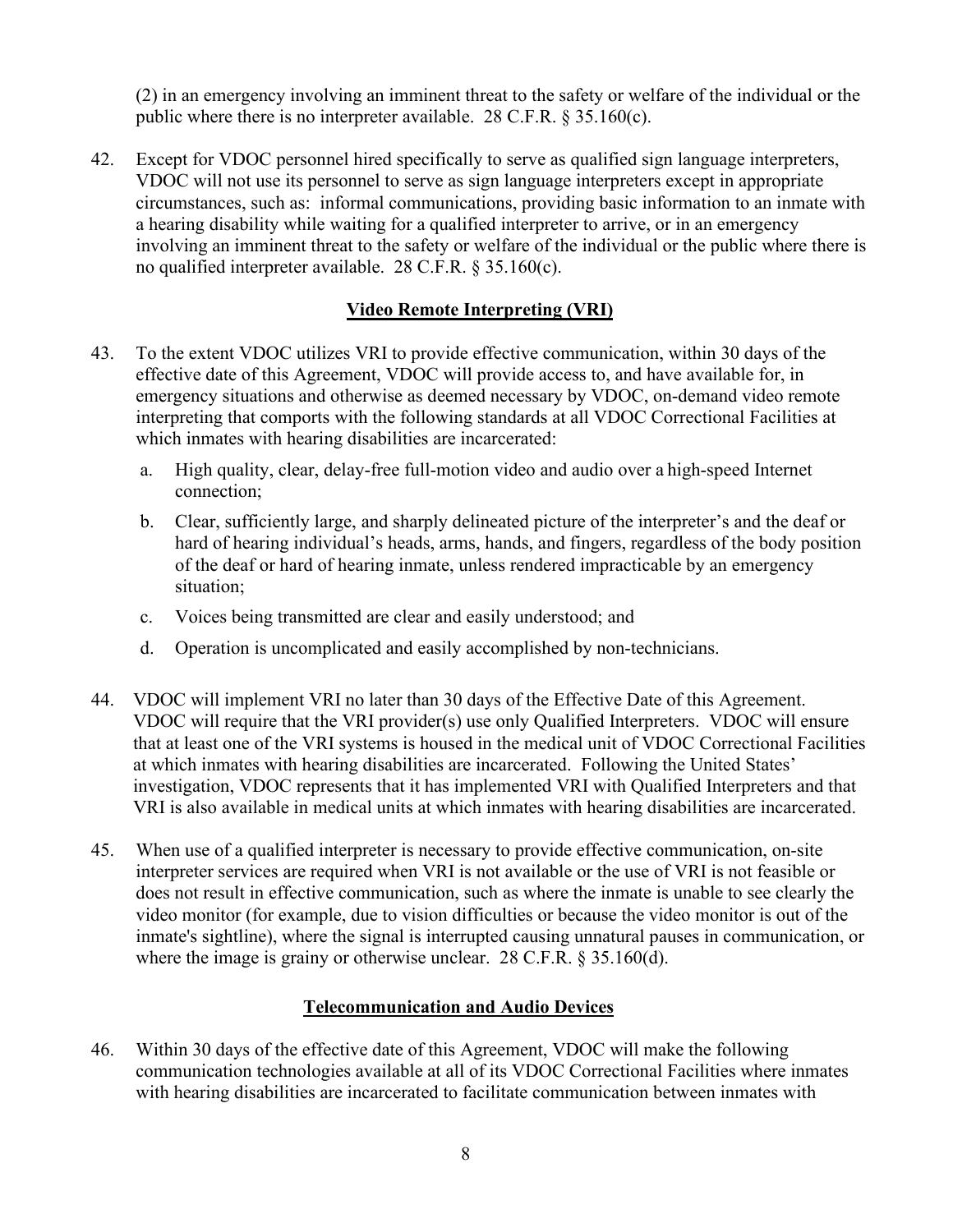hearing disabilities and people outside of VDOC Correctional Facilities. This list of equipment is not exhaustive.

- a. **TTY (teletypewriter) and Telephone.** Every VDOC Correctional Facility will provide a functional TTY and a telephone that is compatible with hearing aids, and, where necessary, modified to enable volume control, in each unit housing inmates with hearing disabilities. VDOC will ensure that at least one TTY will be available and readily accessible during the same hours as the standard telephone is available for inmates who do not have hearing disabilities. VDOC will keep an additional portable TTY unit for use when the regular TTY is broken or otherwise unavailable.
- b. **Relay Services.** VDOC will enable all TTYs to access publicly available relay service phone numbers and local 1-800 numbers. Inmates with hearing disabilities at VDOC Correctional Facilities using relay services may not be charged any more than inmates not using relay services and will be charged the per minute rate established by VDOC's contract with its inmate telephone service provider, consistent with applicable law.
- c. **Videophones.** VDOC will make videophones, either portable or non-portable, available at every VDOC facility where inmates with hearing disabilities are incarcerated. VDOC will provide a videophone at a location easily accessible to inmates with hearing disabilities. Inmates with hearing disabilities will be provided access to these devices in a manner equivalent to the access afforded to inmates who use a standard telephone.
- d. **Over-the-Ear Headphones.** VDOC will make over-the-ear headphones available to inmates with hearing disabilities who wear hearing aids to the same extent that inmates without hearing disabilities are provided earbuds or on-the-ear headphones for television and radio. Over-the-ear headphones enable the inmate who wears hearing aids to listen to television and radio without removing their hearing aids.
- 47. VDOC agrees to keep abreast of evolving technology and to consider adding new equipment and technologies to reflect technological advances.
- 48. VDOC Correctional Facilities housing inmates with hearing disabilities will provide a list of communications equipment available to inmates with hearing disabilities upon their arrival at a VDOC Correctional Facility.
- 49. VDOC will maintain all auxiliary aids and services for inmates with hearing disabilities at VDOC Correctional Facilities in working condition at all times, or promptly repair them.
- 50. VDOC staff will attempt to resolve complaints about any malfunctioning equipment (e.g., TTY or videophone) within one week of receiving that complaint and no later than one month after receiving the complaint. VDOC will initiate a work order or other applicable mechanism for resolving the issue within 24 hours of the complaint. VDOC will not be considered in breach of this provision if the delay is caused by third party vendors, delivery errors, or any other issue caused by third parties or circumstances outside of VDOC control. However, any delay beyond one week requires VDOC to identify and implement an interim solution to ensure effective communication until the device is repaired and returned to the inmate with hearing disabilities.
- 51. **Telecommunication Services.** VDOC will provide inmates with hearing disabilities at VDOC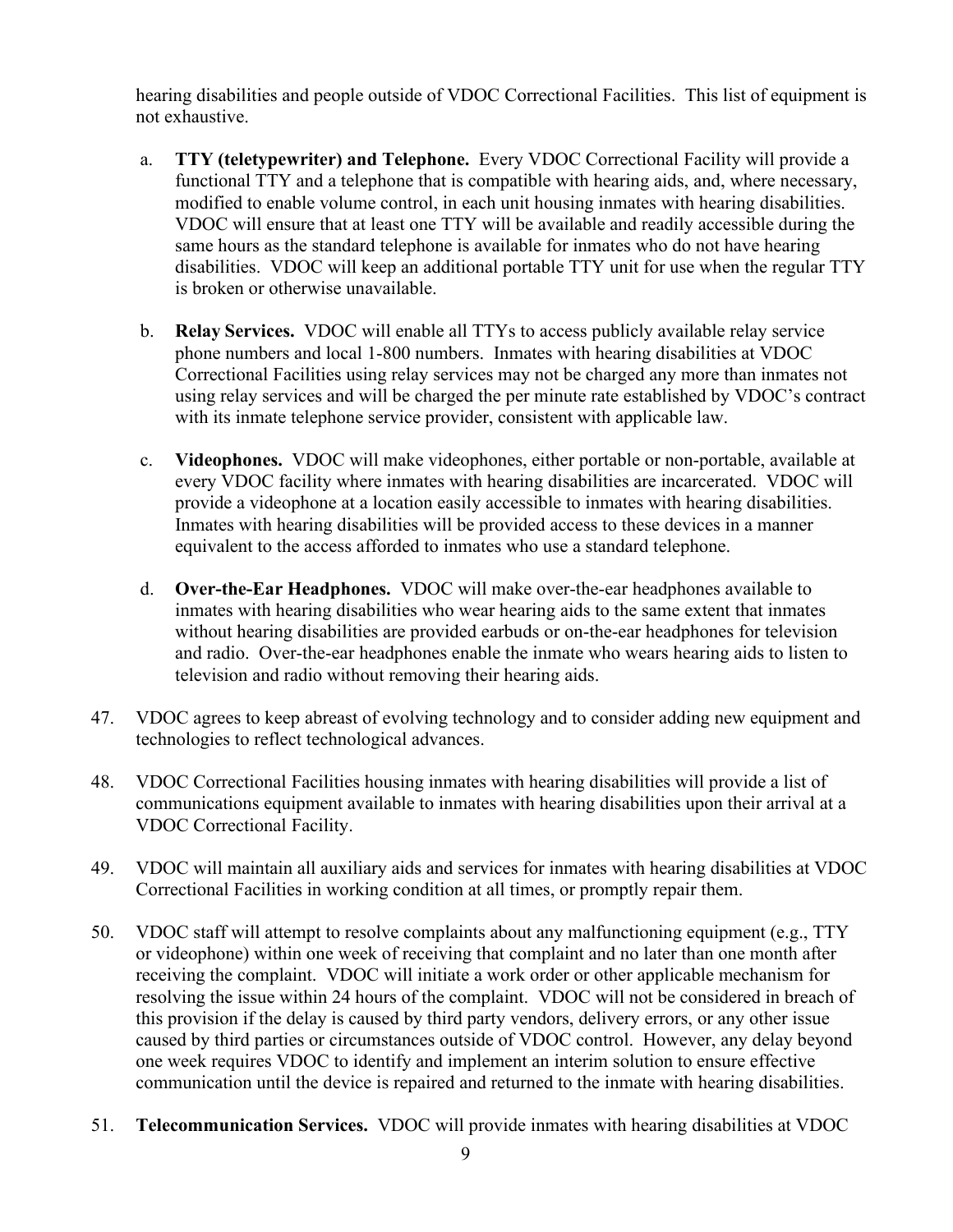Correctional Facilities with a range of telecommunication devices to ensure communication with people outside of VDOC that is substantially similar to the access to telecommunication services VDOC provides to inmates who do not have hearing disabilities.

- 52. **Monitoring Communications.** VDOC may monitor communications between inmates with hearing disabilities at VDOC Correctional Facilities and individuals outside of VDOC to the same extent and with the same discretion applied to the monitoring of communications between inmates that do not have hearing disabilities and individuals outside of VDOC.
- 53. **Additional Time.** Within 30 days of the Effective Date of this Agreement, VDOC will implement a written policy that provides inmates with hearing disabilities at its VDOC Correctional Facilities three times the amount of time to use telecommunication services such as TTYs or VRI, as inmates who do not have hearing disabilities. VDOC will notify inmates with hearing disabilities of such additional time for telecommunications.
- 54. **Privacy of Communications.** VDOC will ensure that the privacy of telephone calls by inmates using a videophone, TTY, telephone with volume control, or other telecommunication device is equal to that of other inmates' telephone calls.

#### **Process for Identification and Accommodation of Inmates with Hearing Disabilities**

- 55. **Intake Policies and Procedures.** VDOC will provide inmates with access to Qualified Interpreters or other appropriate auxiliary aids and services, as are necessary to afford the inmates effective communication at Intake. Following the United States' investigation, VDOC represents that it is providing appropriate auxiliary aids and services as necessary to afford inmates effective communication at Intake. Access to Qualified Interpreters or other appropriate auxiliary aids and services will be provided from the point that an inmate with a hearing disability notifies VDOC of their disability, or VDOC suspects an inmate of having a hearing disability. Qualified Interpreters or other auxiliary aids and services will be provided to aid in the explanation of VDOC policies and procedures. Primary consideration will be given to the request of the inmate for a Qualified Interpreter or a specific auxiliary aid or service choice unless VDOC can demonstrate that another equally effective means of communication exists or unless providing the requested auxiliary aid or service would result in an undue financial or administrative burden and VDOC undertakes the process articulated in 28 C.F.R. § 35.164, including that such assertion must be made by the VDOC Commissioner or an individual designated by the Commissioner who has budgetary authority and must be accompanied by a written statement of the reasons for reaching that conclusion. As detailed in the applicable regulations, VDOC's statement would also specify its proposed alternative aid or service that would not result in an undue burden but would nevertheless ensure, to the maximum extent possible, that qualified individuals with disabilities receive the benefits or services provided by VDOC.
	- a. VDOC will provide access to a Qualified Interpreter or other auxiliary aids and services necessary for the inmate with a hearing disability to understand and complete the Intake process. In the event VDOC is not aware, prior to Intake, that the inmate will require an interpreter or other auxiliary aid or service to ensure effective communication, VDOC will immediately notify the ADA Compliance Director or their designee, who will be responsible to obtain an interpreter, either in person or by video telephone or video relay. The interpreter must be provided within 2 hours of a request.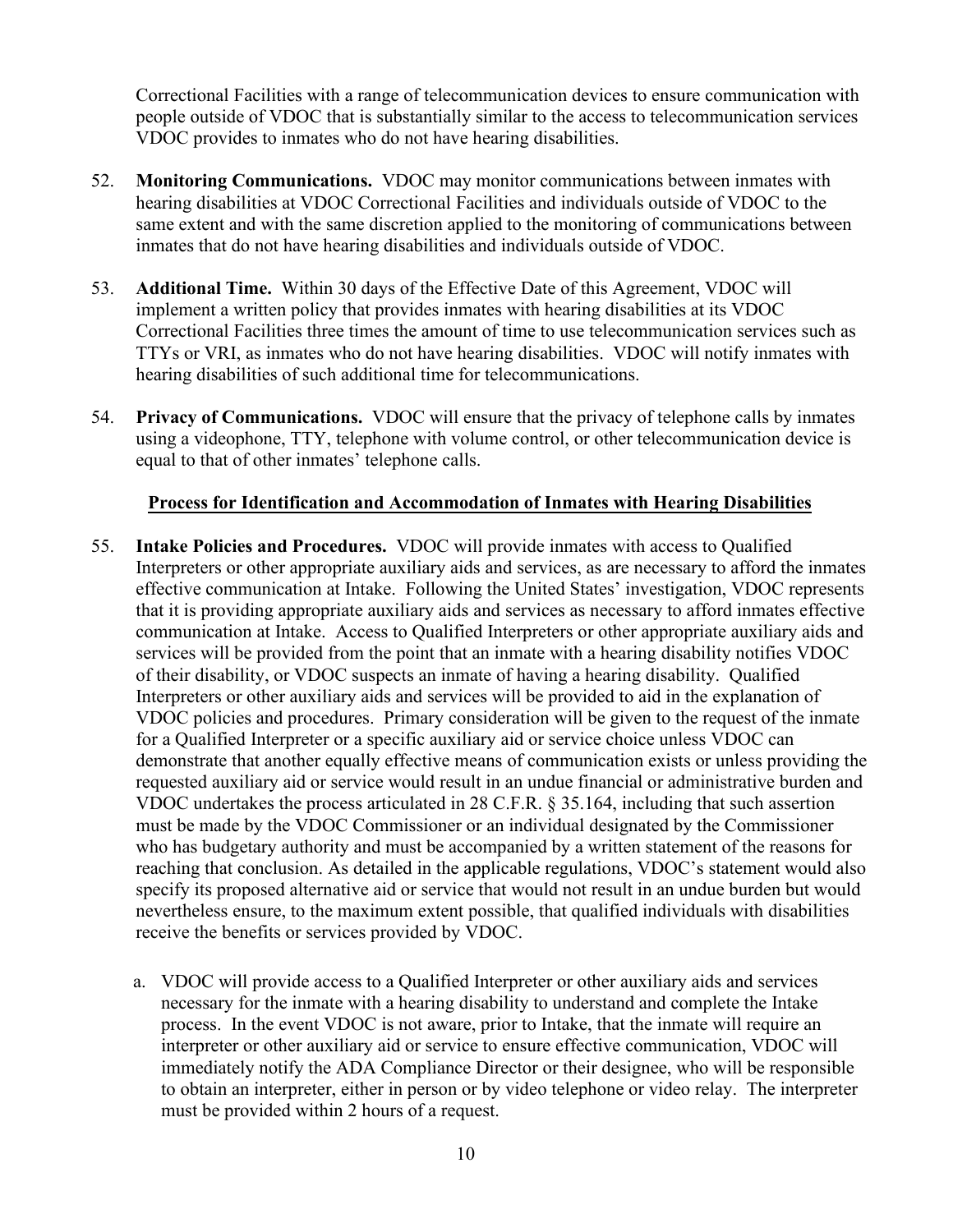- b. VDOC will provide written notification on Intake and orientation materials for inmates with hearing disabilities with information on how to request a Qualified Interpreter or other auxiliary aids or services for assistance in understanding information during the Intake process.
- 56. Within 30 days of the Effective Date of this Agreement, VDOC will implement a comprehensive procedure to identify and provide every inmate with hearing disabilities with appropriate auxiliary aids and services. The procedure will include, at a minimum, (1) an Intake Hearing Screening; (2) a Secondary Hearing Assessment, and (3) the development of a Communication Plan.
- 57. **Timeline Screening, Assessment, and Communication Plan.** The Intake Hearing Screening will occur within 72 hours of entry into VDOC. If VDOC determines an inmate needs a Secondary Hearing Assessment a referral will be made to an appropriate licensed professional within 7 days of the Intake Hearing Screening; and upon the availability of the professional, an appointment will be made within 30 days of the referral. If extenuating circumstances prevent an appointment within 30 days of a determination, VDOC will provide an explanation for the delay to the United States within the 30-day period. VDOC will make every possible effort to ensure the Secondary Hearing Assessment appointment occurs promptly thereafter, but no later than 60 days from the date of the referral. The inmate and the ADA Compliance Director or their designee will meet with the inmate to finalize the inmate's Communication Plan as soon as reasonably possible, but no later than 10 days following the Intake Hearing Screening or, if ordered, the Secondary Hearing Assessment. Regardless of whether a Secondary Hearing Assessment is ordered, the Communications Plan shall be finalized within 30 days of the Intake Hearing Screening, which will be modified, if necessary, within 10 days once results from the Secondary Hearing Assessment are received.
- 58. **Intake Hearing Screening.** Within 72 hours of entry into VDOC, VDOC will screen every inmate for hearing disabilities as part of the VDOC intake process. VDOC will document the Hearing Screening with the Intake Hearing Screening Assessment Form, Attachment B, of this Agreement. If the inmate has a hearing disability or an apparent hearing disability (e.g., wears hearing aids), VDOC personnel will complete as much of the Communication Plan as possible, Attachment C, within two business days of Intake, which will be considered a temporary Communication Plan until one is finalized as described in paragraph 60.
- 59. **Secondary Hearing Assessment**. If VDOC determines a need for, or an inmate requests at any time during incarceration, assessment for a hearing disability, VDOC will refer the inmate to an appropriate licensed professional (e.g., ENT, audiologist, licensed hearing aid dispenser), within 14 days of the determination or request, for a Secondary Hearing Assessment. The Secondary Hearing Assessment may include an audiological examination or other appropriate diagnostic procedures. Information from the Secondary Hearing Assessment will be used to augment an inmate's existing Communication Plan, or to develop a new Communication Plan for inmates who are suspected of having hearing disabilities during incarceration. If hearing aids or other auxiliary devices are recommended as a result of the Secondary Hearing Assessment, VDOC will provide those devices within 30 days of the date of the Secondary Hearing Assessment.
- 60. **Communication Plan**. Within 30 days of an Intake Hearing Screening, or Secondary Hearing Assessment, VDOC will finalize a Communication Plan, as set forth in Attachment C to this Agreement, for every inmate with a hearing disability. The Communication Plan will identify the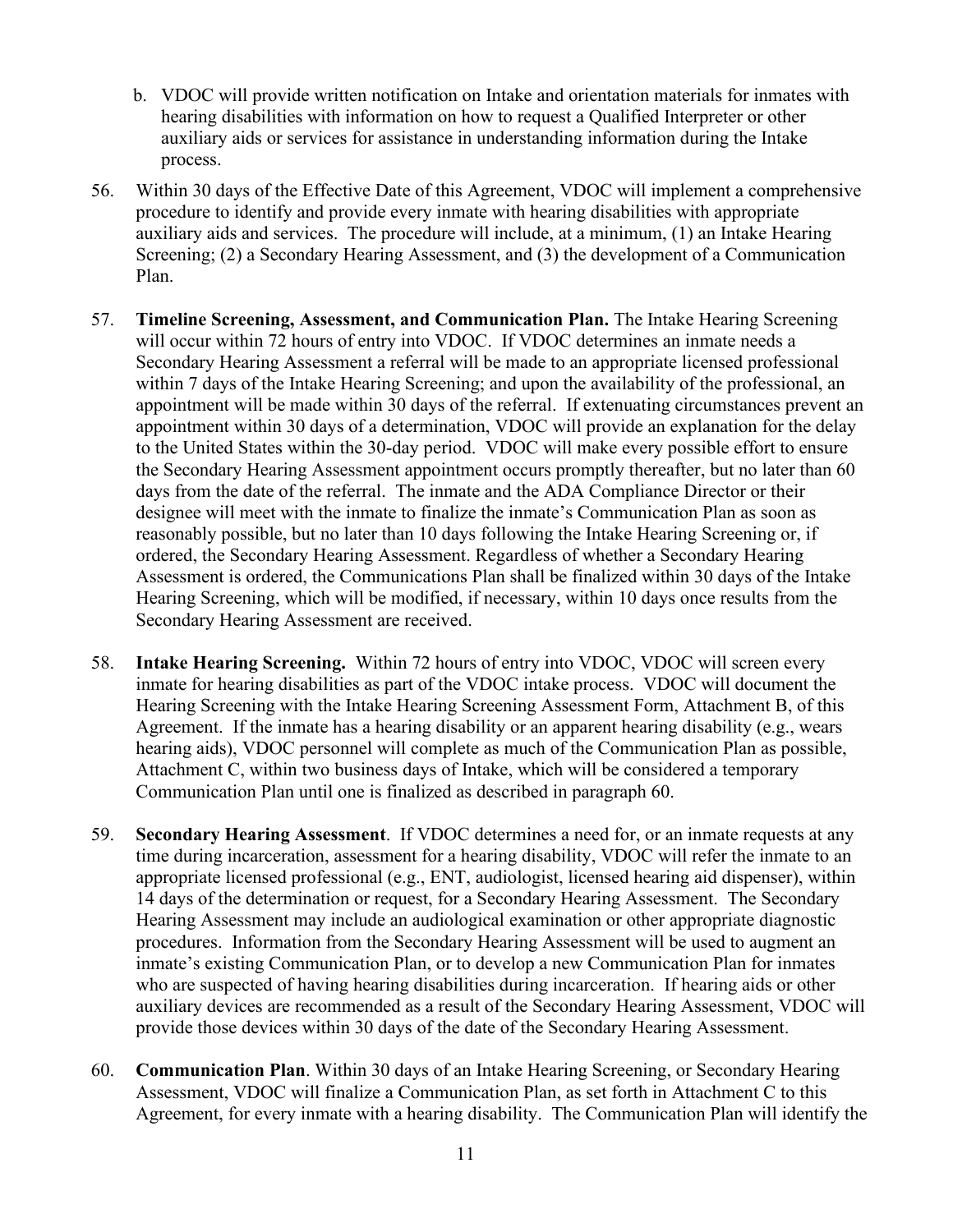auxiliary aids and services VDOC will provide to the inmate to ensure effective communication. All such auxiliary aids and services will be provided in a timely manner, without delay, so that they are provided for the entire duration of the programs, services and activities addressed in the Communication Plan. Any interactions not covered by an inmate's individual Communication Plan will be governed by the other applicable provisions of this Agreement. VDOC will maintain a copy of the Communication Plan in the inmate's record. The most current version of the Communication Plan supersedes any previous versions and will be updated periodically to reflect changes to the inmate's hearing status.

- a. **Primary Consideration**. VDOC in consultation with the inmate will make the determination of the appropriate auxiliary aids and services necessary to ensure effective communication. In determining what type of auxiliary aids and services are necessary, VDOC will give primary consideration to the expressed choice of the inmate and must honor that choice unless VDOC can demonstrate that another equally effective means of communication exists or unless providing the requested auxiliary aid or service would fundamentally alter the nature of the program, service, or activity, or result in an undue financial or administrative burden and VDOC undertakes the process articulated in 28 C.F.R. § 35.164.
- b. The Communication Plan will include a list of the auxiliary aids and services the inmate is entitled to for effective communication for:
	- i. Critical interactions
	- ii. Disciplinary matters, including investigations and proceedings
	- iii. Interviews with Internal Affairs or investigators
	- iv. Interviews or proceedings related to protective custody
	- v. Meetings with VT DOC staff to discuss auxiliary aids and services
	- vi. Pre-release meetings & programs, including pre-release parole meetings
	- vii. Grievance interviews and processes
	- viii. Educational programs and testing that include a verbal component or aural component
		- ix. Vocational programs that include a verbal or aural component
		- x. Religious services
		- xi. Medical and mental health care services, including dental, vision, audiological, individual and group therapy (Unless medical care and appointment is routine and does not involve substantial conversation – see xii below)
	- xii. Medical care that is routine and does not involve substantial conversation (e.g., routine blood work or tests, regular allergy shots)
	- xiii. Daily environments such as recreation, meals, the library, prison job responsibilities, and basic communications, including conversations with counselors and correctional officers.
- c. **Amending the Communication Plan.** VDOC will establish and implement a procedure for inmates with hearing disabilities to work with the ADA Compliance Director and the Facility ADA Coordinator to make amendments or modifications to the Communication Plan. An inmate with a hearing disability may change their preferences, including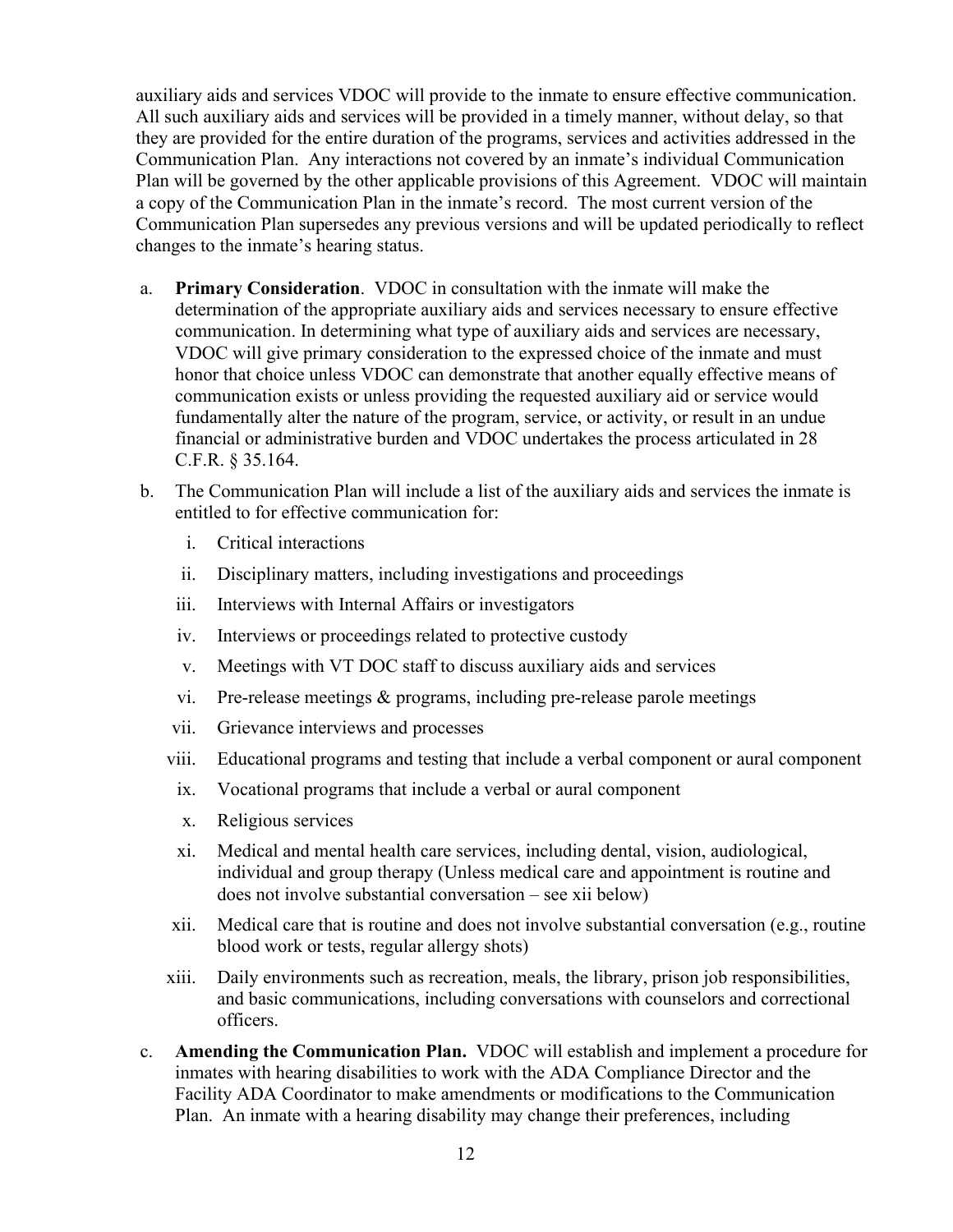modifying, adding, or waiving services. An inmate with a hearing disability may supplement or modify the information contained on their Communications Plan, upon request, at any time during their incarceration even if the inmate had previously declined services.

- 61. **Transfers within VDOC.** VDOC will ensure that every inmate who transfers between VDOC facilities receives the same auxiliary aids and services at the receiving facility as were provided at the former VDOC facility. The VDOC receiving facility is required to provide auxiliary aids and services, including Qualified Interpreters, to the inmate based on the Communication Plan.
- 62. VDOC will inform all personnel having contact with an inmate with hearing disabilities of the inmate's disability and the auxiliary aids and services necessary to facilitate effective communication. An inmate's identity as someone with a hearing disability needing appropriate auxiliary aids and services for effective communication will not be treated as confidential medical information with respect to VDOC personnel.
- 63. During the Intake process, the inmate will be offered the opportunity to have an identification ("ID") bracelet in a distinguishing color that clearly identifies the inmate as having a hearing disability. The inmate can decline the distinguishing colored bracelet in favor of a standard issue identification bracelet. The waiver of the distinguishing colored bracelet does not waive the inmate's right and/or access to eligible services. The inmate will not be precluded from changing their preference during the period of incarceration to remove the waiver and may opt to have a distinguishing colored bracelet issued at any time, and VDOC will provide the distinguishing colored bracelet within 10 days.
- 64. The distinguishing colored bracelet will signify to VDOC personnel that the inmate has a hearing disability and as a result, may require auxiliary aids and services to understand and carry out correctional personnel's commands. The distinguishing colored bracelet will also indicate that additional information about specific auxiliary aids and services for the inmate is available in the inmate's Communication Plan or from the Facility ADA Coordinator.

### **Unanticipated Interactions**

- 65. **Interactions not Addressed in Communication Plan.** VDOC will implement policies to timely address unanticipated interactions and to resolve conflicts that arise when determining the type of auxiliary aids and services to provide to an inmate with hearing disabilities. In the event an unanticipated interaction or condition arises that is not addressed in the Communication Plan, VDOC will construe the obligation to provide auxiliary aids and services broadly, and will use the most appropriate auxiliary aid or service that is analogous to other similar types of interactions required under the Communication Plan.
- 66. **Time for Interpreter Response.** To the extent an interaction, meeting, or other event is not anticipated by the Communications Plan, or to the extent an inmate does not yet have a Communications Plan in place, VDOC will provide qualified interpreters accordingly:
	- a. VDOC will provide a qualified interpreter when a qualified interpreter is necessary to ensure effective communication. The activity, service, or program may be delayed until the interpreter is made available or within 4 hours, whichever is earlier, or the inmate may elect to delay participation in the activity, service, or program until the interpreter is available,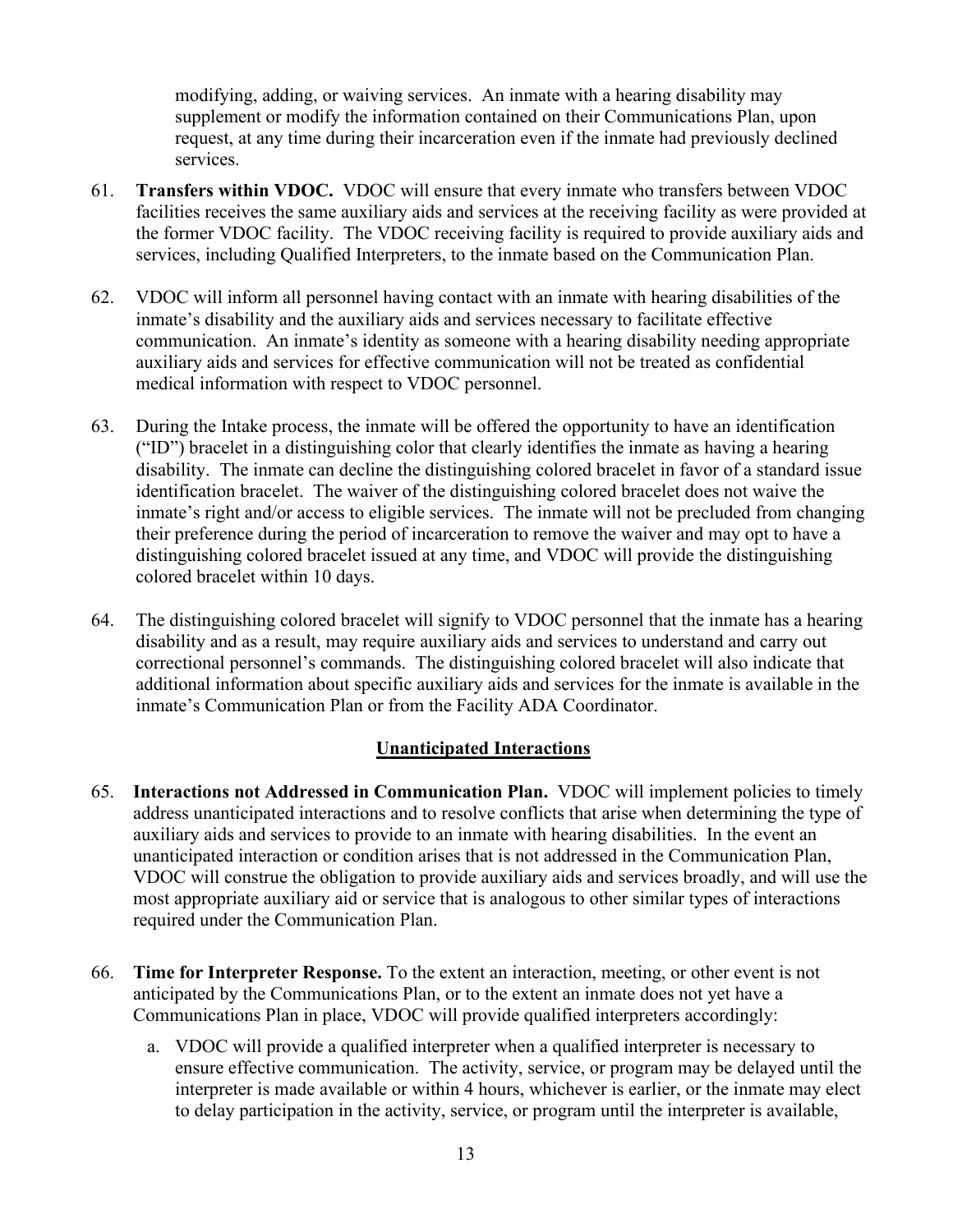except in situations or circumstances involving an emergency as described in this Agreement.

- b. Unless an interpreter is scheduled in advance (e.g., for an upcoming disciplinary hearing or a scheduled medical appointment), the qualified interpreter will be provided at the earliest reasonable time, and in all events no later than 4 hours from the time an inmate with hearing disabilities requests an interpreter, taking into consideration, without limitation, the time of day, day of the week, distance to be traveled, and the circumstances and location at which the service is to be provided. The inmate will not be required to attend the event without a qualified interpreter except in situations involving an emergency. However, the event (if it is specific to the individual) may be rescheduled until an interpreter can participate, but no later than 24 hours from the scheduled event, absent exigent circumstances.
- c. VDOC will use the most effective, readily available means of communicating with the inmate until such time as a qualified interpreter is present. VDOC will inform the inmate of the current status of efforts being taken to secure a qualified interpreter on the inmate's behalf within 30 minutes of VDOC making the request for the interpreter service. VDOC will provide additional updates to the inmate, as necessary, until an interpreter is secured. Notification of efforts to secure a qualified interpreter does not obviate VDOC's obligation to provide qualified interpreters in a timely manner.

### **Documentation and Records**

- 67. VDOC will document all requests it receives for qualified interpreters and the action taken in response to each request, including denials of services. When an oral request for a qualified interpreter is received by VDOC personnel, the employee receiving the request will provide the inmate with an interpreter request form as soon as practical, but no later than one (1) hour from the time of the request, absent exigent circumstances, and the employee will help the inmate in completing the form where necessary. The documentation will be promptly provided to the United States for review of compliance with this Agreement upon reasonable notice and request by the United States, and included in the compliance reports required in "Monitoring and Compliance" in this Agreement.
- 68. **Individual Inmates' Records.** VDOC will maintain copies of the Intake Hearing Screening, Secondary Hearing Assessment, and Communication Plan in each inmate's records.

#### **Policies and Procedures**

- 69. **Review of Effective Communication Policy.** Within 30 days after the effective date of this Agreement, VDOC will submit to the United States for review and approval a draft Effective Communication Policy, which may be in the form of an amendment to VDOC's existing ADA policy, that incorporates the requirements of this Agreement. The United States will review the draft policy and provide its comments to VDOC. VDOC will incorporate the United States' comments and submit the revised policy to the United States for review and approval within 10 days of receipt of the United States' comments. Within 10 days of the United States' approval, VDOC will adopt and implement the Effective Communication Policy.
- 70. If any inmate who has a hearing disability requires a different auxiliary aid or service than originally provided, VDOC will provide that other aid or service unless doing so would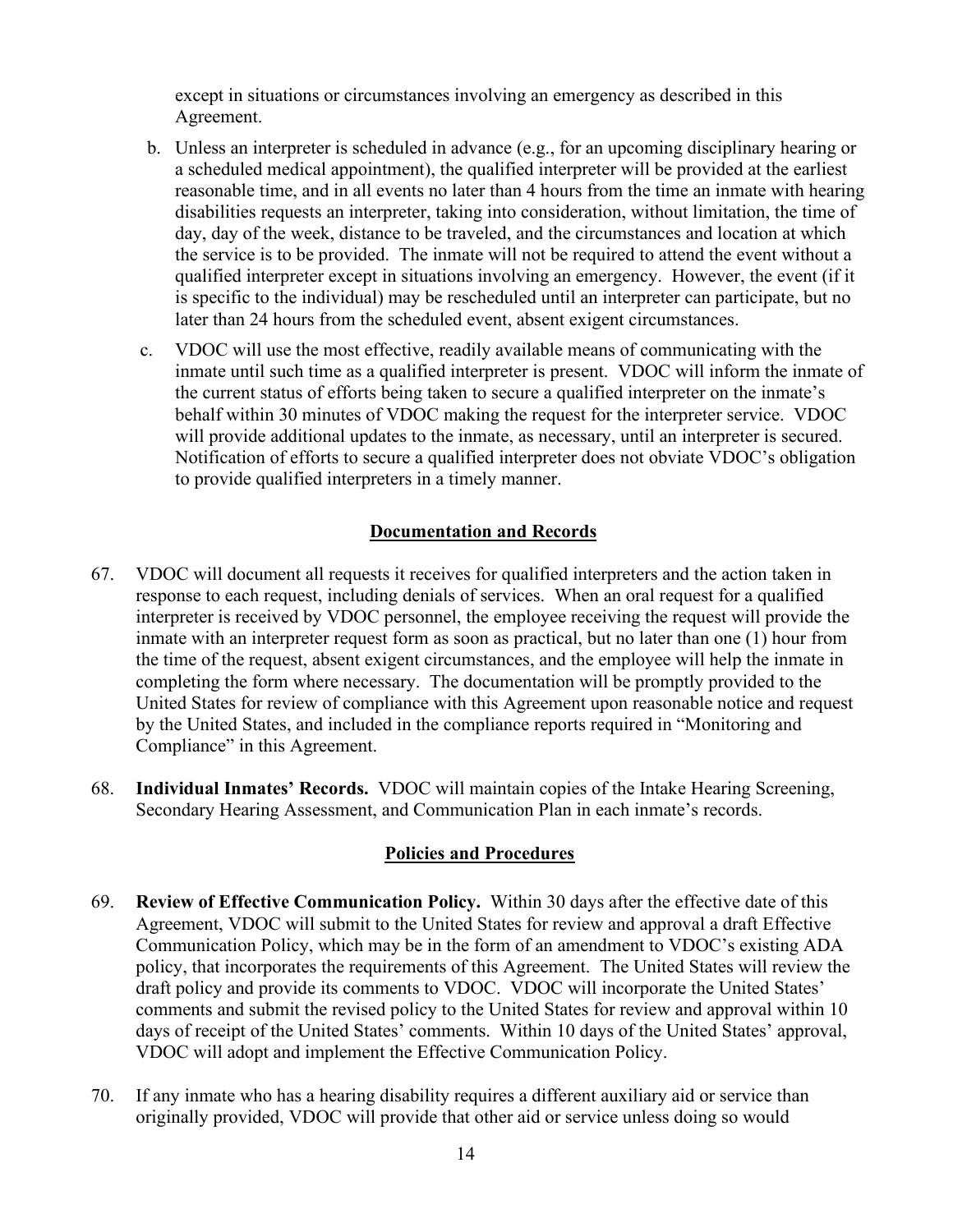fundamentally alter the service, program, or activity or would result in undue financial and administrative burdens. 28 C.F.R. § 35.164.

- 71. **Adoption of a Policy and Procedure to Identify and Accommodate Inmates with Hearing Disabilities.** Within 60 days from the Effective Date of this Agreement, VDOC will submit to the United States for review and approval a draft Policy and Procedure that incorporates the requirements relating to the process for identifying inmates with hearing disabilities and providing them with auxiliary aids and services to ensure effective communication. The United States will review the draft policy and provide its comments to VDOC. VDOC will incorporate the United States' comments and submit the revised policy to the United States for review and approval within 10 days of receipt of the United States' comments. Within 10 days of the United States' approval, VDOC will adopt and implement the Policy and Procedures governing the process to identify inmates with hearing disabilities, and to provide them with access to programs, services, facilities and activities, and with appropriate auxiliary aids and services. The policy will include, at a minimum, the following terms:
	- a. An initial hearing screening at Intake to identify and document whether an inmate has or may have a hearing disability, or whether VDOC staff suspect the inmate has a hearing disability that may require additional testing;
	- b. The parameters that trigger a Secondary Hearing Assessment, including audiologic testing if necessary, of inmates who demonstrate difficulty hearing in the initial hearing screen, or who notify VDOC personnel of difficulty in hearing at any point during their incarceration;
	- c. A description of the process used to develop and update the Communication Plan for each inmate with hearing disabilities;
	- d. Documentation of how to conduct each phase of the process to ensure that VDOC personnel have a record of the process and access to information regarding the types of the auxiliary aids and services required to provide effective communication for inmates with a hearing disability; and
	- e. Assurance that VDOC will provide the type of auxiliary aids or services that are identified on the inmate's Intake Hearing Screening, Secondary Hearing Assessment, if provided, and Communication Plan.

### **Centralized Database of Inmates with Hearing Disabilities**

- 72. Within 90 days of the Effective Date, VDOC will modify its existing database, or create a new database, that provides a centralized location for information that identifies each inmate with a hearing disability and the inmate's requirements for auxiliary aids and services. This centralized database will include at a minimum the following information:
	- a. The name of the inmate;
	- b. The facility at which the inmate is housed;
	- c. Whether the inmate has an identification card or placard with the designation, "Hearing Disability";
	- d. Copies of the inmate's Intake Hearing Screening, Secondary Hearing Assessment, if applicable, and the Communication Plan;
	- e. An inventory of specific auxiliary aids and services VDOC provides to the inmate, as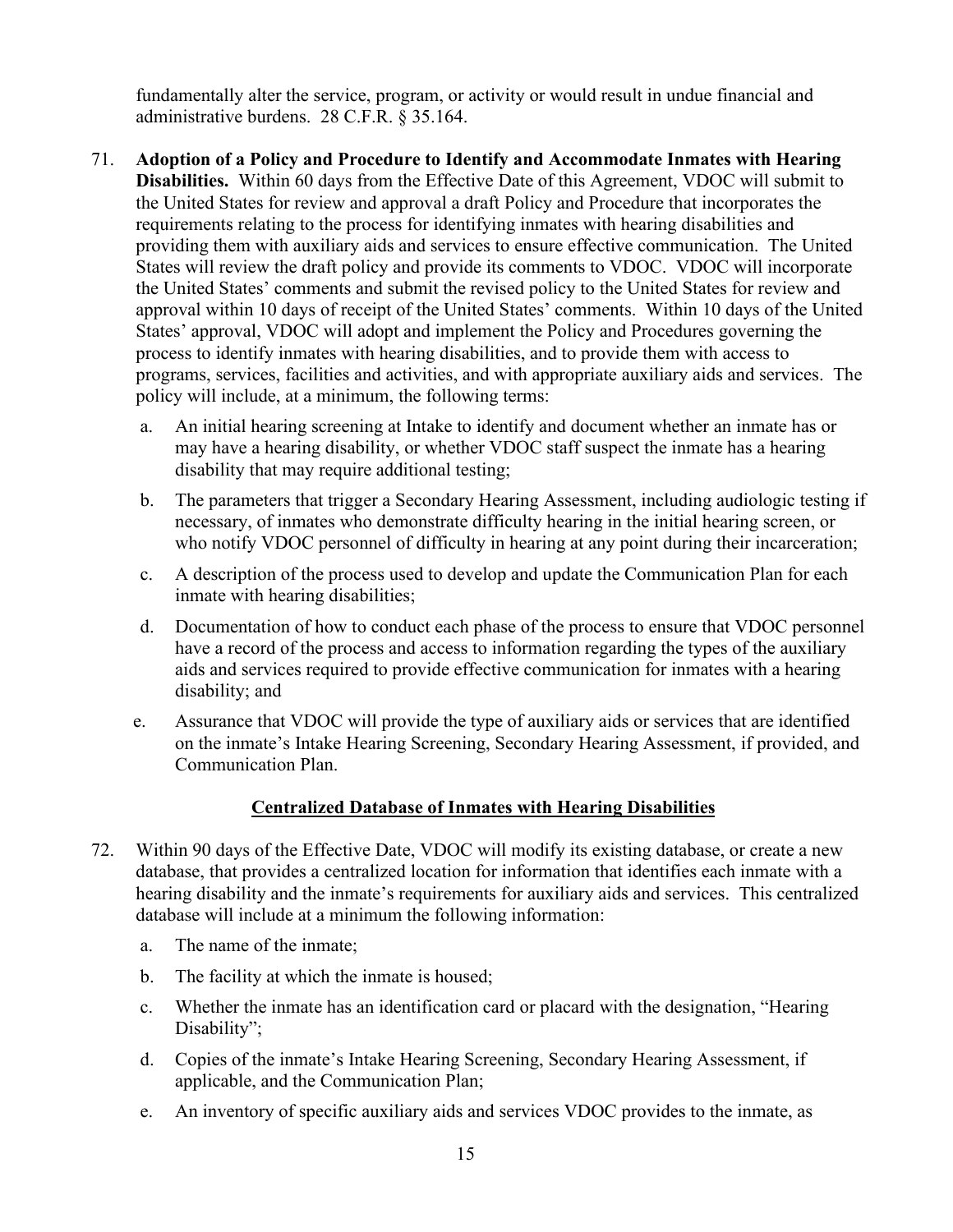described in the inmate's Communication Plan; and

- f. Copies of authorizations and maintenance records for the inmate's auxiliary aids and services.
- 73. VDOC will promptly and regularly update the centralized database to account for information relating to all inmates identified with a hearing disability and any changes to the Communication Plan.
- 74. The centralized database will be available to all VDOC custody and program staff.

#### **Interpretation of Written Materials**

- 75. VDOC will provide an inmate with a hearing disability the written materials it provides to all inmates, and upon request, provide a Qualified Interpreter to ensure the inmate with a hearing disability understands the contents of the written materials.
- 76. VDOC will effectively communicate the contents of the Inmate Handbook and other written materials, and if provided, the Inmate Orientation Video, and similar policies and publications to all inmates who have a hearing disability, including those for whom written language is not an effective means of communication. VDOC may choose to meet this obligation by providing a video of a qualified interpreter signing the contents of the Handbook, Inmate Orientation Video, and similar policies, publications, and videos, along with appropriate technology for viewing, or by providing a qualified interpreter who will read and interpret the contents of the Inmate Handbook and similar policies and publications to the inmate who has a hearing disability.
- 77. During the term of this Agreement, VDOC will include in all future printings of its Inmate Handbook and all similar publications a statement to the following effect:

"To ensure effective communication with inmates who have a hearing disability, the Vermont Department of Corrections will provide appropriate auxiliary aids and services free of charge, which may include: qualified sign language interpreters and oral transliterators, TTYs, videophones, note-takers, computer-assisted real time transcription services, written materials, telephone handset amplifiers, assistive listening devices and systems, telephones compatible with hearing aids, closed caption decoders or TVs with built-in captioning, and open and closed captioning of Vermont Department of Corrections' programs."

#### **Visual Alerts and Notification Systems**

78. Inmates with hearing disabilities incarcerated at VDOC Correctional Facilities shall not miss announcements, alarms, or any other auditory information from VDOC staff to the general inmate population solely because of their disability. Within 6 months of the effective date of this Agreement, VDOC will provide an effective visual or other notifications system or protocol that will advise inmates with hearing disabilities of routine and customary announcements, alarms, or other auditory information provided to inmates who do not have hearing disabilities, including normal and customary notification of emergencies, evacuations, education, work assignments, and daily prison activities, such as wake-up calls, meal times, recreational time, and other normal and customary announcements. VDOC represents that it provides inmates with hearing disabilities with access to effective routine and customary announcements and notifications.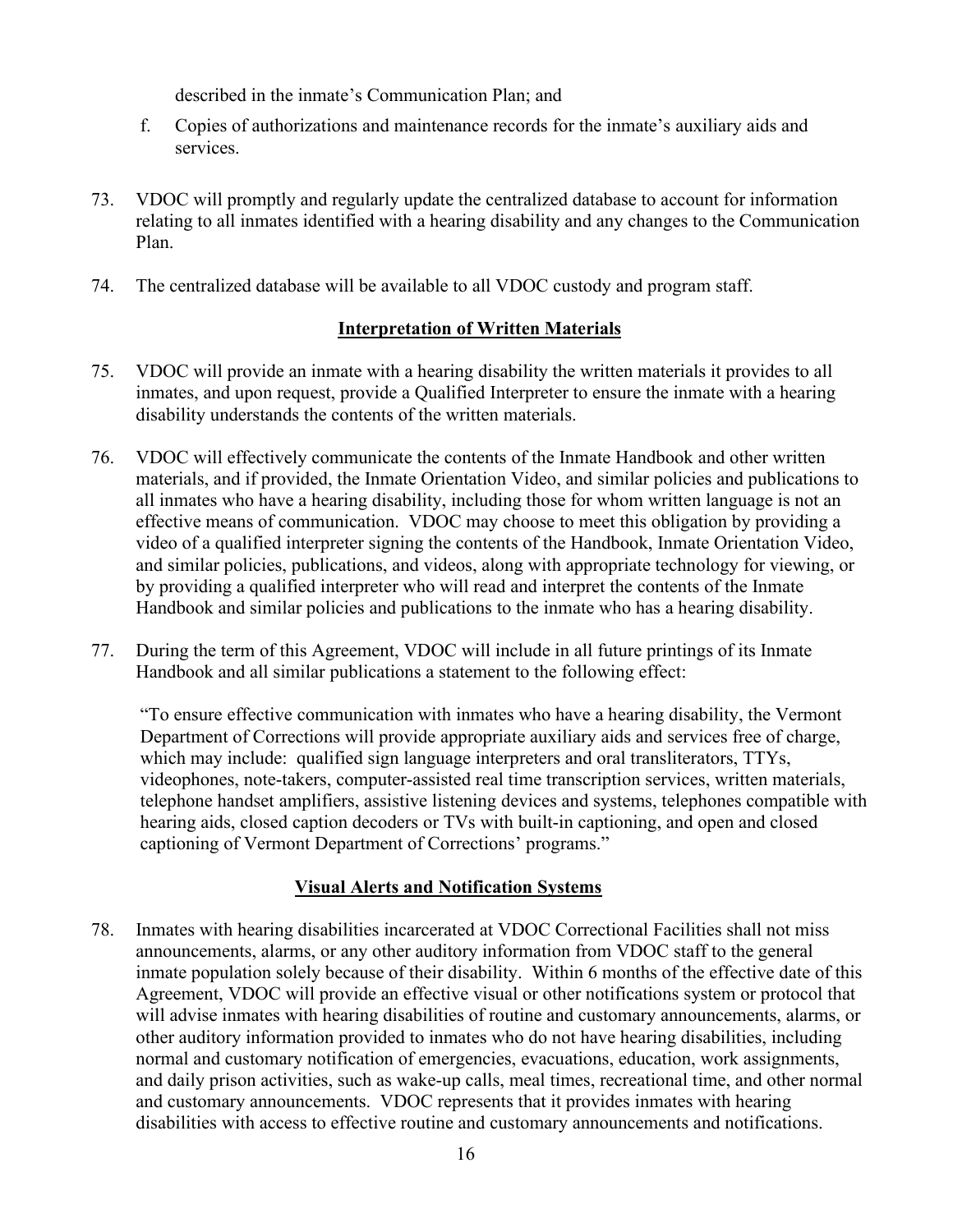- 79. VDOC will provide personal pagers, that include visual as well as vibrating functions, in all VDOC Correctional Facilities that house inmates with hearing disabilities. Pagers will be used as supplemental notification systems to aid in daily notification of routine announcements and protocols, including wake-up calls, meal times, recreational times, and other normal and customary notifications provided to inmates who do not have hearing disabilities. Inmates may opt to forgo the use of personal pagers, in which case this information will be documented in the inmate's file and in the centralized database.
- 80. VDOC personnel will be properly trained in how to use the personal pagers, and will be responsible for transmitting messages and alerts to the pagers at the same time messages and alerts are broadcast to inmates without hearing disabilities.

## **Audio/Visual Media**

- 81. VDOC will ensure that inmates who have hearing disabilities have access to captioned audiovisual media and television programming available to inmates.
- 82. VDOC will ensure that all audio-visual media purchased for inmate use in VDOC Correctional Facilities housing inmates with hearing disabilities includes open or closed captioning and that captioning will be turned on for an inmate who has hearing disabilities, upon request.

## **Medical Care**

- 83. **Medical Emergencies.** If an inmate who has a hearing disability and requires a qualified interpreter for effective communication has a medical need that cannot wait for the assistance of a qualified interpreter to facilitate communication, VDOC will not delay in providing whatever medical care, treatment, evaluation, or service would be provided to other persons under similar circumstances. In such event, VDOC will use the most effective, readily available means of communicating with the inmate and will provide a qualified interpreter as soon as possible, but within no more than 2 hours. VDOC will require the interpreter service agencies with whom it contracts for VRI services to provide a qualified interpreter within 2 hours.
- 84. **Onsite Medical Care.** VDOC will provide auxiliary aids and services, including Qualified Interpreters, for scheduled appointments between inmates with hearing disabilities and medical personnel at VDOC Correctional Facilities, including, but not limited to, review of medical history, medical appointments, follow-up meetings or appointments, and treatment meetings, consistent with the inmate's Communication Plan.
- 85. **Informing Appropriate Medical Staff.** VDOC staff will ensure that Medical staff is aware that the inmate has a hearing disability and will notify Medical staff of the inmate's preferences as outlined on the Intake Hearing Assessment Form and Communication Plan.
- 86. **Scheduling Medical Appointments with Interpreters**. VDOC personnel at each VDOC Correctional Facility, or their designees, will be responsible for ensuring that Qualified Interpreters are scheduled for all medical appointments requiring them, and any other appropriate auxiliary aids and services are provided, consistent with the inmate's Communication Plan.
- 87. **Emergency Events.** VDOC will use VRI at VDOC Correctional Facilities for medical emergencies, if an in-person Qualified Interpreter would have otherwise been the appropriate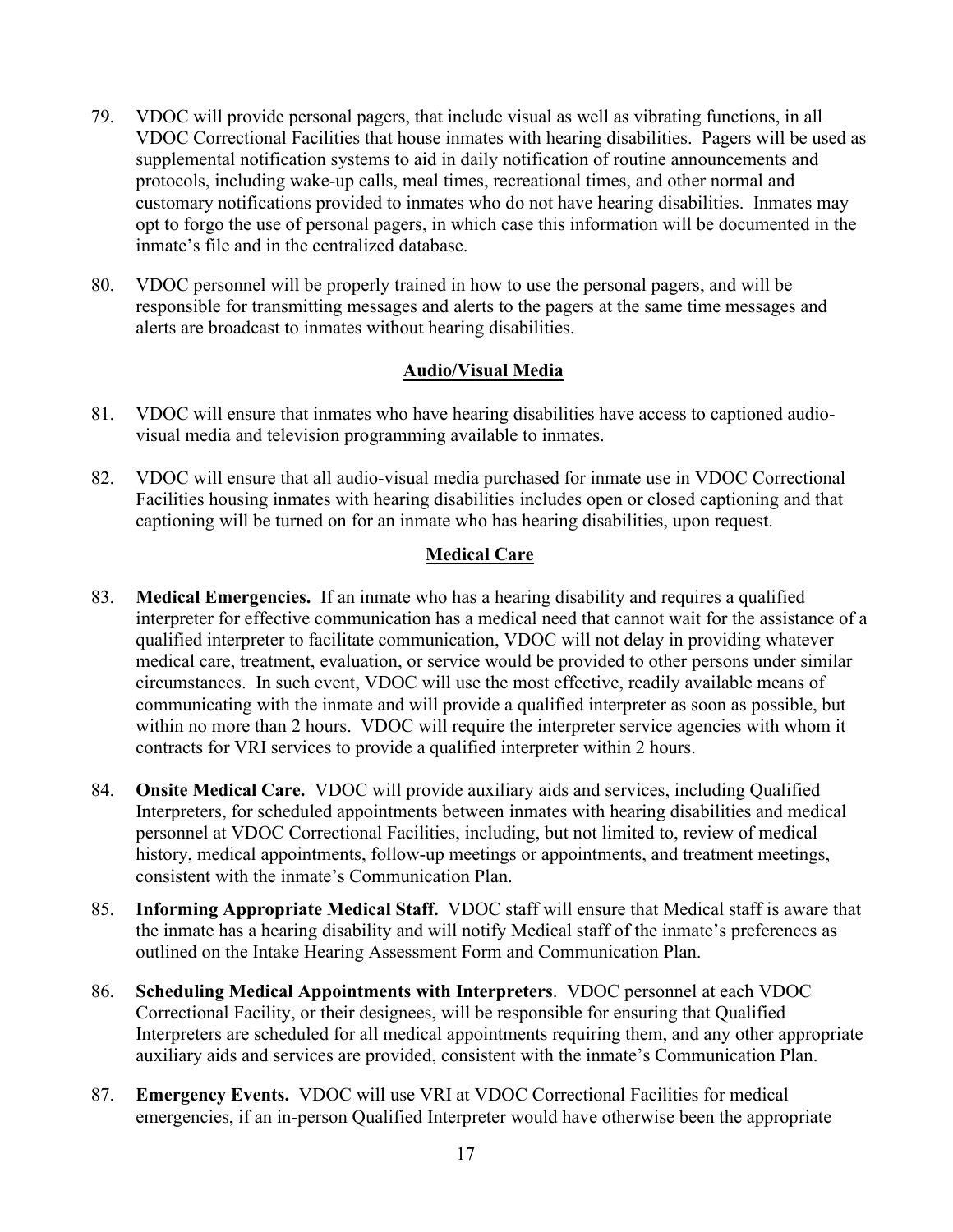auxiliary aid or service for that inmate in that context. If remote interpreting services are not appropriate in the situation, VDOC personnel will work in conjunction with Medical staff to secure an in-person Qualified Interpreter or other auxiliary aids or services as soon as possible. Life-saving and other emergency medical care should never be delayed because qualified interpreter services are not available.

- 88. **Scheduled Offsite Medical Care.** VDOC or its designee will timely inform all offsite medical providers that an inmate with a hearing disability will require a Qualified Interpreter or other Auxiliary Aid or Service for medical care offsite. VDOC or its designee will confirm with the offsite medical provider that a qualified interpreter or appropriate other auxiliary aids and services will be provided before transporting the inmate to the appointment.
- 89. **Emergency Offsite Medical Care.** In the case of an emergency, VDOC will inform the offsite medical provider that an inmate with a hearing disability who requires an in-person, Qualified Interpreter or other Auxiliary Aid or Service, is being transported to the offsite care provider. VDOC will notify the offsite medical care provider as soon as possible. Notification will include the estimated time of arrival.

### **Work Assignments at VDOC Correctional Facilities**

90. VDOC will provide opportunities for institutional work assignments for inmates with hearing disabilities at VDOC Correctional Facilities that are equal to opportunities provided to hearing inmates. An inmate with hearing disabilities may not be prohibited from an institutional work assignment based on disability unless VDOC demonstrates that the individual's participation would constitute a direct threat. *See* 28 C.F.R. § 35.104. In determining whether an individual poses a direct threat to the health or safety of others, VDOC must make an individualized assessment, based on reasonable judgment that relies on current medical knowledge or on the best available objective evidence, to ascertain: the nature, duration, and severity of the risk; the probability that the potential injury will actually occur; and whether reasonable modifications of policies, practices, or procedures or the provision of auxiliary aids or services will mitigate the risk. *See* 28 C.F.R. § 35.139.

### **Post-Release Supervision**

91. VDOC Department of Parole and Probation will develop an updated Communication Plan to reflect the post-release supervision environment in consultation with the former inmate and VDOC ADA coordinator. VDOC will provide a Qualified Interpreter or other auxiliary aids and services for all meetings, including telephonic and video communications, involving significant or critical interactions, after an initial request for a Qualified Interpreter or other auxiliary aids and services is made by either the former inmate or by VDOC Department of Parole and Probation staff. VDOC will give primary consideration to the request by the former inmate for the auxiliary aids and services they require.

### **Reasonable Modification of Handcuffing Policies**

92. VDOC will ensure that, when inmates who have hearing disabilities are cuffed or restrained, they are cuffed or restrained in a manner that permits effective communication (e.g., cuffing inmates in the front so they can sign; having one hand free in order to write) unless legitimate safety concerns dictate otherwise.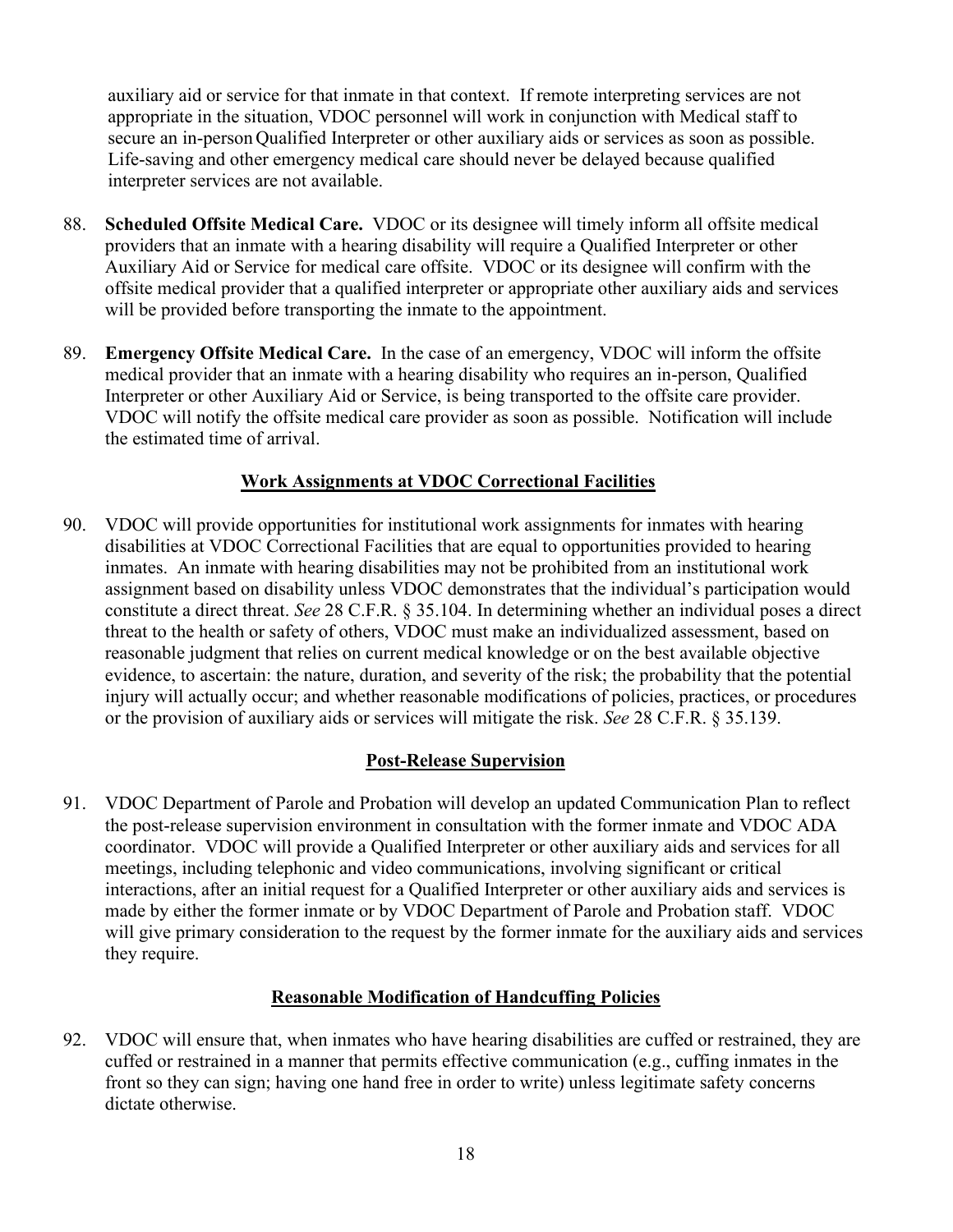## **V. REMEDIAL RELIEF – ARCHITECTURAL**

93. Within 33 months and in accordance with the timeline set forth in Attachment A, VDOC will complete all the modifications to SSCF, CRCF, and NSCF specified in Attachment A, using the 2010 ADA Standards as required by the applicable architectural standards, subject to paragraph 94 below. *See* 28 C.F.R. § 35.151(c) and the Appendix thereto, copied below.

| Date of Construction or Alteration  | <b>Applicable Standards</b>       |
|-------------------------------------|-----------------------------------|
| Before September 15, 2010           | 1991 ADA Standards or UFAS        |
| On or after September 15, 2010, and | 1991 ADA Standards, UFAS, or 2010 |
| before March 15, 2012               | ADA Standards                     |
| On or after March 15, 2012          | 2010 ADA Standards                |

- 94. VDOC will seek Capital Bill funding from the Vermont General Assembly for the modifications described in paragraph 93 above. If the Legislature fails to timely appropriate adequate funding after VDOC's good faith attempts to obtain such funding, VDOC will promptly notify the United States of such failure on the part of the Legislature. The parties will then negotiate a single reasonable extension of the deadline listed in paragraph 93, above, and the timelines set forth in Attachment A for the impacted projects, taking into account the requirements of the legislative process in Vermont and the reasonable construction timelines required for each project. The United States will not consider VDOC to be in violation of this agreement for failure to meet the timelines set forth in Attachment A unless the State of Vermont fails to meet the deadline and timelines extended under this paragraph 94, subject to any additional extensions granted by the United States under paragraph 127, below.
- 95. As described in Attachment A, VDOC will ensure additional cells with lower bunks, showers, toilet rooms, and tables as necessary, in accordance with the 2010 Standards, to ensure that each inmate with a disability has the same access as non-disabled inmates to the elements necessary to afford the inmate safe, appropriate housing. This includes, but is not limited to, an adequate number of accessible toilets, lavatories, showers, and tables to meet the needs of the population of inmates with disabilities. 28 C.F.R. § 35.152.
- 96. In the event that VDOC has already undertaken an alteration, addition, or other modification to any element identified in Attachment A or otherwise after January 26, 1992, and prior to the Effective Date of this Agreement, VDOC will submit, within 6 months, a written report to the Independent Licensed Architect ("ILA") and the United States pursuant to paragraph 114 below summarizing the actions taken and providing evidence establishing each individual element's compliance with the applicable architectural standards.
- 97. **Independent Licensed Architect ("ILA").** Within 3 months of the effective date of this Agreement, VDOC will retain an ILA, approved by the United States, who is knowledgeable about the architectural accessibility requirements of the ADA. The ILA must act independently to certify whether any alterations, additions, or modifications identified in Attachment A, made by VDOC during the term of this Agreement comply with the applicable standard pursuant to 28 C.F.R. § 35.151(c) and the Attachment to 28 C.F.R. § 35.151(c). The United States will not bear any of the costs and expenses of retaining and utilizing the ILA, including the costs and expenses of any consultants and staff. The ILA will be compensated without regard to the outcome.
- 98. **Program Access in Existing Facilities.** VDOC will take any actions necessary to make each of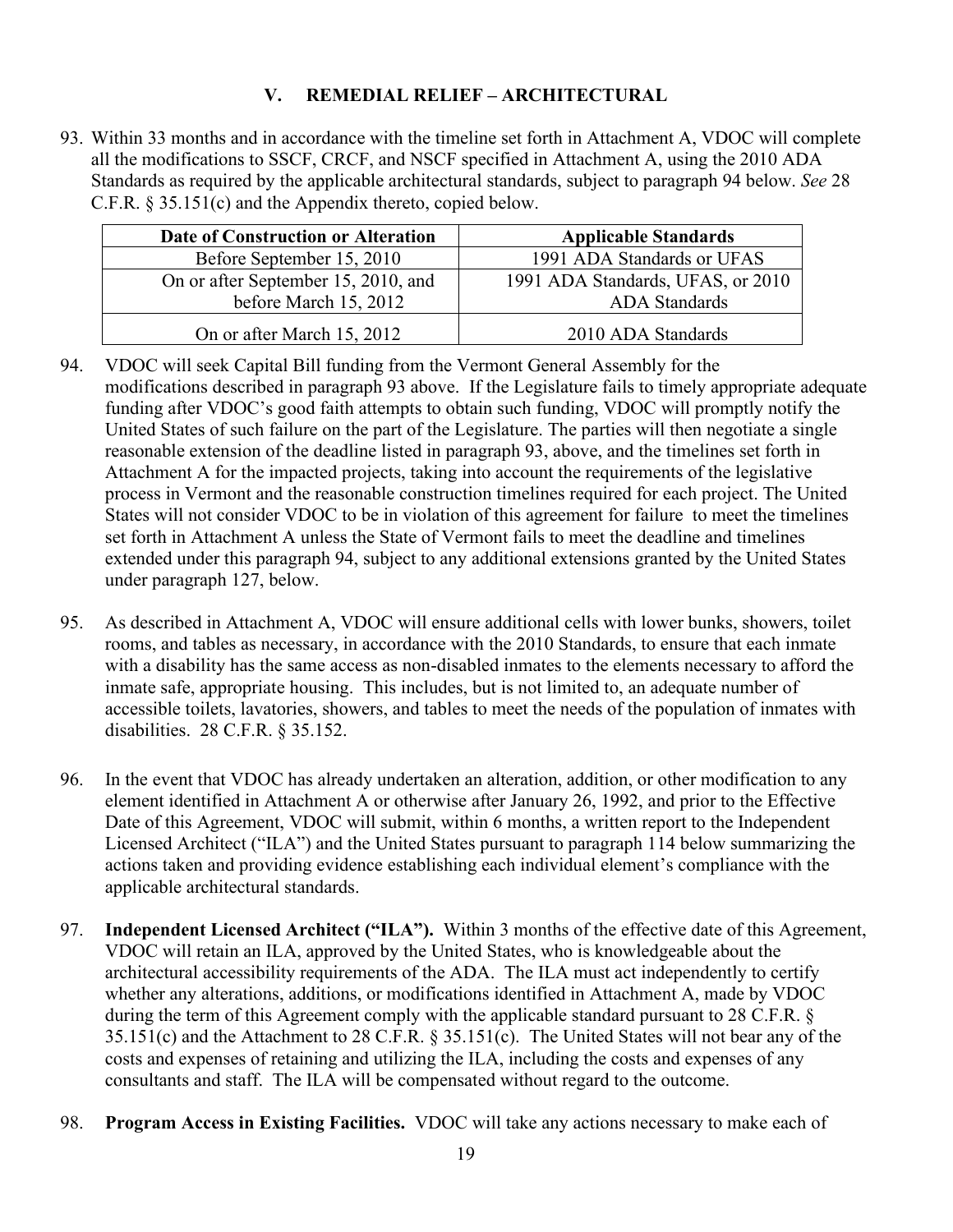VDOC's programs, services, and activities operating at a facility that is the subject of this Agreement, when viewed in its entirety, readily accessible to and usable by people with disabilities consistent with 28 C.F.R. §§ 35.150(b)(1) and 35.151.

## **VI. ADA Compliance Director and ADA Facility Coordinators**

- 99. Within 30 days of the effective date of this Agreement, VDOC will designate an ADA Compliance Director who will oversee the effective communication program and will be responsible to ensure compliance with VDOC policies and compliance with the ADA throughout VDOC. VDOC represents that it has already designated an ADA Compliance Director to oversee the effective communication program and be responsible for ensuring compliance with the ADA.
- 100. Simultaneously with the designation of the ADA Compliance Director, each VDOC Correctional Facility will designate one or more Facility ADA Coordinators who are responsible for compliance with this Agreement at each respective VDOC Correctional Facility. The Facility ADA Coordinators are responsible for developing the Communication Plan in consultation with the ADA Compliance Director, and for providing immediate access to, and proper use of, appropriate auxiliary aids and services for inmates with hearing disabilities. VDOC represents it has designated Facility ADA Coordinators at each correctional facility.
- 101. VDOC will circulate broadly and throughout VDOC system and publish on VDOC's website the names and contact information, including telephone numbers, email addresses and office locations of each Facility ADA Coordinator and the ADA Compliance Directors that relatives, registered friends, and associates can contact during normal business hours.
- 102. VDOC will implement and maintain a log of calls from relatives, registered friends, and associates of inmates with disabilities to the Facility ADA Coordinators or the ADA Compliance Director, and include a copy of these logs to the United States upon request.
- 103. The ADA Compliance Director or designee will be available 24 hours per day, 7 days a week to answer questions and to provide assistance to the Facility ADA Coordinators regarding immediate access to and proper use of auxiliary aids and services required by this Agreement, including providing qualified interpreters within the time frames set forth in this Agreement.
- 104. ADA Facility Coordinators or designees will be available at each Correctional Facility during and throughout the operating hours of the individual facility. The Facility ADA Coordinators or designees, in coordination with the ADA Compliance Director, will know where the auxiliary aids are stored, and how to operate and deploy them, and will ensure that they are properly maintained, repaired, replaced, and distributed in accordance with the provisions of this agreement.

### **ADA Training**

105. Within 6 months of the effective date of this Agreement, VDOC will submit for pre-approval by the United States a proposed training program on the requirements of Title II of the ADA and this Agreement. The submission will include a description of the training, the agenda, any handouts, and the name, title, and address of the trainer. The United States will review the proposed training program and may provide comments to VDOC. VDOC will incorporate any comments provided by the United States and submit the revised ADA training program to the United States for final review and approval prior to its implementation.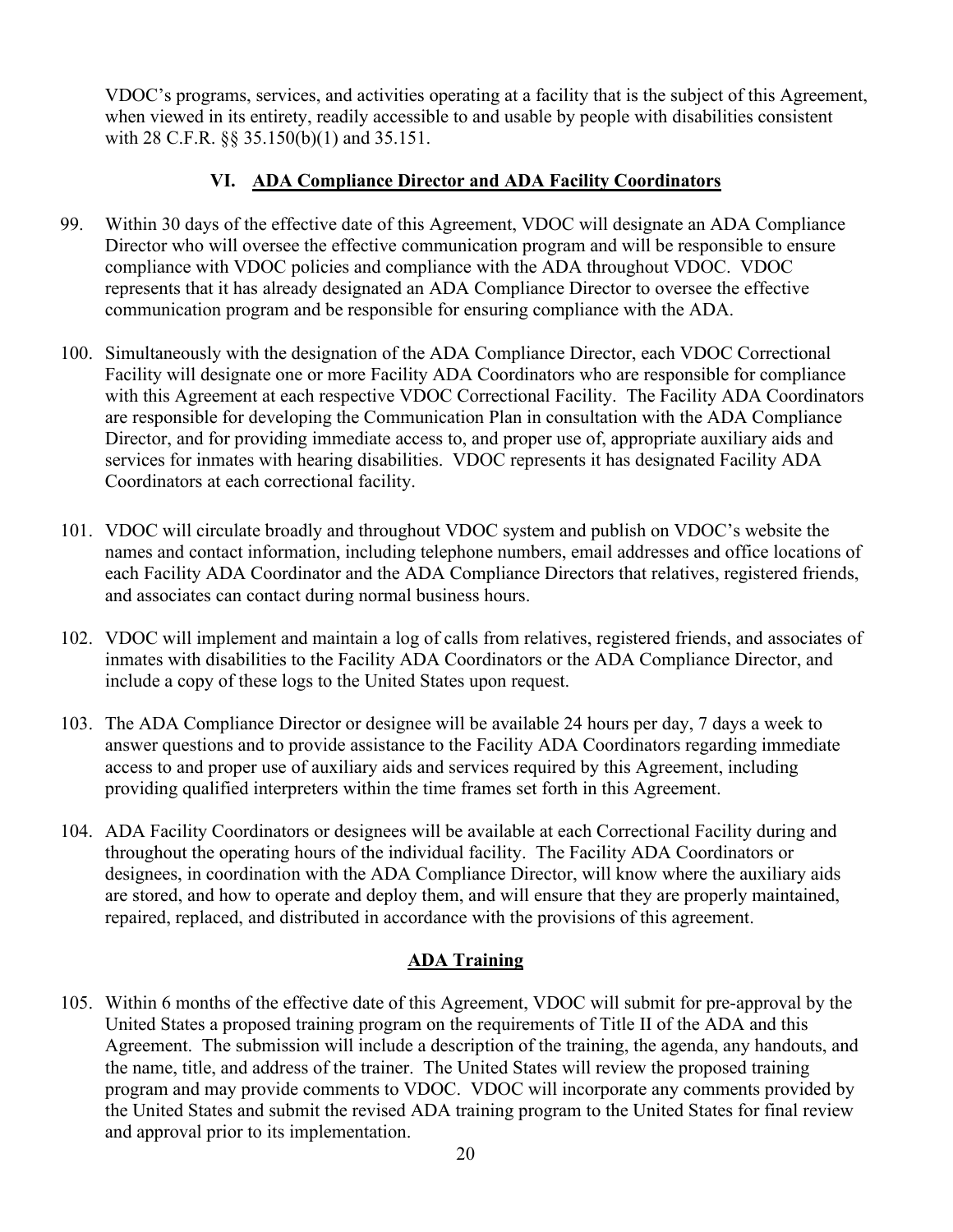- 106. Within 9 months of the effective date of this Agreement, and at least once per calendar year throughout the term of this Agreement, VDOC will provide live training to all personnel who have contact with inmates. The training will be sufficiently detailed to enable VDOC to effectively implement all provisions of this Agreement and all additional policies and procedures developed pursuant to this Agreement, including the Effective Communication Policy, and will also specifically address prohibitions against discrimination, coercion, intimidation, or retaliation with respect to persons who have complained or opposed any practice made unlawful by Title II or this Agreement, or who have made or participated in any complaint or investigation under Title II or this Agreement, or who may have requested, sought, or obtained the enforcement of any right, benefit, aid, or service under or required by Title II or this Agreement.
- 107. The training will include instruction on interactions with inmates who have a hearing disability and on the effective communication measures required under this Agreement. To the extent that supplemental instruction is necessary after the Effective Communication Policy has been finalized, VDOC will provide a written supplement to those personnel who attended the live training prior to the implementation of the Policy.
- 108. VDOC will maintain records of each training and include attendance, dates, and times of training, and provide this information in the semi-annual compliance reports required under paragraph 114. VDOC will ensure that all relevant current and future personnel understand and implement the terms of this Agreement.
- 109. VDOC will provide appropriate instruction regarding VDOC's Effective Communications Policy to contractors and volunteers who will have contact with inmates with hearing disabilities.
- 110. Within nine months of the effective date of this Agreement, VDOC will incorporate ADA training revised and approved by the United States as set out in this Agreement into the curriculum at the Vermont Correctional Academy for all new personnel who will have contact with inmates.

### **ADA Grievance Procedures**

- 111. Within 60 days after the effective date of this Agreement, VDOC will submit to the United States for review and approval its current ADA Grievance Procedure, for resolving inmate ADA complaints. 28 C.F.R. § 35.107(b). The United States will review the ADA Grievance Procedure and may provide comments to VDOC. VDOC will incorporate any comments provided by the United States and submit the revised ADA Grievance Procedure to the United States for review and approval. Within 20 days of the United States' approval, VDOC will adopt and implement the approved ADA Grievance Procedure. VDOC will distribute and publish grievance procedures to all wardens; post copies of the procedures in conspicuous locations at each facility; and include the procedures in the Inmate Handbook.
- 112. **Retaliation.** VDOC agrees that it will not retaliate against any person who filed or may file a complaint, provided information or assistance, or participated in any other manner in the investigation or proceeding relating to Title II or this Agreement.
- 113. **Recordkeeping.** For the term of this Agreement, VDOC will preserve all records related to this Agreement. Such documents include, but are not limited to, revised policies, practices, and procedures; complaints or grievances; and training materials and attendance logs created pursuant to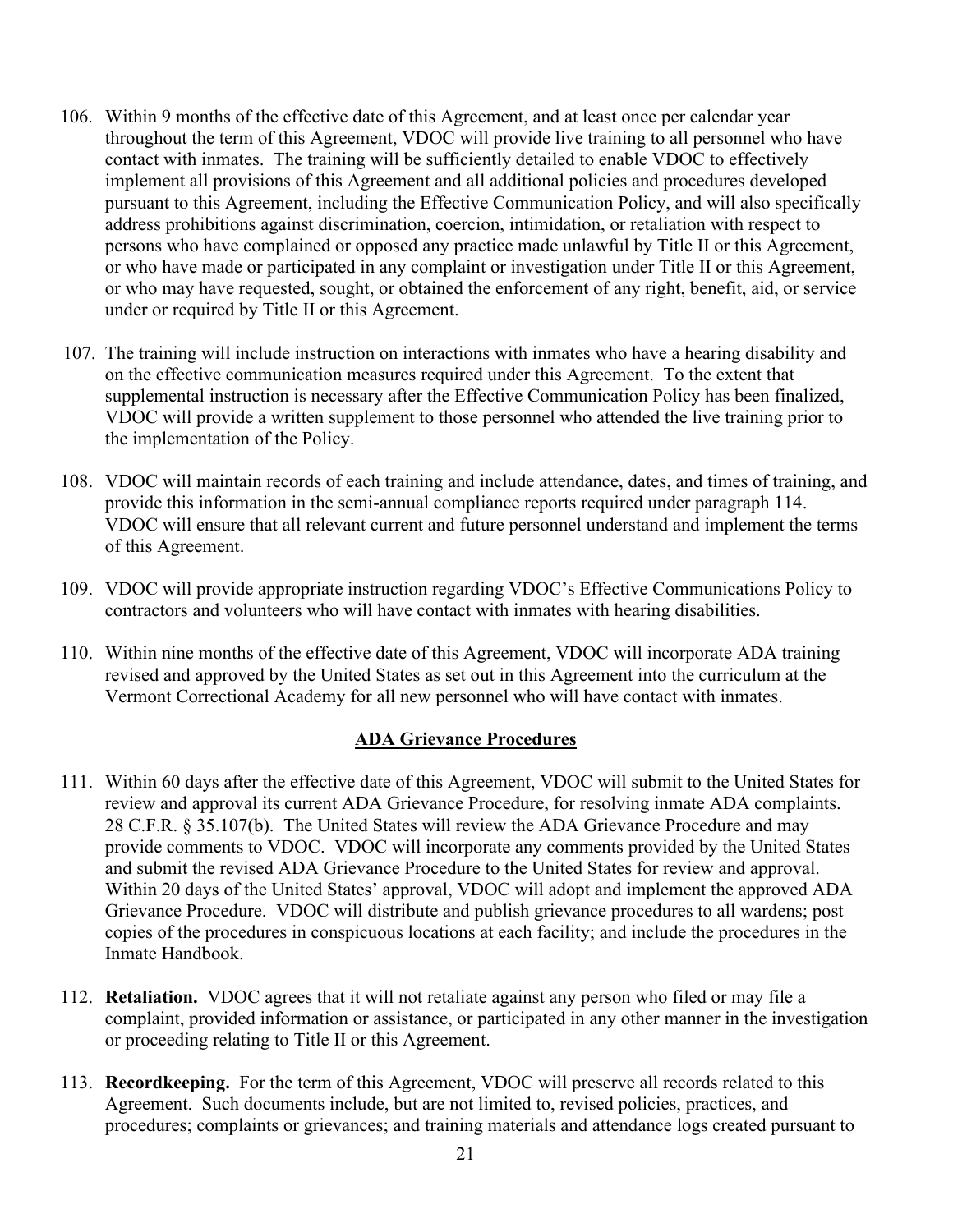this Agreement. VDOC will, upon reasonable notice, provide copies of these records to the United States upon the United States' request.

## **VII. COMPLIANCE, MONITORING, AND REPORTING**

- 114. Within six months of the effective date of this Agreement, VDOC will provide the United States with a written status report, including any supporting documentation, delineating all steps taken during the reporting period to comply with each substantive provision of this Agreement. Thereafter, for the duration of this Agreement, VDOC will send an updated status report every six months, by email to counsel for the United States, referencing D.J. No. 204-78-44. The United States will review each report and provide comment regarding deficiencies or failures to comply, if any. Upon receipt of the United States' comments, VDOC will address all of the United States' concerns in the next regular report.
	- a. Each status report will include a summary of all training required by this Agreement that was conducted within the six-month time-period, a copy of the training agendas, and the names of the employees who attended each training.
	- b. Each status report will include records to document VDOC's compliance with the requirements of this Agreement, including, but not limited to, records of all auxiliary aids or services or reasonable modifications requested by or provided to individuals with disabilities for the duration of this Agreement, and copies of all new communication plans developed during the term of this Agreement. Such records will include the date of the request; the nature of the request; the determination regarding the request; the date of the determination; and who participated in the decision-making.
	- c. Each status report will include photographs showing measurements, architectural plans, and confirmation that VDOC has remediated architectural barriers to access at its facilities. Reports will include certifications from the ILA in the initial report and annually thereafter (i.e., in every other regular report).
	- d. Each status report will include copies of VDOC maintenance logs that document routine review, maintenance, and testing of accessibility-related equipment and elements, including routinely testing accessibility aids and routinely auditing the accessibility of its programs and facilities. This provision, however, does not prohibit isolated or temporary interruptions in service or access due to maintenance or repairs. 28 C.F.R. § 35.133(b).
	- e. VDOC will submit a final status report 60 days before the conclusion of the term of this agreement.

## **MONETARY RELIEF**

- 115. VDOC agrees to pay a total of eighty thousand dollars (\$80,000) to compensate five (5) aggrieved persons identified by the United States during its investigation.
- 116. Within 30 days of the effective date of this Agreement, the United States will send to each aggrieved person identified by the United States a copy of this signed Agreement, along with a Release of Claims Form.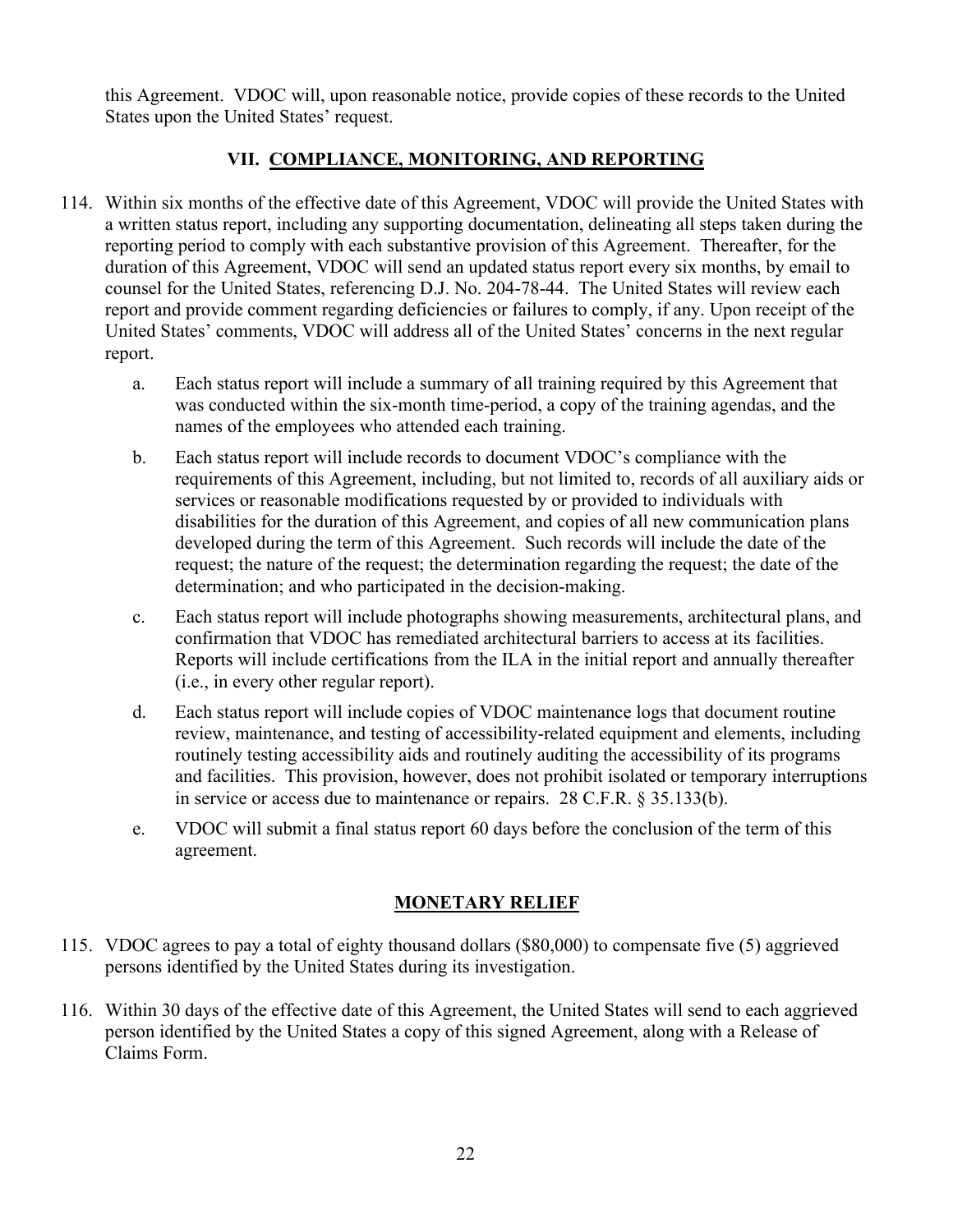117. Within 30 days of VDOC's receipt of a completed Release of Claims Form from any of these individuals, VDOC will send to such individual, at the address provided by the United States, a check in an amount agreed to as directed by the United States, consistent with Paragraph 115. If an aggrieved person does not sign and return the Release of Claims form within 45 days of the United States sending the Release of Claims form, the aggrieved person will forfeit and waive their entitlement to payment under this Agreement, and VDOC may retain the money designated for that aggrieved person, decreasing the total amount VDOC is required to pay under Paragraph 115.

### **VII. IMPLEMENTATION AND ENFORCEMENT**

- 118. **Implementation.** VDOC will implement all reforms necessary to effectuate the terms of this Agreement and will revise any policy, procedure, or practice, as necessary, to effectuate the terms of this Agreement. It is a violation of this Agreement for VDOC to fail to comply in a timely manner with any of the requirements of this Agreement.
- 119. **Notification of Noncompliance and Enforcement.** If the United States believes that this Agreement or any of its requirements has been violated, it will notify VDOC in writing and attempt to resolve the issue or issues in good faith. If the United States and VDOC are unable to reach a satisfactory resolution of the issue or issues raised within 60 days of the date it provides notice to VDOC, the United States may commence a civil action in the U.S. District Court for the District of Vermont to enforce the terms of this Agreement or the ADA.
- 120. **Lack of Waiver.** A failure by the United States to enforce any provision or deadline of this Agreement will not be construed as a waiver of its right to enforce any provision or deadline of the Agreement.
- 121. **Headings**. The paragraph headings in this Agreement are for convenience only and will not be deemed to affect in any way the language of the provisions to which they refer.
- 122. **Entire Agreement.** This Settlement Agreement, including Attachments A-C, constitutes the entire agreement between the Parties relating to settlement of Department of Justice Complaint No. 204-78- 44. No other statement, promise, or agreement, either written or oral, made by any party or agents of any party that is not contained in this written Settlement Agreement, will be enforceable.
- 123. **Consideration.** In consideration of the terms of this Agreement, the United States agrees to refrain from filing a civil suit under Title II of the ADA except as provided in Paragraph 119.
- 124. **Severability.** If any term of this Agreement is determined by any court to be unenforceable, the other terms of this Agreement shall nonetheless remain in full force and effect.
- 125. **Effective Date.** The effective date of this Agreement is the date of the last signature below.
- 126. **Limitation.** This Agreement does not purport to remedy any other potential violations of the ADA or any other Federal law not specifically referenced herein. This Agreement does not affect VDOC's continuing responsibility to comply with all aspects of the ADA.
- 127. **Extension.** The Parties may agree in writing to extend any applicable deadlines specified in this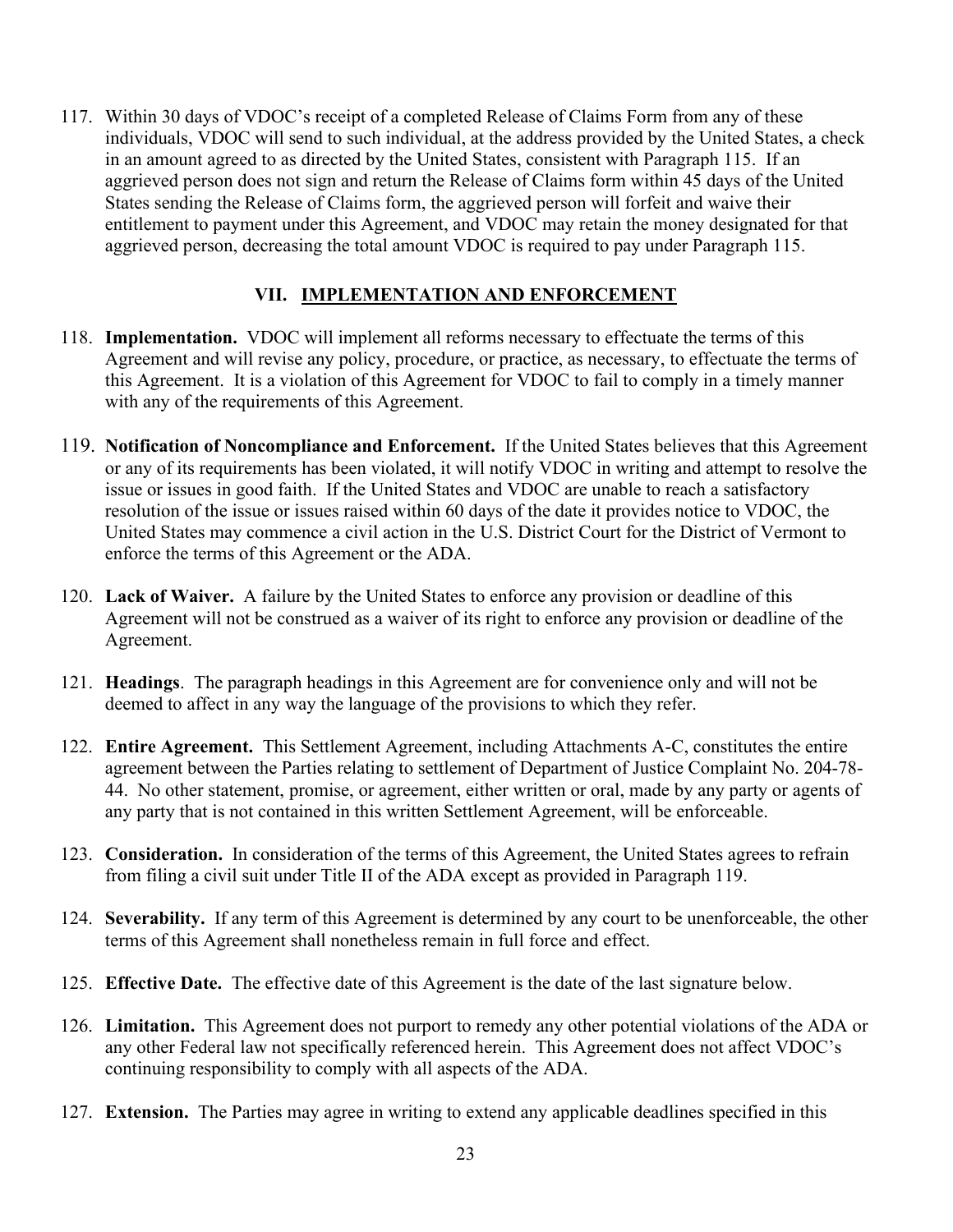Agreement. The United States will not unreasonably deny requested extensions, if made in advance of any deadline, and following VDOC's due diligence to meet such a requirement.

- 128. **Successors, Assignees, Employees, and Agents.** This Agreement is binding on all successors, assignees, employees, agents (including contractors) and all those working for or on behalf of VDOC.
- 129. **Counterparts.** This Agreement may be executed in counterparts, each of which will be deemed an original, and the counterparts shall together constitute one and the same Agreement, notwithstanding that each Party is not a signatory to the original or the same counterpart.
- 130. **Signatories Bind Parties.** The persons signing for VDOC and the United States each represent that they are authorized to bind VDOC and the United States to this Agreement.
- 131. **Term of Agreement.** This Agreement will remain in effect for three years from the effective date.
- 132. **Posting Policies and Procedures.** Within 14 days of the United States' approval of the Effective Communication Policies and ADA Grievance Procedure, VDOC will notify inmates of the adoption, implementation, and requirements of the Effective Communication Policies and the ADA Grievance Procedure, citing this Agreement. The Agreement will be made available to inmates in facility law libraries. VDOC will amend the Inmate Handbook and similar materials to describe the requirements of the Effective Communication Policies and the ADA Grievance Procedure.
- 133. **No Third-Party Beneficiary.** The terms and provisions of this Agreement are intended solely for the benefit of each party hereto and their respective successors, assignees and agents, and it is not the intention of the parties to confer third-party beneficiary rights upon any other person.
- 134. **Public Document.** This Agreement is a public document. A copy of this document may be made available to any person upon request.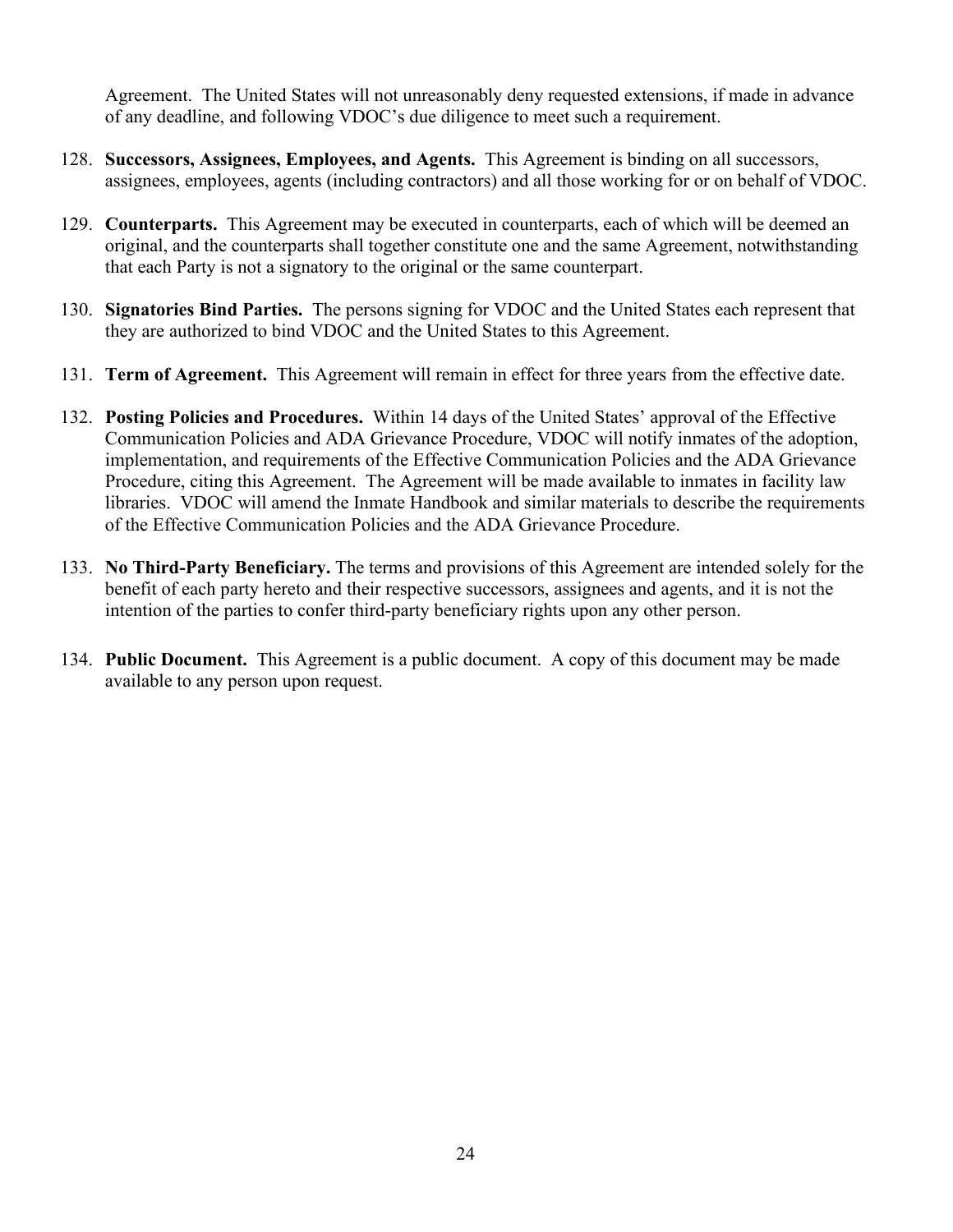## **AGREED AND CONSENTED TO:** For Vermont Department of Corrections:

**JAMES BAKER** Interim Commissioner, Vermont Department of Corrections

10/28/2021

Date

#### **For the United States:**

REBECCA B. BOND Chief ANNE S. RAISH Principal Deputy Chief MELLIE H. NELSON Supervisory Trial Attorney

BETHA, ESPOSITO

Trial Attorney Disability Rights Section Civil Rights Division United States Department of Justice Washington, D.C.

 $10|28|2|$ Date

JONATHAN A. OPHARDT Acting United States Attorney District of Vermont

mera

**JUIZA TORTI** Chief, Civil Division United States Courthouse 11 Elmwood Avenue, 3rd Floor Burlington, VT

 $\frac{10/28/2021}{\text{Date}}$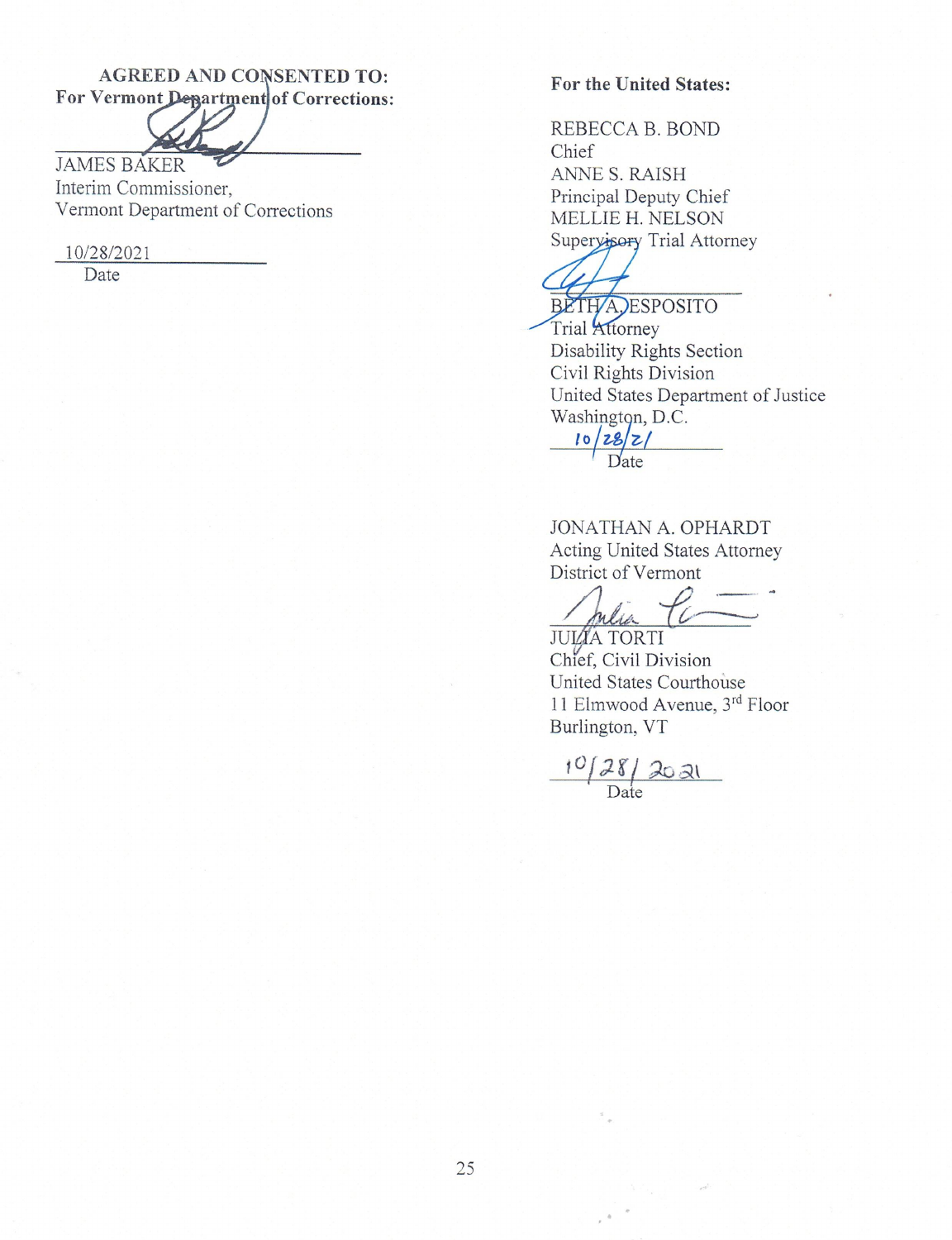|              | <b>Southern State Correctional Facility (SSCF) - Accessibility Survey</b>                                                                                                                                                                                                                                                                                                                                                                                                                                                                                                                                                                                                     |                                                                     |                                                                                                                                                                    |                                    |                                                                                                                                                                                                                                                                                                                                                                                                                                                                                                                                                                                                                                                                                                                                                                                                                                                                                                                                                                                                                                |                           |  |
|--------------|-------------------------------------------------------------------------------------------------------------------------------------------------------------------------------------------------------------------------------------------------------------------------------------------------------------------------------------------------------------------------------------------------------------------------------------------------------------------------------------------------------------------------------------------------------------------------------------------------------------------------------------------------------------------------------|---------------------------------------------------------------------|--------------------------------------------------------------------------------------------------------------------------------------------------------------------|------------------------------------|--------------------------------------------------------------------------------------------------------------------------------------------------------------------------------------------------------------------------------------------------------------------------------------------------------------------------------------------------------------------------------------------------------------------------------------------------------------------------------------------------------------------------------------------------------------------------------------------------------------------------------------------------------------------------------------------------------------------------------------------------------------------------------------------------------------------------------------------------------------------------------------------------------------------------------------------------------------------------------------------------------------------------------|---------------------------|--|
| Item         | Facility                                                                                                                                                                                                                                                                                                                                                                                                                                                                                                                                                                                                                                                                      | Location/Element Barrier                                            |                                                                                                                                                                    | 2010 Standards<br><b>Citations</b> | <b>Requirement/Action Required</b>                                                                                                                                                                                                                                                                                                                                                                                                                                                                                                                                                                                                                                                                                                                                                                                                                                                                                                                                                                                             | <b>Completion</b><br>Date |  |
| $\mathbf{1}$ | <b>SSCF</b>                                                                                                                                                                                                                                                                                                                                                                                                                                                                                                                                                                                                                                                                   | Parking - west of<br>entrance                                       | Designated accessible<br>van parking space lacks<br>signage.                                                                                                       | 502.1                              | Provide at least one van accessible parking space that is a minimum of 132 inches wide and served by an access aisle at<br>least 60 inches wide, or a minimum of 96 inches wide and served by an access aisle at least 96 inches wide; and designated<br>by a vertical sign with the International Symbol of Accessibility and an additional "van accessible" sign mounted at least 60<br>inches high to the bottom of the sign. The space and access aisle shall contain no changes in level, with slopes and cross-<br>slopes not exceeding 2.08%, and shall have surfaces that are firm, stable, and slip-resistant; and the access aisle shall be<br>marked so as to discourage parking in it.                                                                                                                                                                                                                                                                                                                             | 18 months                 |  |
|              | <b>SSCF</b>                                                                                                                                                                                                                                                                                                                                                                                                                                                                                                                                                                                                                                                                   | Parking - east of<br>entrance                                       | No designated<br>accessible van parking<br>space is provided.                                                                                                      | 502.1                              | Provide at least one van accessible parking space that is a minimum of 132 inches wide and served by an access aisle at<br>least 60 inches wide, or a minimum of 96 inches wide and served by an access aisle at least 96 inches wide; and designated<br>by a vertical sign with the International Symbol of Accessibility and an additional "van accessible" sign mounted at least 60<br>inches high to the bottom of the sign. The space and access aisle shall contain no changes in level, with slopes and cross-<br>slopes not exceeding 2.08%, and shall have surfaces that are firm, stable, and slip-resistant; and the access aisle shall be<br>marked so as to discourage parking in it.                                                                                                                                                                                                                                                                                                                             |                           |  |
|              | <b>SSCF</b>                                                                                                                                                                                                                                                                                                                                                                                                                                                                                                                                                                                                                                                                   | Parking - east of<br>entrance                                       | One designated<br>accessible parking space<br>lacks a sign.                                                                                                        | 502.1                              | Provide at least one van accessible parking space that is a minimum of 132 inches wide and served by an access aisle at<br>least 60 inches wide, or a minimum of 96 inches wide and served by an access aisle at least 96 inches wide; and designated<br>by a vertical sign with the International Symbol of Accessibility mounted at least 60 inches high to the bottom of the sign.<br>The space and access aisle shall contain no changes in level, with slopes and cross-slopes not exceeding 2.08%, and shall<br>have surfaces that are firm, stable, and slip-resistant; and the access aisle shall be marked so as to discourage parking in it.                                                                                                                                                                                                                                                                                                                                                                         | 18 months                 |  |
|              | <b>SSCF</b>                                                                                                                                                                                                                                                                                                                                                                                                                                                                                                                                                                                                                                                                   | Yard                                                                | None of the picnic<br>tables present is<br>accessible.                                                                                                             | 226.1, 902.2, 305, 306,<br>902.3   | At least one picnic table seating space shall provide clear floor space a minimum of 30 inches wide and a minimum of 48<br>inches deep positioned for a forward approach, knee and toe clearance extending a minimum of 17 inches under the<br>dining surface, and a dining surface 28 inches minimum and 34 inches maximum above the finish floor.                                                                                                                                                                                                                                                                                                                                                                                                                                                                                                                                                                                                                                                                            | 33 months                 |  |
| 5            | <b>SSCF</b>                                                                                                                                                                                                                                                                                                                                                                                                                                                                                                                                                                                                                                                                   | Yard                                                                | No accessible route is<br>provided to any of the<br>various outside<br>amenities, including<br>benches, picnic tables,<br>exercise machines, pull-<br>up/dip bars. | 206, 302.1, 402.1                  | To each area, feature, or element provide at least one accessible route that coincides with or is located in the same area as 33 months<br>general circulation paths. The accessible route must have a minimum clear width of 36 inches (except that it may narrow<br>to no less than 32 inches for a length of no more than 24 inches), or a minimum clear width of 42 inches if there is a U-turn<br>around an obstruction less than 48 inches wide; have passing spaces at least every 200 feet; have a minimum clear<br>headroom of 80 inches; have a surface that is firm, stable, and slip resistant; have, in the absence of a curb ramp, ramp,<br>elevator, or platform lift, no level changes in excess of $\frac{1}{2}$ inch vertically; have no level changes greater than $\frac{1}{4}$ inch<br>vertically unless they are beveled with a slope no greater than 50%; and have a running slope no greater than 5% (or have<br>been constructed as a fully accessible ramp) and a cross slope no greater than 2.08%. |                           |  |
| 6            | <b>SSCF</b>                                                                                                                                                                                                                                                                                                                                                                                                                                                                                                                                                                                                                                                                   | Women's multi-<br>user toilet room,<br>A04 - Main Lobby the maximum | The force to open the<br>entrance door exceeds<br>allowable.                                                                                                       | 206.5, 404.2.9                     | The force for pushing or pulling open an interior hinged door shall be 5 pounds maximum.                                                                                                                                                                                                                                                                                                                                                                                                                                                                                                                                                                                                                                                                                                                                                                                                                                                                                                                                       | 18 months                 |  |
|              | <b>SSCF</b>                                                                                                                                                                                                                                                                                                                                                                                                                                                                                                                                                                                                                                                                   | Women's multi-<br>user toilet room,<br>A04 - Main Lobby             | The baby changing table 204.1, 307.2<br>is a protruding object.                                                                                                    |                                    | Objects with leading edges more than 27 inches and not more than 80 inches above the finish floor shall protrude 4 inches 18 months<br>maximum horizontally into the circulation path.                                                                                                                                                                                                                                                                                                                                                                                                                                                                                                                                                                                                                                                                                                                                                                                                                                         |                           |  |
| 8            | <b>SSCF</b>                                                                                                                                                                                                                                                                                                                                                                                                                                                                                                                                                                                                                                                                   | Women's multi-<br>user toilet room,                                 | Feminine product<br>vending machine<br>A04 - Main Lobby   control requires tight<br>grasping.                                                                      | 606.4, 309.4                       | Operable parts shall be operable with one hand and shall not require tight grasping, pinching, or twisting of the wrist. The<br>force required to activate operable parts shall be 5 pounds maximum.                                                                                                                                                                                                                                                                                                                                                                                                                                                                                                                                                                                                                                                                                                                                                                                                                           | 18 months                 |  |
| 9            | <b>SSCF</b>                                                                                                                                                                                                                                                                                                                                                                                                                                                                                                                                                                                                                                                                   | Women's multi-<br>user toilet room,                                 | The feminine product<br>vending machine is a                                                                                                                       | 204.1, 307.2                       | Objects with leading edges more than 27 inches and not more than 80 inches above the finish floor shall protrude 4 inches  18 months<br>maximum horizontally into the circulation path.                                                                                                                                                                                                                                                                                                                                                                                                                                                                                                                                                                                                                                                                                                                                                                                                                                        |                           |  |
| 10           | A04 - Main Lobby   protruding object.<br><b>SSCF</b><br>213.2, 213.3.2, 604.7<br>Toilet paper dispensers shall be 7 inches minimum and 9 inches maximum in front of the water closet measured to the<br>Women's multi-<br>The toilet paper<br>centerline of the dispenser. The outlet of the dispenser shall be 15 inches minimum and 48 inches maximum above the<br>dispenser is located<br>user toilet room,<br>finish floor and shall not be located behind grab bars. Dispensers shall not be of a type that controls delivery or that does<br>beyond the maximum<br>A04 - Main Lobby<br>allowable distance from<br>not allow continuous paper flow.<br>the water closet. |                                                                     | 18 months                                                                                                                                                          |                                    |                                                                                                                                                                                                                                                                                                                                                                                                                                                                                                                                                                                                                                                                                                                                                                                                                                                                                                                                                                                                                                |                           |  |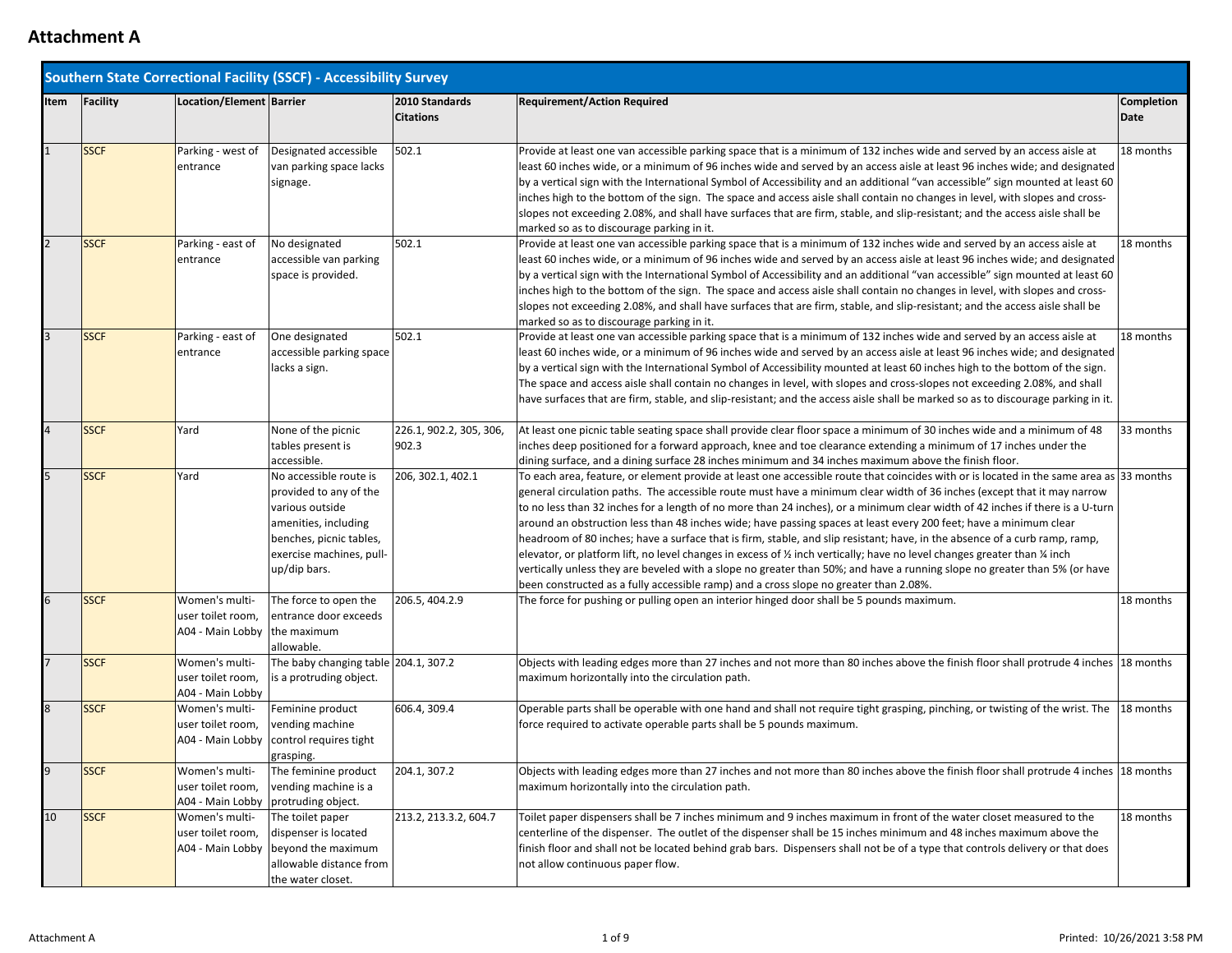| 11 | <b>SSCF</b> | Men's multi-user<br>toilet room, A05<br>Main Lobby                         | The force to open the<br>entrance door exceeds<br>the maximum<br>allowable.                                                          | 206.5, 404.2.9        | The force for pushing or pulling open an interior hinged door shall be 5 pounds maximum.                                                                                                                                                                                                                                                                                                                                                                                                                                                                                                                                                                                                                                                                                                                                                                                                                                                                                                                                                                                                                                                                                                                                                                                                                                                                                                                                                                                                                                                                                                                                                                                                                                                                                                                                                                                                                                                                                                                                                                                                                                                                                                                                                                                                                                                                                                                                                        | 18 months |
|----|-------------|----------------------------------------------------------------------------|--------------------------------------------------------------------------------------------------------------------------------------|-----------------------|-------------------------------------------------------------------------------------------------------------------------------------------------------------------------------------------------------------------------------------------------------------------------------------------------------------------------------------------------------------------------------------------------------------------------------------------------------------------------------------------------------------------------------------------------------------------------------------------------------------------------------------------------------------------------------------------------------------------------------------------------------------------------------------------------------------------------------------------------------------------------------------------------------------------------------------------------------------------------------------------------------------------------------------------------------------------------------------------------------------------------------------------------------------------------------------------------------------------------------------------------------------------------------------------------------------------------------------------------------------------------------------------------------------------------------------------------------------------------------------------------------------------------------------------------------------------------------------------------------------------------------------------------------------------------------------------------------------------------------------------------------------------------------------------------------------------------------------------------------------------------------------------------------------------------------------------------------------------------------------------------------------------------------------------------------------------------------------------------------------------------------------------------------------------------------------------------------------------------------------------------------------------------------------------------------------------------------------------------------------------------------------------------------------------------------------------------|-----------|
| 12 | <b>SSCF</b> | Men's multi-user<br>toilet room, A05<br>Main Lobby                         | The toilet paper<br>dispenser is located<br>beyond the maximum<br>allowable distance from<br>the water closet.                       | 213.2, 213.3.2, 604.7 | Toilet paper dispensers shall be 7 inches minimum and 9 inches maximum in front of the water closet measured to the<br>18 months<br>centerline of the dispenser. The outlet of the dispenser shall be 15 inches minimum and 48 inches maximum above the<br>finish floor and shall not be located behind grab bars. Dispensers shall not be of a type that controls delivery or that does<br>not allow continuous paper flow.                                                                                                                                                                                                                                                                                                                                                                                                                                                                                                                                                                                                                                                                                                                                                                                                                                                                                                                                                                                                                                                                                                                                                                                                                                                                                                                                                                                                                                                                                                                                                                                                                                                                                                                                                                                                                                                                                                                                                                                                                    |           |
| 13 | <b>SSCF</b> | Men's multi-user<br>toilet room, A05<br>Main Lobby                         | Toilet compartment<br>door lacks a closer.                                                                                           | 604.8.1.2             | Toilet compartment doors shall be self-closing.                                                                                                                                                                                                                                                                                                                                                                                                                                                                                                                                                                                                                                                                                                                                                                                                                                                                                                                                                                                                                                                                                                                                                                                                                                                                                                                                                                                                                                                                                                                                                                                                                                                                                                                                                                                                                                                                                                                                                                                                                                                                                                                                                                                                                                                                                                                                                                                                 | 18 months |
| 14 | <b>SSCF</b> | Women's single-<br>user toilet room,<br>A206 - Inmate<br>Visiting (A202)   | The toilet paper<br>dispenser is located<br>beyond the maximum<br>allowable distance from<br>the water closet.                       | 213.2, 213.3.2, 604.7 | Toilet paper dispensers shall be 7 inches minimum and 9 inches maximum in front of the water closet measured to the<br>18 months<br>centerline of the dispenser. The outlet of the dispenser shall be 15 inches minimum and 48 inches maximum above the<br>finish floor and shall not be located behind grab bars. Dispensers shall not be of a type that controls delivery or that does<br>not allow continuous paper flow.                                                                                                                                                                                                                                                                                                                                                                                                                                                                                                                                                                                                                                                                                                                                                                                                                                                                                                                                                                                                                                                                                                                                                                                                                                                                                                                                                                                                                                                                                                                                                                                                                                                                                                                                                                                                                                                                                                                                                                                                                    |           |
| 15 | <b>SSCF</b> | Men's single-user<br>toilet room, A205<br><b>Inmate Visiting</b><br>(A202) | The toilet paper<br>-dispenser is located<br>beyond the maximum<br>allowable distance from<br>the water closet.                      | 213.2, 213.3.2, 604.7 | Toilet paper dispensers shall be 7 inches minimum and 9 inches maximum in front of the water closet measured to the<br>18 months<br>centerline of the dispenser. The outlet of the dispenser shall be 15 inches minimum and 48 inches maximum above the<br>finish floor and shall not be located behind grab bars. Dispensers shall not be of a type that controls delivery or that does<br>not allow continuous paper flow.                                                                                                                                                                                                                                                                                                                                                                                                                                                                                                                                                                                                                                                                                                                                                                                                                                                                                                                                                                                                                                                                                                                                                                                                                                                                                                                                                                                                                                                                                                                                                                                                                                                                                                                                                                                                                                                                                                                                                                                                                    |           |
| 16 | <b>SSCF</b> | Men's single-user<br><b>Inmate Visiting</b><br>(A202)                      | The height of the<br>toilet room, A205 - bottom edge of the<br>reflecting surface of the<br>mirror exceeds the<br>maximum allowable. | 213.3.5, 603.3        | Mirrors located above lavatories or countertops shall be installed with the bottom edge of the reflecting surface 40 inches 18 months<br>maximum above the finish floor. Mirrors not located above lavatories or countertops shall be installed with the bottom<br>edge of the reflecting surface 35 inches maximum above the finish floor.                                                                                                                                                                                                                                                                                                                                                                                                                                                                                                                                                                                                                                                                                                                                                                                                                                                                                                                                                                                                                                                                                                                                                                                                                                                                                                                                                                                                                                                                                                                                                                                                                                                                                                                                                                                                                                                                                                                                                                                                                                                                                                     |           |
| 17 | <b>SSCF</b> | Holding cell 2,                                                            | The single, fixed shower 213.1, 213.3, 213.3.6,<br>Admissions/Intake head is beyond the<br>allowable reach range.                    | 608.6                 | Provide a fully accessible transfer or roll-in type shower compartment with the following features: controls that are<br>operable with one hand, without tight grasping, pinching, or twisting of the wrist, that require no more than 5 pounds of<br>force to operate; a shower spray unit with an on/off control with a non-positive shutoff and a hose at least 59 inches long<br>that can be used both as a fixed shower head and as a hand-held shower and that delivers water no hotter than 120<br>degrees; a curb at the shower entrance that is no higher than $\frac{1}{2}$ inch and, in roll-in showers, is beveled if higher than $\frac{1}{4}$<br>inch; enclosures, if any, that do not obstruct controls, faucets, or spray units and do not obstruct transfers from<br>wheelchairs onto shower seats; and grab bars that comply with § 609. If the shower is transfer type, the compartment<br>shall be 36 inches by 36 inches, the entrance shall be at least 36 inches wide, and clearance adjacent to the opening shall<br>be 36 inches wide by 48 inches long measured from the control wall (so that the clearance extends beyond the seat);<br>provide grab bars across the control wall and across the back wall to a point 18 inches from the control wall; provide a<br>rectangular or L-shaped seat complying with between 17 and 19 inches high extending from the back wall to within 3<br>inches of the entry; and provide controls on the wall opposite the seat above the grab bar, between 38 and 48 inches high,<br>on the open side of the compartment. If the shower is roll-in type, the compartment shall be 30 inches minimum by 60<br>inches minimum, the entrance shall be a minimum of 60 inches wide (or a minimum of 36 inches wide at one end of the<br>long side of the compartment), and clearance adjacent to the opening shall be at least 30 inches wide by 60 inches long;<br>provide grab bars on three walls (unless a seat is provided, in which case grab bars shall be on two walls and there shall be<br>no grab bar above the seat), 6 inches maximum from any adjacent wall; and provide controls mounted above the grab bar,<br>no more than 48 inches high; if a seat is provided, it shall comply with § 610.3 and the controls shall be on the back wall<br>adjacent to the seat within 27 inches of the seat wall (unless the shower opening is 36 inches long, in which case the |           |
| 18 | <b>SSCF</b> | Bail telephone                                                             | The height of the<br>handset exceeds the<br>maximum allowable.                                                                       | 205.1, 309.3, 308.3.1 | Operable parts and controls of the telephone shall be no more than 48 inches above the floor for an unobstructed forward 18 months<br>and side reach.                                                                                                                                                                                                                                                                                                                                                                                                                                                                                                                                                                                                                                                                                                                                                                                                                                                                                                                                                                                                                                                                                                                                                                                                                                                                                                                                                                                                                                                                                                                                                                                                                                                                                                                                                                                                                                                                                                                                                                                                                                                                                                                                                                                                                                                                                           |           |
| 19 | <b>SSCF</b> | Med sick call slip<br>box                                                  | The height of insertion<br>slot exceeds the<br>maximum allowable.                                                                    | 205.1, 309.3, 308.2.1 | Operable parts and controls of the mail box shall be no more than 48 inches above the floor for an unobstructed forward<br>and side reach.                                                                                                                                                                                                                                                                                                                                                                                                                                                                                                                                                                                                                                                                                                                                                                                                                                                                                                                                                                                                                                                                                                                                                                                                                                                                                                                                                                                                                                                                                                                                                                                                                                                                                                                                                                                                                                                                                                                                                                                                                                                                                                                                                                                                                                                                                                      | 18 months |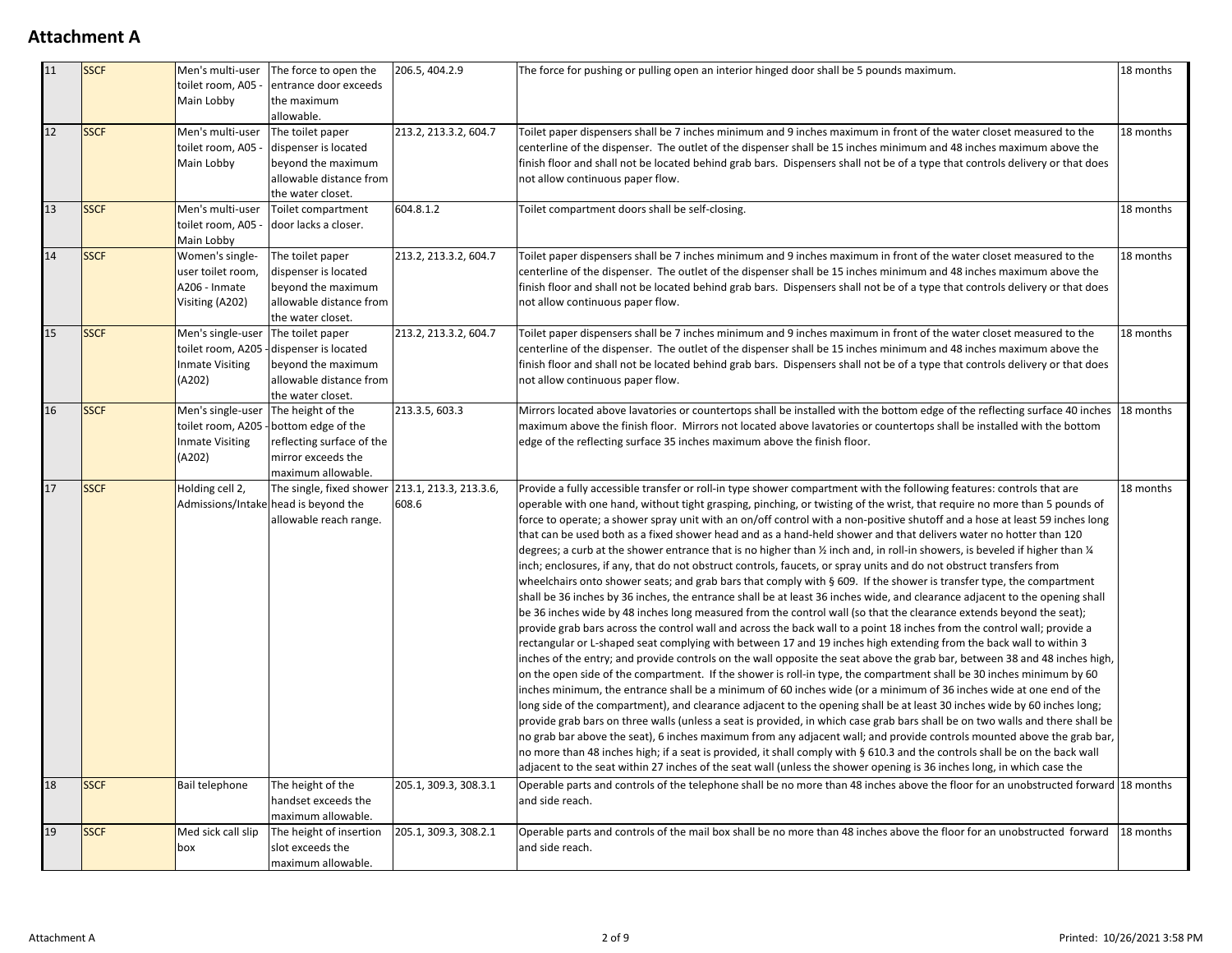| 20 | <b>SSCF</b> | Staff room             | The entrance door has                                                                                            | 206.4, 206.5, 309.4,  | Door hardware shall be operable with one hand and shall not require tight grasping, pinching, or twisting of the wrist to<br>18 months                                                                                                                                                                                                                                                                                                                                                                                                                                                                                                                                                                                                                                                                                                                                                                                                                                                                                                                                                                                                                                                                                                                                                                                                                                                                                                                                                                                                                                                                                                                                                                                       |           |
|----|-------------|------------------------|------------------------------------------------------------------------------------------------------------------|-----------------------|------------------------------------------------------------------------------------------------------------------------------------------------------------------------------------------------------------------------------------------------------------------------------------------------------------------------------------------------------------------------------------------------------------------------------------------------------------------------------------------------------------------------------------------------------------------------------------------------------------------------------------------------------------------------------------------------------------------------------------------------------------------------------------------------------------------------------------------------------------------------------------------------------------------------------------------------------------------------------------------------------------------------------------------------------------------------------------------------------------------------------------------------------------------------------------------------------------------------------------------------------------------------------------------------------------------------------------------------------------------------------------------------------------------------------------------------------------------------------------------------------------------------------------------------------------------------------------------------------------------------------------------------------------------------------------------------------------------------------|-----------|
|    |             |                        | knob hardware.                                                                                                   | 404.2.7               | operate.                                                                                                                                                                                                                                                                                                                                                                                                                                                                                                                                                                                                                                                                                                                                                                                                                                                                                                                                                                                                                                                                                                                                                                                                                                                                                                                                                                                                                                                                                                                                                                                                                                                                                                                     |           |
| 21 | <b>SSCF</b> | Inmate shower,<br>A316 | Shower controls and<br>faucets are not<br>mounted in the required<br>location.                                   | 608.5.2               | Provide a fully accessible roll-in type shower compartment with the following features: controls that are operable with one 18 months<br>hand, without tight grasping, pinching, or twisting of the wrist, that require no more than 5 pounds of force to operate; a<br>shower spray unit with an on/off control with a non-positive shutoff and a hose at least 59 inches long that can be used<br>both as a fixed shower head and as a hand-held shower and that delivers water no hotter than 120 degrees; a curb at the<br>shower entrance that is no higher than 1/2 inch and, in roll-in showers, is beveled if higher than 1/4 inch; enclosures, if any,<br>that do not obstruct controls, faucets, or spray units and do not obstruct transfers from wheelchairs onto shower seats;<br>and grab bars that comply with § 609. Shower compartment shall be 30 inches minimum by 60 inches minimum, the<br>entrance shall be a minimum of 60 inches wide (or a minimum of 36 inches wide at one end of the long side of the<br>compartment), and clearance adjacent to the opening shall be at least 30 inches wide by 60 inches long; provide grab bars<br>on three walls (unless a seat is provided, in which case grab bars shall be on two walls and there shall be no grab bar above<br>the seat), 6 inches maximum from any adjacent wall; and provide controls mounted above the grab bar, no more than 48<br>inches high; if a seat is provided, it shall comply with § 610.3 and the controls shall be on the back wall adjacent to the seat<br>within 27 inches of the seat wall (unless the shower opening is 36 inches long, in which case the controls can also be on the<br>back wall opposite the seat). |           |
| 22 | <b>SSCF</b> | Inmate toilet,<br>A317 | Toilet flush control is on 213.3.2, 309.4, 604.6<br>the wall behind the<br>water closet.                         |                       | Flush controls shall be located on the open side of the water closet.                                                                                                                                                                                                                                                                                                                                                                                                                                                                                                                                                                                                                                                                                                                                                                                                                                                                                                                                                                                                                                                                                                                                                                                                                                                                                                                                                                                                                                                                                                                                                                                                                                                        | 18 months |
| 23 | <b>SSCF</b> | Inmate toilet,<br>A317 | The toilet paper<br>dispenser is located<br>beyond the maximum<br>allowable distance from<br>the water closet.   | 213.2, 213.3.2, 604.7 | Toilet paper dispensers shall be 7 inches minimum and 9 inches maximum in front of the water closet measured to the<br>centerline of the dispenser. The outlet of the dispenser shall be 15 inches minimum and 48 inches maximum above the<br>finish floor and shall not be located behind grab bars. Dispensers shall not be of a type that controls delivery or that does<br>not allow continuous paper flow.                                                                                                                                                                                                                                                                                                                                                                                                                                                                                                                                                                                                                                                                                                                                                                                                                                                                                                                                                                                                                                                                                                                                                                                                                                                                                                              | 18 months |
| 24 | <b>SSCF</b> | Alpha 03               | The single, fixed shower 213.1, 213.3, 213.3.6,<br>head is located beyond 608.6<br>the allowable reach<br>range. |                       | Provide a fully accessible transfer shower compartment with the following features: controls that are operable with one<br>hand, without tight grasping, pinching, or twisting of the wrist, that require no more than 5 pounds of force to operate; a<br>shower spray unit with an on/off control with a non-positive shutoff and a hose at least 59 inches long that can be used<br>both as a fixed shower head and as a hand-held shower and that delivers water no hotter than 120 degrees; a curb at the<br>shower entrance that is no higher than $\frac{1}{2}$ inch and, in roll-in showers, is beveled if higher than $\frac{1}{4}$ inch; enclosures, if any,<br>that do not obstruct controls, faucets, or spray units and do not obstruct transfers from wheelchairs onto shower seats;<br>and grab bars that comply with § 609. The shower compartment shall be 36 inches by 36 inches, the entrance shall be at<br>least 36 inches wide, and clearance adjacent to the opening shall be 36 inches wide by 48 inches long measured from the<br>control wall (so that the clearance extends beyond the seat); provide grab bars across the control wall and across the back<br>wall to a point 18 inches from the control wall; provide a rectangular or L-shaped seat complying with between 17 and 19<br>inches high extending from the back wall to within 3 inches of the entry; and provide controls on the wall opposite the seat<br>above the grab bar, between 38 and 48 inches high, on the open side of the compartment.                                                                                                                                                                                 | 18 months |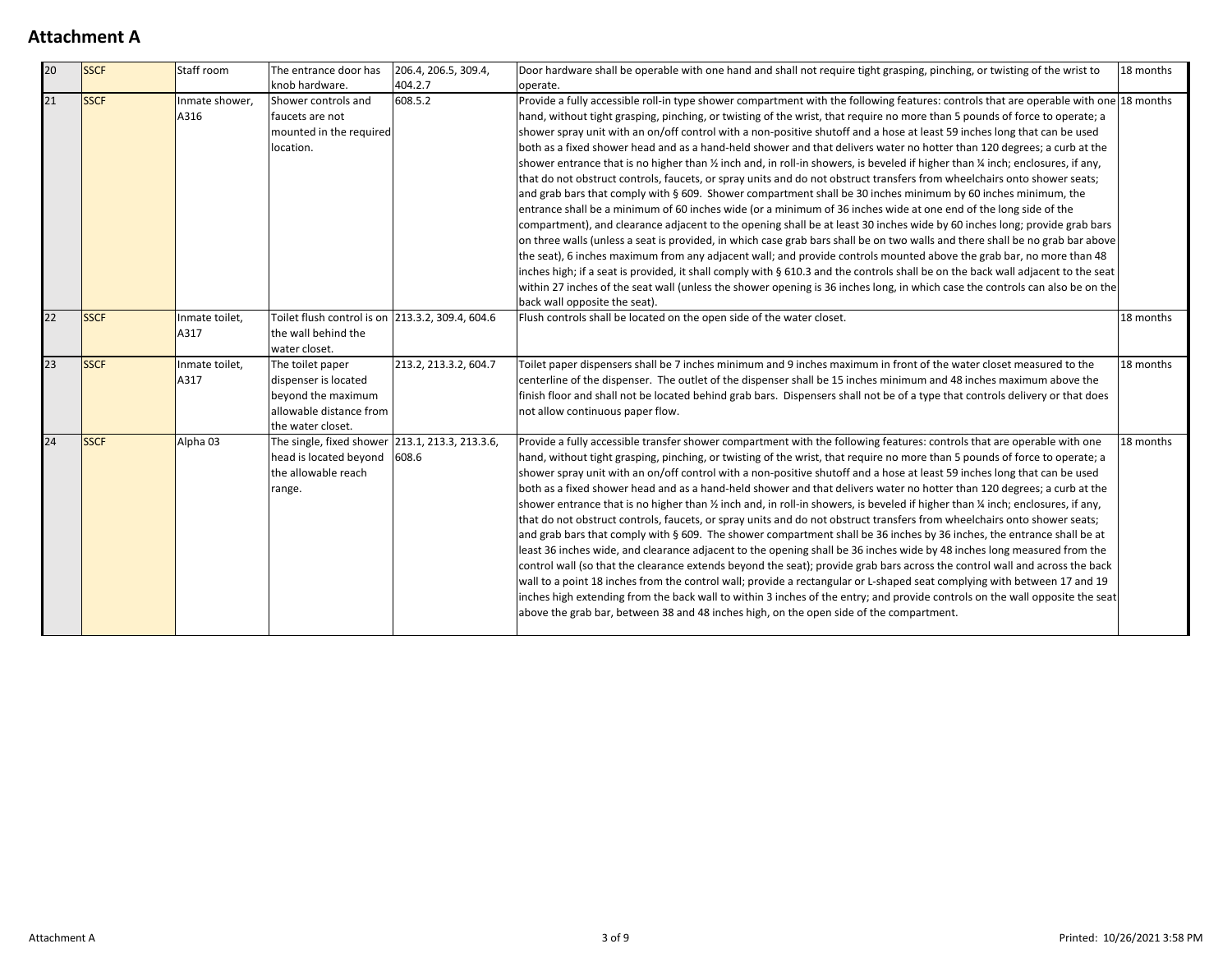| $\overline{25}$ | <b>SSCF</b> | Alpha 03            | The width of the<br>transfer shower exceeds<br>the maximum<br>allowable. | 608.2.1 | Provide a fully accessible transfer or roll-in type shower compartment with the following features: controls that are<br>operable with one hand, without tight grasping, pinching, or twisting of the wrist, that require no more than 5 pounds of<br>force to operate; a shower spray unit with an on/off control with a non-positive shutoff and a hose at least 59 inches long<br>that can be used both as a fixed shower head and as a hand-held shower and that delivers water no hotter than 120<br>degrees; a curb at the shower entrance that is no higher than $\frac{1}{2}$ inch and, in roll-in showers, is beveled if higher than $\frac{1}{4}$<br>inch; enclosures, if any, that do not obstruct controls, faucets, or spray units and do not obstruct transfers from<br>wheelchairs onto shower seats; and grab bars that comply with § 609. If the shower is transfer type, the compartment<br>shall be 36 inches by 36 inches, the entrance shall be at least 36 inches wide, and clearance adjacent to the opening shall<br>be 36 inches wide by 48 inches long measured from the control wall (so that the clearance extends beyond the seat);<br>provide grab bars across the control wall and across the back wall to a point 18 inches from the control wall; provide a<br>rectangular or L-shaped seat complying with between 17 and 19 inches high extending from the back wall to within 3<br>inches of the entry; and provide controls on the wall opposite the seat above the grab bar, between 38 and 48 inches high,<br>on the open side of the compartment. If the shower is roll-in type, the compartment shall be 30 inches minimum by 60<br>inches minimum, the entrance shall be a minimum of 60 inches wide (or a minimum of 36 inches wide at one end of the<br>long side of the compartment), and clearance adjacent to the opening shall be at least 30 inches wide by 60 inches long;<br>provide grab bars on three walls (unless a seat is provided, in which case grab bars shall be on two walls and there shall be<br>no grab bar above the seat), 6 inches maximum from any adjacent wall; and provide controls mounted above the grab bar,<br>no more than 48 inches high; if a seat is provided, it shall comply with § 610.3 and the controls shall be on the back wall<br>adjacent to the seat within 27 inches of the seat wall (unless the shower opening is 36 inches long, in which case the<br>controls can also be on the back wall opposite the seat). |
|-----------------|-------------|---------------------|--------------------------------------------------------------------------|---------|--------------------------------------------------------------------------------------------------------------------------------------------------------------------------------------------------------------------------------------------------------------------------------------------------------------------------------------------------------------------------------------------------------------------------------------------------------------------------------------------------------------------------------------------------------------------------------------------------------------------------------------------------------------------------------------------------------------------------------------------------------------------------------------------------------------------------------------------------------------------------------------------------------------------------------------------------------------------------------------------------------------------------------------------------------------------------------------------------------------------------------------------------------------------------------------------------------------------------------------------------------------------------------------------------------------------------------------------------------------------------------------------------------------------------------------------------------------------------------------------------------------------------------------------------------------------------------------------------------------------------------------------------------------------------------------------------------------------------------------------------------------------------------------------------------------------------------------------------------------------------------------------------------------------------------------------------------------------------------------------------------------------------------------------------------------------------------------------------------------------------------------------------------------------------------------------------------------------------------------------------------------------------------------------------------------------------------------------------------------------------------------------------------------------------------------------------------------------------------------------------------------|
| 26              | <b>SSCF</b> | Bravo <sub>09</sub> | The width of the<br>transfer shower exceeds<br>the maximum<br>allowable. | 608.2.1 | Provide a fully accessible transfer shower compartment with the following features: controls that are operable with one<br>hand, without tight grasping, pinching, or twisting of the wrist, that require no more than 5 pounds of force to operate; a<br>shower spray unit with an on/off control with a non-positive shutoff and a hose at least 59 inches long that can be used<br>both as a fixed shower head and as a hand-held shower and that delivers water no hotter than 120 degrees; a curb at the<br>shower entrance that is no higher than 1/2 inch and, in roll-in showers, is beveled if higher than 1/4 inch; enclosures, if any,<br>that do not obstruct controls, faucets, or spray units and do not obstruct transfers from wheelchairs onto shower seats;<br>and grab bars that comply with § 609. The shower compartment shall be 36 inches by 36 inches, the entrance shall be at<br>least 36 inches wide, and clearance adjacent to the opening shall be 36 inches wide by 48 inches long measured from the<br>control wall (so that the clearance extends beyond the seat); provide grab bars across the control wall and across the back<br>wall to a point 18 inches from the control wall; provide a rectangular or L-shaped seat complying with between 17 and 19<br>inches high extending from the back wall to within 3 inches of the entry; and provide controls on the wall opposite the seat<br>above the grab bar, between 38 and 48 inches high, on the open side of the compartment.                                                                                                                                                                                                                                                                                                                                                                                                                                                                                                                                                                                                                                                                                                                                                                                                                                                                                                                                                                                     |
| 27              | <b>SSCF</b> | $D-E-F$ 09          | The width of the<br>transfer shower exceeds<br>the maximum<br>allowable. | 608.2.1 | Provide a fully accessible transfer shower compartment with the following features: controls that are operable with one<br>hand, without tight grasping, pinching, or twisting of the wrist, that require no more than 5 pounds of force to operate; a<br>shower spray unit with an on/off control with a non-positive shutoff and a hose at least 59 inches long that can be used<br>both as a fixed shower head and as a hand-held shower and that delivers water no hotter than 120 degrees; a curb at the<br>shower entrance that is no higher than $\frac{1}{2}$ inch and, in roll-in showers, is beveled if higher than $\frac{1}{4}$ inch; enclosures, if any,<br>that do not obstruct controls, faucets, or spray units and do not obstruct transfers from wheelchairs onto shower seats;<br>and grab bars that comply with § 609. The shower compartment shall be 36 inches by 36 inches, the entrance shall be at<br>least 36 inches wide, and clearance adjacent to the opening shall be 36 inches wide by 48 inches long measured from the<br>control wall (so that the clearance extends beyond the seat); provide grab bars across the control wall and across the back<br>wall to a point 18 inches from the control wall; provide a rectangular or L-shaped seat complying with between 17 and 19<br>inches high extending from the back wall to within 3 inches of the entry; and provide controls on the wall opposite the seat<br>above the grab bar, between 38 and 48 inches high, on the open side of the compartment.                                                                                                                                                                                                                                                                                                                                                                                                                                                                                                                                                                                                                                                                                                                                                                                                                                                                                                                                                                 |

| es: controls that are<br>no more than 5 pounds of<br>ose at least 59 inches long<br>er no hotter than 120<br>beveled if higher than 1/4<br>ct transfers from<br>type, the compartment<br>acent to the opening shall<br>nds beyond the seat);<br>control wall; provide a<br>e back wall to within 3<br>veen 38 and 48 inches high,<br>0 inches minimum by 60<br>es wide at one end of the<br>s wide by 60 inches long;<br>wo walls and there shall be<br>ounted above the grab bar,<br>shall be on the back wall<br>ing, in which case the | 33 months |
|-------------------------------------------------------------------------------------------------------------------------------------------------------------------------------------------------------------------------------------------------------------------------------------------------------------------------------------------------------------------------------------------------------------------------------------------------------------------------------------------------------------------------------------------|-----------|
| at are operable with one<br>inds of force to operate; a<br>es long that can be used<br>120 degrees; a curb at the<br>4 inch; enclosures, if any,<br>hairs onto shower seats;<br>s, the entrance shall be at<br>s long measured from the<br>ol wall and across the back<br>g with between 17 and 19<br>In the wall opposite the seat                                                                                                                                                                                                       | 33 months |
| at are operable with one<br>inds of force to operate; a<br>es long that can be used<br>120 degrees; a curb at the<br>4 inch; enclosures, if any,<br>hairs onto shower seats;<br>s, the entrance shall be at<br>s long measured from the<br>ol wall and across the back<br>g with between 17 and 19<br>In the wall opposite the seat                                                                                                                                                                                                       | 33 months |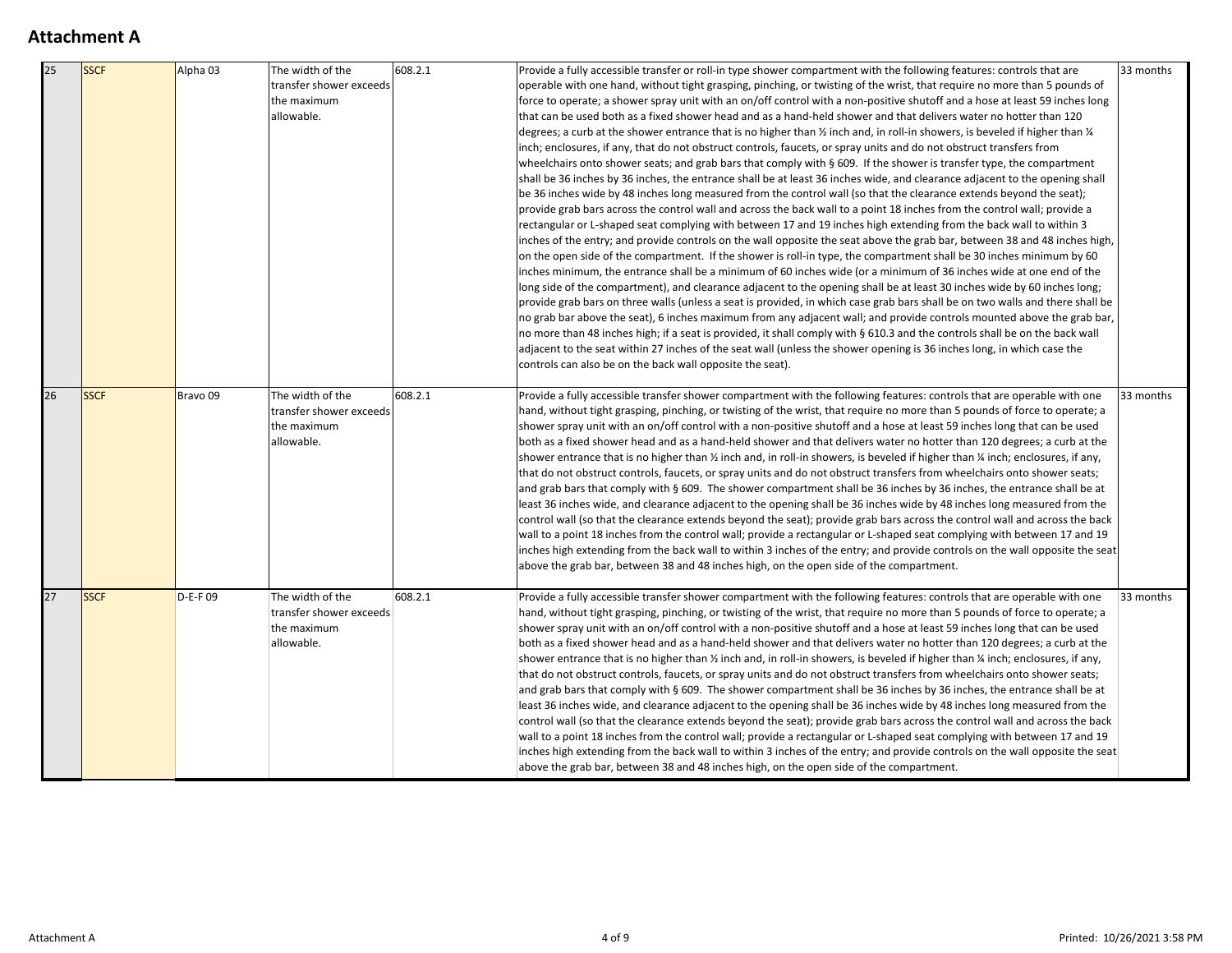|                 |             |                          | <b>Chittenden Regional Correctional Facility (CRCF) - Accessibility Survey</b> |                         |                                                                                                                                                                                                                                                      |                   |
|-----------------|-------------|--------------------------|--------------------------------------------------------------------------------|-------------------------|------------------------------------------------------------------------------------------------------------------------------------------------------------------------------------------------------------------------------------------------------|-------------------|
| Item            | Facility    | Location/Element Barrier |                                                                                | 2010 Standards          | <b>Requirement/Action Required</b>                                                                                                                                                                                                                   | <b>Completion</b> |
|                 |             |                          |                                                                                | <b>Citations</b>        |                                                                                                                                                                                                                                                      | Date              |
|                 | <b>CRCF</b> | Parking                  | Access aisle at                                                                | 502.1                   | Provide at least one designated accessible parking space that is a minimum of 96 inches wide and served by an access aisle 18 months                                                                                                                 |                   |
|                 |             |                          | northernmost                                                                   |                         | at least 60 inches wide; and designated by a vertical sign with the International Symbol of Accessibility mounted at least 60                                                                                                                        |                   |
|                 |             |                          | designated accessible                                                          |                         | inches high to the bottom of the sign. The space and access aisle shall contain no changes in level, with slopes and cross-                                                                                                                          |                   |
|                 |             |                          | parking space is                                                               |                         | slopes not exceeding 2.08%, and shall have surfaces that are firm, stable, and slip-resistant; and the access aisle shall be                                                                                                                         |                   |
|                 |             |                          | obstructed by a ramp.                                                          |                         | marked so as to discourage parking in it.                                                                                                                                                                                                            |                   |
|                 | <b>CRCF</b> | Echo / Delta Yard        | No accessible route is                                                         | 206, 302.1, 402.1       | To each area, feature, or element provide at least one accessible route that coincides with or is located in the same area as 33 months                                                                                                              |                   |
|                 |             |                          | provided from exit                                                             |                         | general circulation paths. The accessible route must have a minimum clear width of 36 inches (except that it may narrow                                                                                                                              |                   |
|                 |             |                          | doors to circulation                                                           |                         | to no less than 32 inches for a length of no more than 24 inches), or a minimum clear width of 42 inches if there is a U-turn                                                                                                                        |                   |
|                 |             |                          | path.                                                                          |                         | around an obstruction less than 48 inches wide; have passing spaces at least every 200 feet; have a minimum clear                                                                                                                                    |                   |
|                 |             |                          |                                                                                |                         | headroom of 80 inches; have a surface that is firm, stable, and slip resistant; have, in the absence of a curb ramp, ramp,<br>elevator, or platform lift, no level changes in excess of % inch vertically; have no level changes greater than % inch |                   |
|                 |             |                          |                                                                                |                         | vertically unless they are beveled with a slope no greater than 50%; and have a running slope no greater than 5% (or have                                                                                                                            |                   |
|                 |             |                          |                                                                                |                         | been constructed as a fully accessible ramp) and a cross slope no greater than 2.08%.                                                                                                                                                                |                   |
|                 | <b>CRCF</b> | Echo / Delta Yard        | No accessible route is                                                         | 206, 302.1, 402.1       | To each area, feature, or element provide at least one accessible route that coincides with or is located in the same area as 33 months                                                                                                              |                   |
|                 |             |                          | provided from exit                                                             |                         | general circulation paths. The accessible route must have a minimum clear width of 36 inches (except that it may narrow                                                                                                                              |                   |
|                 |             |                          | doors to picnic tables.                                                        |                         | to no less than 32 inches for a length of no more than 24 inches), or a minimum clear width of 42 inches if there is a U-turn                                                                                                                        |                   |
|                 |             |                          |                                                                                |                         | around an obstruction less than 48 inches wide; have passing spaces at least every 200 feet; have a minimum clear                                                                                                                                    |                   |
|                 |             |                          |                                                                                |                         | headroom of 80 inches; have a surface that is firm, stable, and slip resistant; have, in the absence of a curb ramp, ramp,                                                                                                                           |                   |
|                 |             |                          |                                                                                |                         | elevator, or platform lift, no level changes in excess of $\frac{1}{2}$ inch vertically; have no level changes greater than $\frac{1}{4}$ inch                                                                                                       |                   |
|                 |             |                          |                                                                                |                         | vertically unless they are beveled with a slope no greater than 50%; and have a running slope no greater than 5% (or have                                                                                                                            |                   |
|                 |             |                          |                                                                                |                         | been constructed as a fully accessible ramp) and a cross slope no greater than 2.08%.                                                                                                                                                                |                   |
|                 | <b>CRCF</b> |                          | Echo / Delta Yard None of the picnic                                           | 226.1, 902.2, 305, 306, | At least one picnic table seating space shall provide clear floor space a minimum of 30 inches wide and a minimum of 48                                                                                                                              | 33 months         |
|                 |             |                          | tables present is                                                              | 902.3                   | inches deep positioned for a forward approach, knee and toe clearance extending a minimum of 17 inches under the                                                                                                                                     |                   |
|                 |             |                          | accessible.                                                                    |                         | dining surface, and a dining surface 28 inches minimum and 34 inches maximum above the finish floor.                                                                                                                                                 |                   |
|                 | <b>CRCF</b> | Lobby                    | Coat hook height                                                               | 205.1, 309.3, 308.2.1   | Operable parts and controls of the coat hook shall be no more than 48 inches above the floor for an unobstructed forward 18 months                                                                                                                   |                   |
|                 |             |                          | exceeds maximum                                                                |                         | and side reach.                                                                                                                                                                                                                                      |                   |
|                 |             |                          | allowable.                                                                     |                         |                                                                                                                                                                                                                                                      |                   |
| $6\overline{6}$ | <b>CRCF</b> | Family toilet            | The height to the paper 205.1, 309.3, 308.2.1,                                 |                         | Operable parts and controls of the paper towel dispenser shall be no more than 48 inches above the floor for an                                                                                                                                      | 18 months         |
|                 |             | room                     | towel dispenser control 308.3.1                                                |                         | unobstructed forward reach.                                                                                                                                                                                                                          |                   |
|                 |             |                          | exceeds the maximum                                                            |                         |                                                                                                                                                                                                                                                      |                   |
|                 |             |                          | allowable.                                                                     |                         |                                                                                                                                                                                                                                                      |                   |
|                 | <b>CRCF</b> | Family toilet            | The length of the rear                                                         | 213.2, 213.3.2, 604.5,  | Provide a rear grab bar that is at least 36 inches long (except where wall space does not permit it due to the location of a                                                                                                                         | 18 months         |
|                 |             | room                     | grab bar is less than the $\left  604.5.2, 609 \right $                        |                         | recessed fixture, in which case the grab bar may be 24 inches long and centered on the toilet), extending 12 inches from                                                                                                                             |                   |
|                 |             |                          | minimum required and                                                           |                         | the toilet centerline on one side and 24 inches from the toilet centerline on the other side (except where an administrative                                                                                                                         |                   |
|                 |             |                          | is not located above the                                                       |                         | authority requires flush controls to be located in a position that conflicts with the location of the rear grab bar, in which                                                                                                                        |                   |
|                 |             |                          | centerline of the toilet.                                                      |                         | case the bar may be split or shifted to the open side).                                                                                                                                                                                              |                   |
|                 | <b>CRCF</b> | Family toilet            | The toilet paper                                                               | 213.2, 213.3.2, 604.7   | Toilet paper dispensers shall be 7 inches minimum and 9 inches maximum in front of the water closet measured to the                                                                                                                                  | 18 months         |
|                 |             | room                     | dispenser is located                                                           |                         | centerline of the dispenser. The outlet of the dispenser shall be 15 inches minimum and 48 inches maximum above the                                                                                                                                  |                   |
|                 |             |                          | beyond the maximum                                                             |                         | finish floor and shall not be located behind grab bars. Dispensers shall not be of a type that controls delivery or that does                                                                                                                        |                   |
|                 |             |                          | allowable distance from                                                        |                         | not allow continuous paper flow.                                                                                                                                                                                                                     |                   |
|                 |             |                          | the water closet.                                                              |                         |                                                                                                                                                                                                                                                      |                   |
| $\overline{9}$  | <b>CRCF</b> | Intake                   | Toilet room provides                                                           | 213.3.2, 604.2, 604.3,  | Provide at least one holding cell with a fully toilet room such that all of the room's elements, including signage, door, door  33 months                                                                                                            |                   |
|                 |             |                          | no accessible                                                                  | 609                     | hardware, clear floor space, toilet, compartment size and arrangement, urinal, grab bars, lavatory, mirror, controls, and                                                                                                                            |                   |
|                 |             |                          | features.                                                                      |                         | dispensers, comply with the Standards.a fully compliant water closet, including clear floor space and grab bars.                                                                                                                                     |                   |
| 10              | <b>CRCF</b> | Intake                   | Holding cells provide                                                          | 213.3.2, 604.2, 604.3,  | Provide at least one holding cell, including all furnishings and a fully compliant water closet / lavatory, including clear floor  33 months                                                                                                         |                   |
|                 |             |                          |                                                                                | 609.                    | space and grab bars, or provide access to a nearby fully accessible toilet room.                                                                                                                                                                     |                   |
|                 |             |                          | no accessible                                                                  |                         |                                                                                                                                                                                                                                                      |                   |
|                 |             |                          | features.                                                                      |                         |                                                                                                                                                                                                                                                      |                   |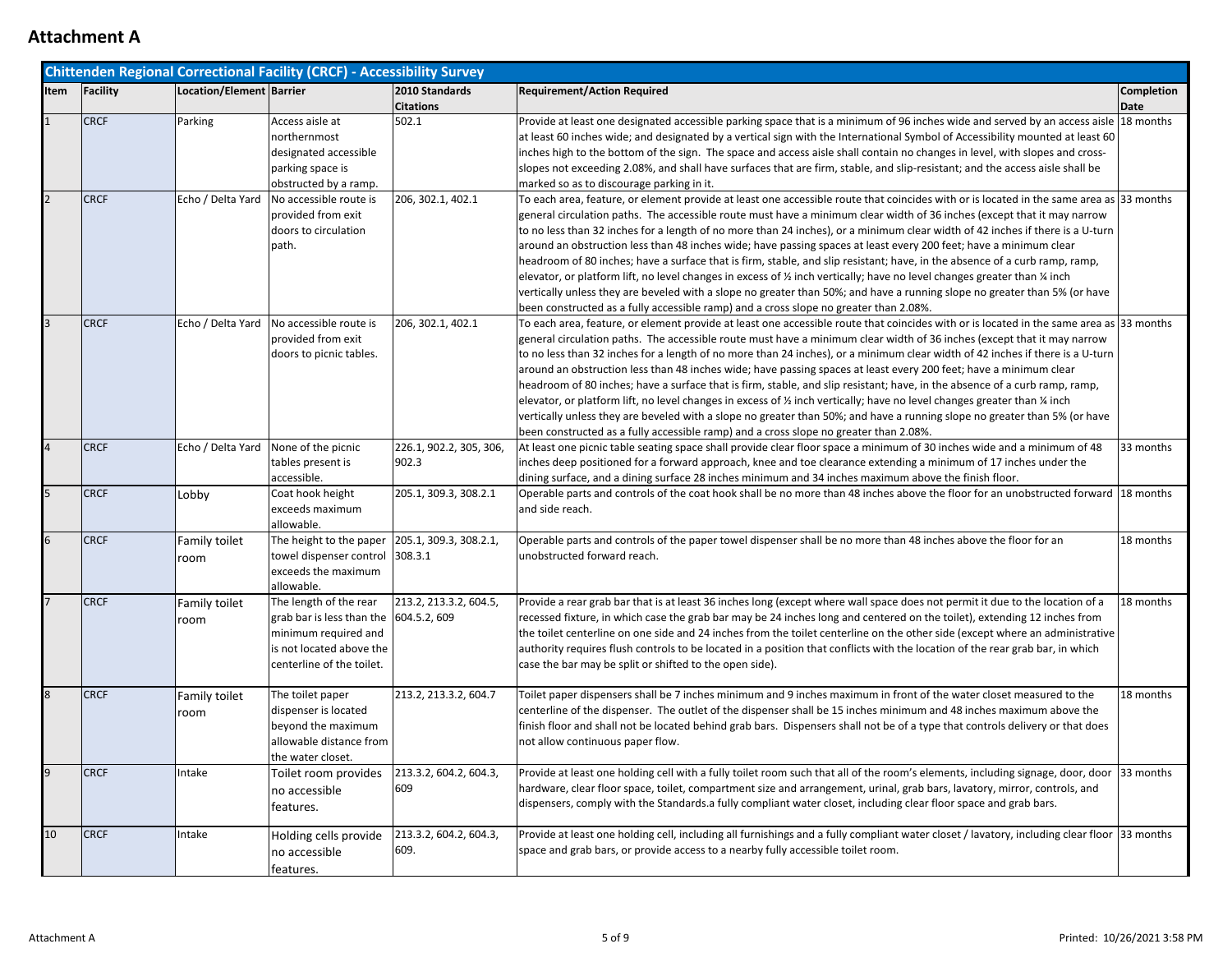| $\overline{11}$ | <b>CRCF</b> | Intake                             | The emergency eye<br>wash unit is a<br>protruding object.                                                        | 204.1, 307.2                      | Objects with leading edges more than 27 inches and not more than 80 inches above the finish floor shall protrude 4 inches 18 months<br>maximum horizontally into the circulation path.                                                                                                                                                                                                                                                                                                                                                                                                                                                                                                                                                                                                                                                                                                                                                                                                                                                                                                                                                                                                                                                                                                                                                                                                                                                                                                                                                                                                                                                                           |           |
|-----------------|-------------|------------------------------------|------------------------------------------------------------------------------------------------------------------|-----------------------------------|------------------------------------------------------------------------------------------------------------------------------------------------------------------------------------------------------------------------------------------------------------------------------------------------------------------------------------------------------------------------------------------------------------------------------------------------------------------------------------------------------------------------------------------------------------------------------------------------------------------------------------------------------------------------------------------------------------------------------------------------------------------------------------------------------------------------------------------------------------------------------------------------------------------------------------------------------------------------------------------------------------------------------------------------------------------------------------------------------------------------------------------------------------------------------------------------------------------------------------------------------------------------------------------------------------------------------------------------------------------------------------------------------------------------------------------------------------------------------------------------------------------------------------------------------------------------------------------------------------------------------------------------------------------|-----------|
| 12              | <b>CRCF</b> | Intake                             | The shower<br>compartment is less<br>than the minimum size<br>required.                                          | 213.1, 213.3, 213.3.6,<br>608.2.1 | Provide a fully accessible transfer shower compartment with the following features: controls that are operable with one<br>hand, without tight grasping, pinching, or twisting of the wrist, that require no more than 5 pounds of force to operate; a<br>shower spray unit with an on/off control with a non-positive shutoff and a hose at least 59 inches long that can be used<br>both as a fixed shower head and as a hand-held shower and that delivers water no hotter than 120 degrees; a curb at the<br>shower entrance that is no higher than $\frac{1}{2}$ inch and, in roll-in showers, is beveled if higher than $\frac{1}{4}$ inch; enclosures, if any,<br>that do not obstruct controls, faucets, or spray units and do not obstruct transfers from wheelchairs onto shower seats;<br>and grab bars that comply with § 609. The shower compartment shall be 36 inches by 36 inches, the entrance shall be at<br>least 36 inches wide, and clearance adjacent to the opening shall be 36 inches wide by 48 inches long measured from the<br>control wall (so that the clearance extends beyond the seat); provide grab bars across the control wall and across the back<br>wall to a point 18 inches from the control wall; provide a rectangular or L-shaped seat complying with between 17 and 19<br>inches high extending from the back wall to within 3 inches of the entry; and provide controls on the wall opposite the seat<br>above the grab bar, between 38 and 48 inches high, on the open side of the compartment.                                                                                                                     | 33 months |
| 13              | <b>CRCF</b> | Intake                             | The single, fixed shower 213.1, 213.3, 213.3.6,<br>head is beyond the<br>allowable reach range.                  | 608.6                             | At lease one shower compartment shall be provided with a fixed shower head at 48 inches above the floor, or a shower<br>spray unit that can be used both as a fixed shower head anProvide a fully accessible transfer shower compartment with<br>the following features: controls that are operable with one hand, without tight grasping, pinching, or twisting of the wrist,<br>that require no more than 5 pounds of force to operate; a shower spray unit with an on/off control with a non-positive<br>shutoff and a hose at least 59 inches long that can be used both as a fixed shower head and as a hand-held shower and<br>that delivers water no hotter than 120 degrees; a curb at the shower entrance that is no higher than $\frac{1}{2}$ inch and, in roll-in<br>showers, is beveled if higher than % inch; enclosures, if any, that do not obstruct controls, faucets, or spray units and do<br>not obstruct transfers from wheelchairs onto shower seats; and grab bars that comply with § 609. The shower<br>compartment shall be 36 inches by 36 inches, the entrance shall be at least 36 inches wide, and clearance adjacent to the<br>opening shall be 36 inches wide by 48 inches long measured from the control wall (so that the clearance extends beyond<br>the seat); provide grab bars across the control wall and across the back wall to a point 18 inches from the control wall;<br>provide a rectangular or L-shaped seat complying with between 17 and 19 inches high extending from the back wall to<br>within 3 inches of the entry; and provide controls on the wall opposite the seat above the grab bar, between 38 and 48 |           |
| 14              | <b>CRCF</b> | Alpha                              | No accessible cells<br>provided in this unit.<br>NOTE: cell AA-01 is a<br>possibility for<br>conversion.         | 807                               | inches high, on the open side of the compartment.d as a hand-held shower.<br>28 CFR § 35.151(k), 232, Provide accessible cells so that at least 3% minimum of the total cells are accessible and ensure that all inmates with<br>33 months<br>disabilities are housed in accessible cells. To be accessible, all of the cells' elements, including door, clear floor space,<br>water closet, grab bars, lavatory, mirror, bed, desk, controls, and dispensers, comply with the ADA Standards.                                                                                                                                                                                                                                                                                                                                                                                                                                                                                                                                                                                                                                                                                                                                                                                                                                                                                                                                                                                                                                                                                                                                                                    |           |
| 15              | <b>CRCF</b> | Bravo (Infirmary)<br>toilet/shower | The height to the paper<br>towel dispenser control<br>exceeds the maximum<br>allowable.                          | 205.1, 309.3, 308.2.1             | Operable parts and controls of the paper towel dispenser shall be no more than 48 inches above the floor for an<br>18 months<br>unobstructed forward reach.                                                                                                                                                                                                                                                                                                                                                                                                                                                                                                                                                                                                                                                                                                                                                                                                                                                                                                                                                                                                                                                                                                                                                                                                                                                                                                                                                                                                                                                                                                      |           |
| 16              | <b>CRCF</b> | Bravo (Infirmary)<br>toilet/shower | Toilet lacks toilet paper<br>dispenser.                                                                          | 213.2, 213.3.2, 604.7             | Provide a toilet paper dispensers that is 7 inches minimum and 9 inches maximum in front of the water closet measured to 18 months<br>the centerline of the dispenser. The outlet of the dispenser shall be 15 inches minimum and 48 inches maximum above<br>the finish floor and shall not be located behind grab bars. Dispensers shall not be of a type that controls delivery or that<br>does not allow continuous paper flow.                                                                                                                                                                                                                                                                                                                                                                                                                                                                                                                                                                                                                                                                                                                                                                                                                                                                                                                                                                                                                                                                                                                                                                                                                               |           |
| 17              | <b>CRCF</b> | Bravo (Infirmary)<br>toilet/shower | The height of the<br>bottom edge of the<br>reflecting surface of the<br>mirror exceeds the<br>maximum allowable. | 213.3.5, 603.3                    | Mirrors located above lavatories or countertops shall be installed with the bottom edge of the reflecting surface 40 inches 18 months<br>maximum above the finish floor. Mirrors not located above lavatories or countertops shall be installed with the bottom<br>edge of the reflecting surface 35 inches maximum above the finish floor.                                                                                                                                                                                                                                                                                                                                                                                                                                                                                                                                                                                                                                                                                                                                                                                                                                                                                                                                                                                                                                                                                                                                                                                                                                                                                                                      |           |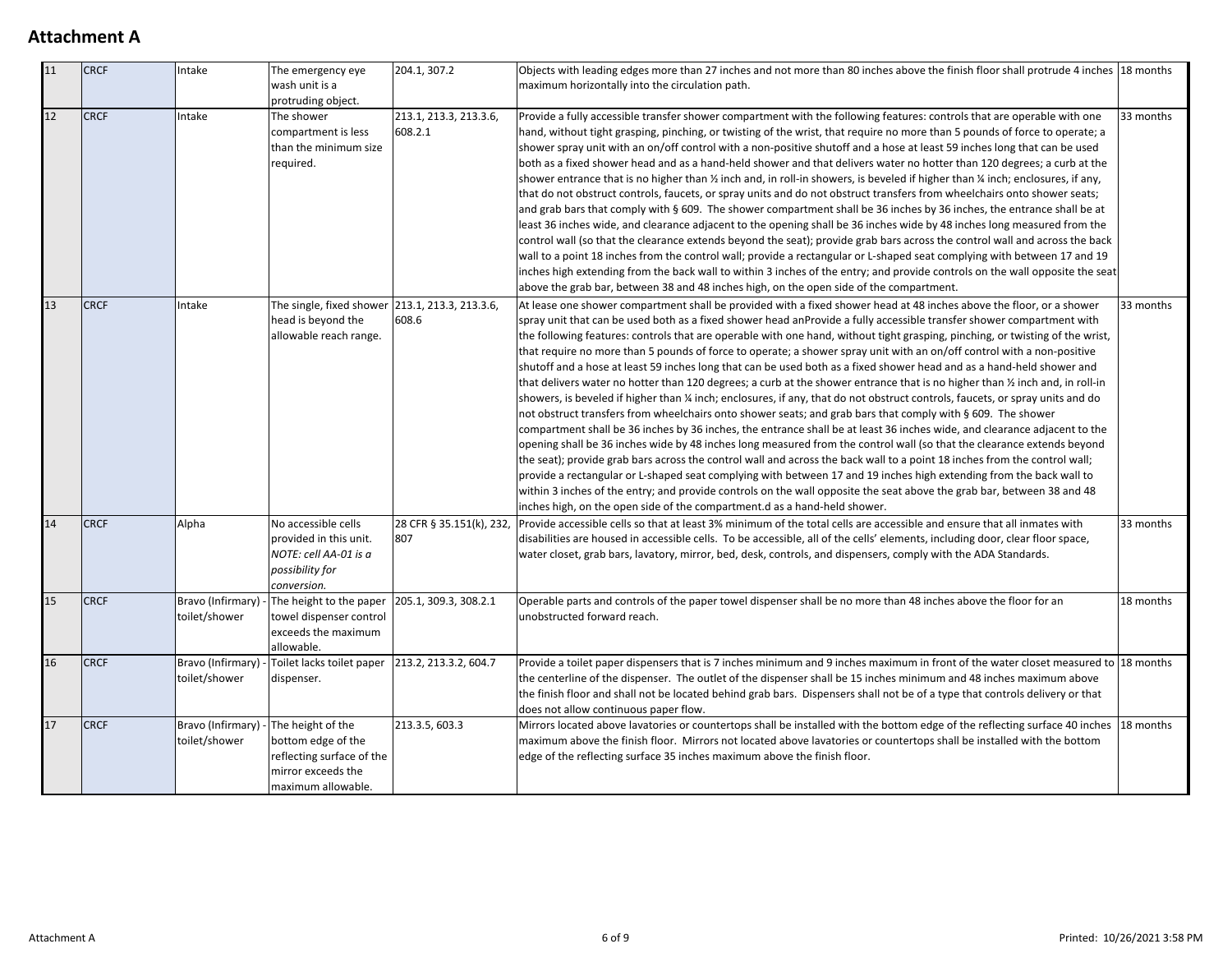| 18<br>19        | <b>CRCF</b><br><b>CRCF</b> |                             | Bull Pen No accessible route is<br>provided to the planter<br>boxes.<br>Dining Room No accessible dining<br>tables are provided.             | 206, 302.1, 402.1<br>306, 902.3, and Title III                                                                                                                                                                                                                                                                                                                                                                                                                                                                                                                                                                                                                                                                                                                                                                                                                                                                                                                                                                                                                                                                                                                                                                                                                                                                                                                                                                                                                                                                                                      | To each area, feature, or element provide at least one accessible route that coincides with or is located in the same area as 33 months<br>general circulation paths. The accessible route must have a minimum clear width of 36 inches (except that it may narrow<br>to no less than 32 inches for a length of no more than 24 inches), or a minimum clear width of 42 inches if there is a U-turn<br>around an obstruction less than 48 inches wide; have passing spaces at least every 200 feet; have a minimum clear<br>headroom of 80 inches; have a surface that is firm, stable, and slip resistant; have, in the absence of a curb ramp, ramp,<br>elevator, or platform lift, no level changes in excess of % inch vertically; have no level changes greater than % inch<br>vertically unless they are beveled with a slope no greater than 50%; and have a running slope no greater than 5% (or have<br>been constructed as a fully accessible ramp) and a cross slope no greater than 2.08%.<br>226.1, 226.2, 902.2, 305, At least 5 percent of the dining surfaces present shall provide clear floor space a minimum of 30 inches wide and a<br>33 months<br>minimum of 48 inches deep positioned for a forward approach, toe clearance depth extending a minimum of 17 inches |           |
|-----------------|----------------------------|-----------------------------|----------------------------------------------------------------------------------------------------------------------------------------------|-----------------------------------------------------------------------------------------------------------------------------------------------------------------------------------------------------------------------------------------------------------------------------------------------------------------------------------------------------------------------------------------------------------------------------------------------------------------------------------------------------------------------------------------------------------------------------------------------------------------------------------------------------------------------------------------------------------------------------------------------------------------------------------------------------------------------------------------------------------------------------------------------------------------------------------------------------------------------------------------------------------------------------------------------------------------------------------------------------------------------------------------------------------------------------------------------------------------------------------------------------------------------------------------------------------------------------------------------------------------------------------------------------------------------------------------------------------------------------------------------------------------------------------------------------|-------------------------------------------------------------------------------------------------------------------------------------------------------------------------------------------------------------------------------------------------------------------------------------------------------------------------------------------------------------------------------------------------------------------------------------------------------------------------------------------------------------------------------------------------------------------------------------------------------------------------------------------------------------------------------------------------------------------------------------------------------------------------------------------------------------------------------------------------------------------------------------------------------------------------------------------------------------------------------------------------------------------------------------------------------------------------------------------------------------------------------------------------------------------------------------------------------------------------------------------------------------------------------------------|-----------|
| 20              | <b>CRCF</b>                |                             | Gym The wall mounted game 204.1, 307.2                                                                                                       | Reg's 36.302(a).                                                                                                                                                                                                                                                                                                                                                                                                                                                                                                                                                                                                                                                                                                                                                                                                                                                                                                                                                                                                                                                                                                                                                                                                                                                                                                                                                                                                                                                                                                                                    | under the dining surface, knee clearance height a minimum of 27 inches under the dining surface, and a dining surface<br>height 28 inches minimum and 34 inches maximum above the finish floor.<br>Objects with leading edges more than 27 inches and not more than 80 inches above the finish floor shall protrude 4 inches 18 months<br>maximum horizontally into the circulation path.                                                                                                                                                                                                                                                                                                                                                                                                                                                                                                                                                                                                                                                                                                                                                                                                                                                                                                 |           |
| 21              | <b>CRCF</b>                | Foxtrot                     | box is a protruding<br>object.<br>No accessible cells<br>provided in this unit.<br>NOTE: accessible<br>shower is available<br>nearby.        | 807                                                                                                                                                                                                                                                                                                                                                                                                                                                                                                                                                                                                                                                                                                                                                                                                                                                                                                                                                                                                                                                                                                                                                                                                                                                                                                                                                                                                                                                                                                                                                 | 28 CFR § 35.151(k), 232, Provide accessible cells so that at least 3% minimum of the total cells are accessible and ensure that all inmates with<br>33 months<br>disabilities are housed in accessible cells. To be accessible, all of the cells' elements, including door, clear floor space,<br>water closet, grab bars, lavatory, mirror, bed, desk, controls, and dispensers, comply with the ADA Standards.                                                                                                                                                                                                                                                                                                                                                                                                                                                                                                                                                                                                                                                                                                                                                                                                                                                                          |           |
| $\overline{22}$ | <b>CRCF</b>                | Echo                        | No accessible cells<br>provided in this unit.                                                                                                | 807                                                                                                                                                                                                                                                                                                                                                                                                                                                                                                                                                                                                                                                                                                                                                                                                                                                                                                                                                                                                                                                                                                                                                                                                                                                                                                                                                                                                                                                                                                                                                 | 28 CFR § 35.151(k), 232, Provide accessible cells so that at least 3% minimum of the total cells are accessible and ensure that all inmates with<br>33 months<br>disabilities are housed in accessible cells. To be accessible, all of the cells' elements, including door, clear floor space,<br>water closet, grab bars, lavatory, mirror, bed, desk, controls, and dispensers, comply with the ADA Standards.                                                                                                                                                                                                                                                                                                                                                                                                                                                                                                                                                                                                                                                                                                                                                                                                                                                                          |           |
| $\overline{23}$ | <b>CRCF</b>                | Mental Health               | The path of travel to the 403.5.1<br>"Psych Provider" office<br>is obstructed by<br>furnishings and is less<br>than the minimum<br>required. |                                                                                                                                                                                                                                                                                                                                                                                                                                                                                                                                                                                                                                                                                                                                                                                                                                                                                                                                                                                                                                                                                                                                                                                                                                                                                                                                                                                                                                                                                                                                                     | The clear width of walking surfaces shall be 36 inches minimum.<br>18 months                                                                                                                                                                                                                                                                                                                                                                                                                                                                                                                                                                                                                                                                                                                                                                                                                                                                                                                                                                                                                                                                                                                                                                                                              |           |
| 24              | <b>CRCF</b>                | Divas House 1 -<br>bathroom | Access to side grab bar<br>obstructed by toilet<br>paper dispenser.                                                                          | 609.3                                                                                                                                                                                                                                                                                                                                                                                                                                                                                                                                                                                                                                                                                                                                                                                                                                                                                                                                                                                                                                                                                                                                                                                                                                                                                                                                                                                                                                                                                                                                               | The space between the grab bar and projecting objects above shall be 12 inches minimum.                                                                                                                                                                                                                                                                                                                                                                                                                                                                                                                                                                                                                                                                                                                                                                                                                                                                                                                                                                                                                                                                                                                                                                                                   | 18 months |
| 25              | <b>CRCF</b>                | Divas House 1 -<br>bathroom | The single, fixed shower 213.1, 213.3, 213.3.6,<br>head is beyond the<br>allowable reach range.                                              | Provide a fully accessible transfer shower compartment with the following features: controls that are operable with one<br>hand, without tight grasping, pinching, or twisting of the wrist, that require no more than 5 pounds of force to operate; a<br>608<br>shower spray unit with an on/off control with a non-positive shutoff and a hose at least 59 inches long that can be used<br>both as a fixed shower head and as a hand-held shower and that delivers water no hotter than 120 degrees; a curb at the<br>shower entrance that is no higher than $\frac{1}{2}$ inch and, in roll-in showers, is beveled if higher than $\frac{1}{4}$ inch; enclosures, if any,<br>that do not obstruct controls, faucets, or spray units and do not obstruct transfers from wheelchairs onto shower seats;<br>and grab bars that comply with § 609. The shower compartment shall be 36 inches by 36 inches, the entrance shall be at<br>least 36 inches wide, and clearance adjacent to the opening shall be 36 inches wide by 48 inches long measured from the<br>control wall (so that the clearance extends beyond the seat); provide grab bars across the control wall and across the back<br>wall to a point 18 inches from the control wall; provide a rectangular or L-shaped seat complying with between 17 and 19<br>inches high extending from the back wall to within 3 inches of the entry; and provide controls on the wall opposite the seat<br>above the grab bar, between 38 and 48 inches high, on the open side of the compartment. |                                                                                                                                                                                                                                                                                                                                                                                                                                                                                                                                                                                                                                                                                                                                                                                                                                                                                                                                                                                                                                                                                                                                                                                                                                                                                           | 33 months |
| 26              | <b>CRCF</b>                | Divas House 1 -<br>bathroom | The required clear floor<br>space outside the<br>shower is obstructed by<br>furnishings.                                                     | 213.1, 213.3, 213.3.6,<br>608                                                                                                                                                                                                                                                                                                                                                                                                                                                                                                                                                                                                                                                                                                                                                                                                                                                                                                                                                                                                                                                                                                                                                                                                                                                                                                                                                                                                                                                                                                                       | The unobstructed outside clearance at the shower shall be 36 inches wide minimum by 48 inches long minimum measured 33 months<br>from the control wall.                                                                                                                                                                                                                                                                                                                                                                                                                                                                                                                                                                                                                                                                                                                                                                                                                                                                                                                                                                                                                                                                                                                                   |           |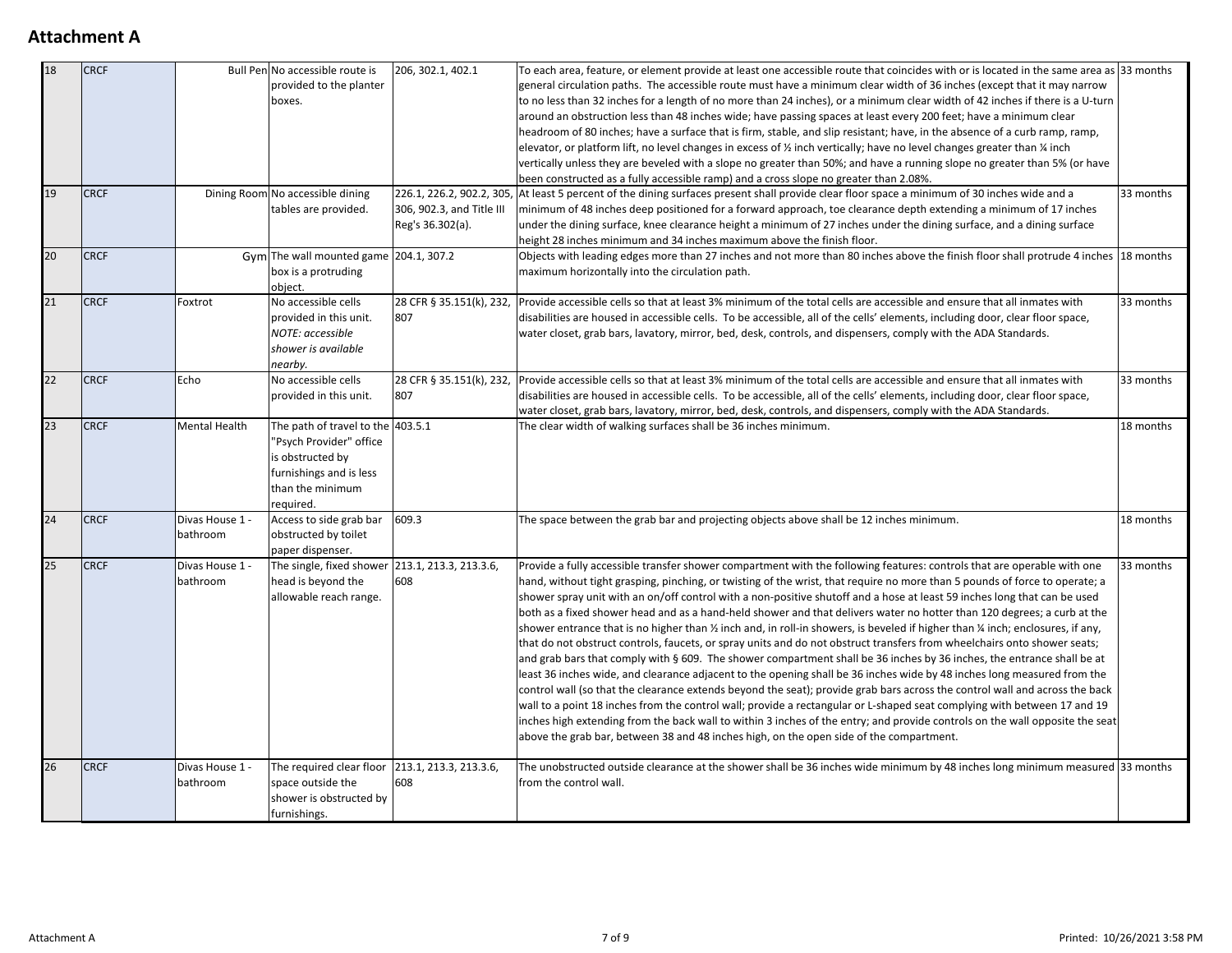|                |             |                            | <b>Northern State Correctional Facility (NSCF) - Accessibility Survey</b>                                                                 |                                    |                                                                                                                                                                                                                                                                                                                                                                                                                                                                                                                                                                                                                                                                                                                                                                                                                                                                                                                                                                                                                                |                                  |
|----------------|-------------|----------------------------|-------------------------------------------------------------------------------------------------------------------------------------------|------------------------------------|--------------------------------------------------------------------------------------------------------------------------------------------------------------------------------------------------------------------------------------------------------------------------------------------------------------------------------------------------------------------------------------------------------------------------------------------------------------------------------------------------------------------------------------------------------------------------------------------------------------------------------------------------------------------------------------------------------------------------------------------------------------------------------------------------------------------------------------------------------------------------------------------------------------------------------------------------------------------------------------------------------------------------------|----------------------------------|
| Item           | Location    | Location/Element   Barrier |                                                                                                                                           | 2010 Standards<br><b>Citations</b> | <b>Requirement/Action Required</b>                                                                                                                                                                                                                                                                                                                                                                                                                                                                                                                                                                                                                                                                                                                                                                                                                                                                                                                                                                                             | <b>Completion</b><br><b>Date</b> |
| $\mathbf{1}$   | <b>NSCF</b> | Parking                    | No sign identifying a<br>designated accessible<br>van parking space is<br>provided.                                                       | 502.1                              | Provide at least one van accessible parking space that is a minimum of 132 inches wide and served by an access aisle at<br>least 60 inches wide, or a minimum of 96 inches wide and served by an access aisle at least 96 inches wide; and designated<br>by a vertical sign with the International Symbol of Accessibility and an additional "van accessible" sign mounted at least 60<br>inches high to the bottom of the sign. The space and access aisle shall contain no changes in level, with slopes and cross-<br>slopes not exceeding 2.08%, and shall have surfaces that are firm, stable, and slip-resistant; and the access aisle shall be<br>marked so as to discourage parking in it.                                                                                                                                                                                                                                                                                                                             | 18 months                        |
| $\overline{2}$ | <b>NSCF</b> | Ramp from main<br>building | Cross slope of the upper $405.3$<br>segment exceeds the<br>maximum allowable.                                                             |                                    | Cross slope of ramp runs shall not be steeper than 5% (1:48).                                                                                                                                                                                                                                                                                                                                                                                                                                                                                                                                                                                                                                                                                                                                                                                                                                                                                                                                                                  | 33 months                        |
| $\overline{3}$ | <b>NSCF</b> | Exercise yard              | No accessible route is<br>provided to any of the<br>various outside<br>amenities - including<br>playing courts and<br>exercise equipment. | 206, 302.1, 402.1                  | To each area, feature, or element provide at least one accessible route that coincides with or is located in the same area as 33 months<br>general circulation paths. The accessible route must have a minimum clear width of 36 inches (except that it may narrow<br>to no less than 32 inches for a length of no more than 24 inches), or a minimum clear width of 42 inches if there is a U-turn<br>around an obstruction less than 48 inches wide; have passing spaces at least every 200 feet; have a minimum clear<br>headroom of 80 inches; have a surface that is firm, stable, and slip resistant; have, in the absence of a curb ramp, ramp,<br>elevator, or platform lift, no level changes in excess of % inch vertically; have no level changes greater than % inch<br>vertically unless they are beveled with a slope no greater than 50%; and have a running slope no greater than 5% (or have<br>been constructed as a fully accessible ramp) and a cross slope no greater than 2.08%.                         |                                  |
|                | <b>NSCF</b> | Circulation                | No accessible route to B 206, 302.1, 402.1<br>building north entrance.                                                                    |                                    | To each area, feature, or element provide at least one accessible route that coincides with or is located in the same area as 33 months<br>general circulation paths. The accessible route must have a minimum clear width of 36 inches (except that it may narrow<br>to no less than 32 inches for a length of no more than 24 inches), or a minimum clear width of 42 inches if there is a U-turn<br>around an obstruction less than 48 inches wide; have passing spaces at least every 200 feet; have a minimum clear<br>headroom of 80 inches; have a surface that is firm, stable, and slip resistant; have, in the absence of a curb ramp, ramp,<br>elevator, or platform lift, no level changes in excess of $\frac{1}{2}$ inch vertically; have no level changes greater than $\frac{1}{4}$ inch<br>vertically unless they are beveled with a slope no greater than 50%; and have a running slope no greater than 5% (or have<br>been constructed as a fully accessible ramp) and a cross slope no greater than 2.08%. |                                  |
|                | <b>NSCF</b> | Circulation                | No accessible route to<br>VCI building - wood<br>shop.                                                                                    | 206, 302.1, 402.1                  | To each area, feature, or element provide at least one accessible route that coincides with or is located in the same area as 33 months<br>general circulation paths. The accessible route must have a minimum clear width of 36 inches (except that it may narrow<br>to no less than 32 inches for a length of no more than 24 inches), or a minimum clear width of 42 inches if there is a U-turn<br>around an obstruction less than 48 inches wide; have passing spaces at least every 200 feet; have a minimum clear<br>headroom of 80 inches; have a surface that is firm, stable, and slip resistant; have, in the absence of a curb ramp, ramp,<br>elevator, or platform lift, no level changes in excess of $\frac{1}{2}$ inch vertically; have no level changes greater than $\frac{1}{4}$ inch<br>vertically unless they are beveled with a slope no greater than 50%; and have a running slope no greater than 5% (or have<br>been constructed as a fully accessible ramp) and a cross slope no greater than 2.08%. |                                  |
| 6              | <b>NSCF</b> | room, A117                 | Admin/Staff toilet Toilet flush control is on 213.3.2, 309.4, 604.6<br>the closed side of the<br>transfer space.                          |                                    | Flush controls shall be located on the open side of the water closet.                                                                                                                                                                                                                                                                                                                                                                                                                                                                                                                                                                                                                                                                                                                                                                                                                                                                                                                                                          | 18 months                        |
| $\overline{7}$ | <b>NSCF</b> |                            | Lavatory pipes exposed. 213.2, 213.3.4, 606.5                                                                                             |                                    | Water supply and drain pipes under lavatories and sinks shall be insulated or otherwise configured to protect against<br>contact.                                                                                                                                                                                                                                                                                                                                                                                                                                                                                                                                                                                                                                                                                                                                                                                                                                                                                              | 18 months                        |
| $\overline{8}$ | <b>NSCF</b> | Contact visiting<br>area   | Inmate counter vertical<br>knee clearance is less<br>than the required<br>minimum.                                                        | 306.3.1                            | Space under an element 27 inches above the finish floor or ground shall be considered knee clearance.                                                                                                                                                                                                                                                                                                                                                                                                                                                                                                                                                                                                                                                                                                                                                                                                                                                                                                                          | 33 months                        |
| $\overline{9}$ | <b>NSCF</b> | Law library                | Various work tables<br>vertical knee clearance<br>is less than the required<br>minimum.                                                   | 306.3.1                            | Space under an element 27 inches above the finish floor or ground shall be considered knee clearance.                                                                                                                                                                                                                                                                                                                                                                                                                                                                                                                                                                                                                                                                                                                                                                                                                                                                                                                          | 33 months                        |
| 10             | <b>NSCF</b> | Corridor outside<br>rooms  | No knee space is<br>lobby public toilet provided at the drinking<br>fountain.                                                             | $\sqrt{602.2}$ .                   | Drinking fountains shall have knee and toe clearance.                                                                                                                                                                                                                                                                                                                                                                                                                                                                                                                                                                                                                                                                                                                                                                                                                                                                                                                                                                          | 33 months                        |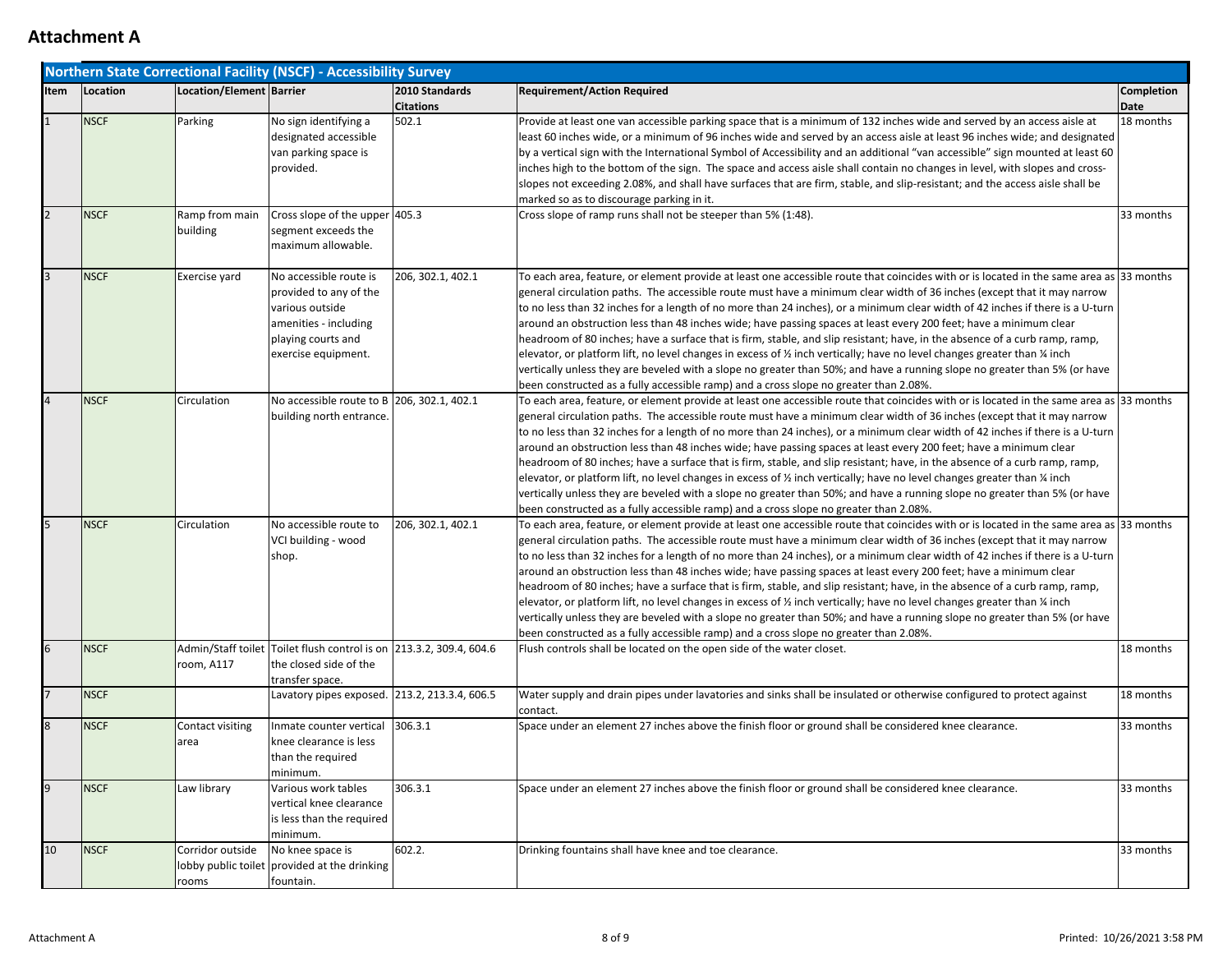| 11 | <b>NSCF</b> | Corridor at No                  | No knee space is         | 602.2.                                                                                                                                                       | Drinking fountains shall have knee and toe clearance.                                                                        |         |
|----|-------------|---------------------------------|--------------------------|--------------------------------------------------------------------------------------------------------------------------------------------------------------|------------------------------------------------------------------------------------------------------------------------------|---------|
|    |             | Contact visiting                | provided at the drinking |                                                                                                                                                              |                                                                                                                              |         |
|    |             |                                 | fountain.                |                                                                                                                                                              |                                                                                                                              |         |
| 12 | <b>NSCF</b> | Infirmary shower, Handheld unit |                          | 608.6, Title II Reg's.<br>A fully accessible shower compartment shall have a shower spray unit that can be used both as a fixed shower head and as 18 months |                                                                                                                              |         |
|    |             | A211                            | <i>inoperative</i>       | 35.133(a)                                                                                                                                                    | a hand-held shower or a fixed shower head located at 48 inches maximum above the shower finish floor.                        |         |
|    |             |                                 |                          |                                                                                                                                                              |                                                                                                                              |         |
|    |             |                                 |                          |                                                                                                                                                              | A public entity shall maintain in operable working condition those features of facilities and equipment that are required to |         |
|    |             |                                 |                          |                                                                                                                                                              | be readily accessible to and usable by persons with disabilities.                                                            |         |
| 13 | <b>NSCF</b> | $C$ , D, E buildings            | No designated            |                                                                                                                                                              | Need confirmation from VTDOC that accessible cells are available elsewhere for inmates with disabilities otherwise           | 1 month |
|    |             |                                 | accessible cells - floor |                                                                                                                                                              | classified to be housed in these buildings.                                                                                  |         |
|    |             |                                 | levels not connected     |                                                                                                                                                              |                                                                                                                              |         |
|    |             |                                 | vertically.              |                                                                                                                                                              |                                                                                                                              |         |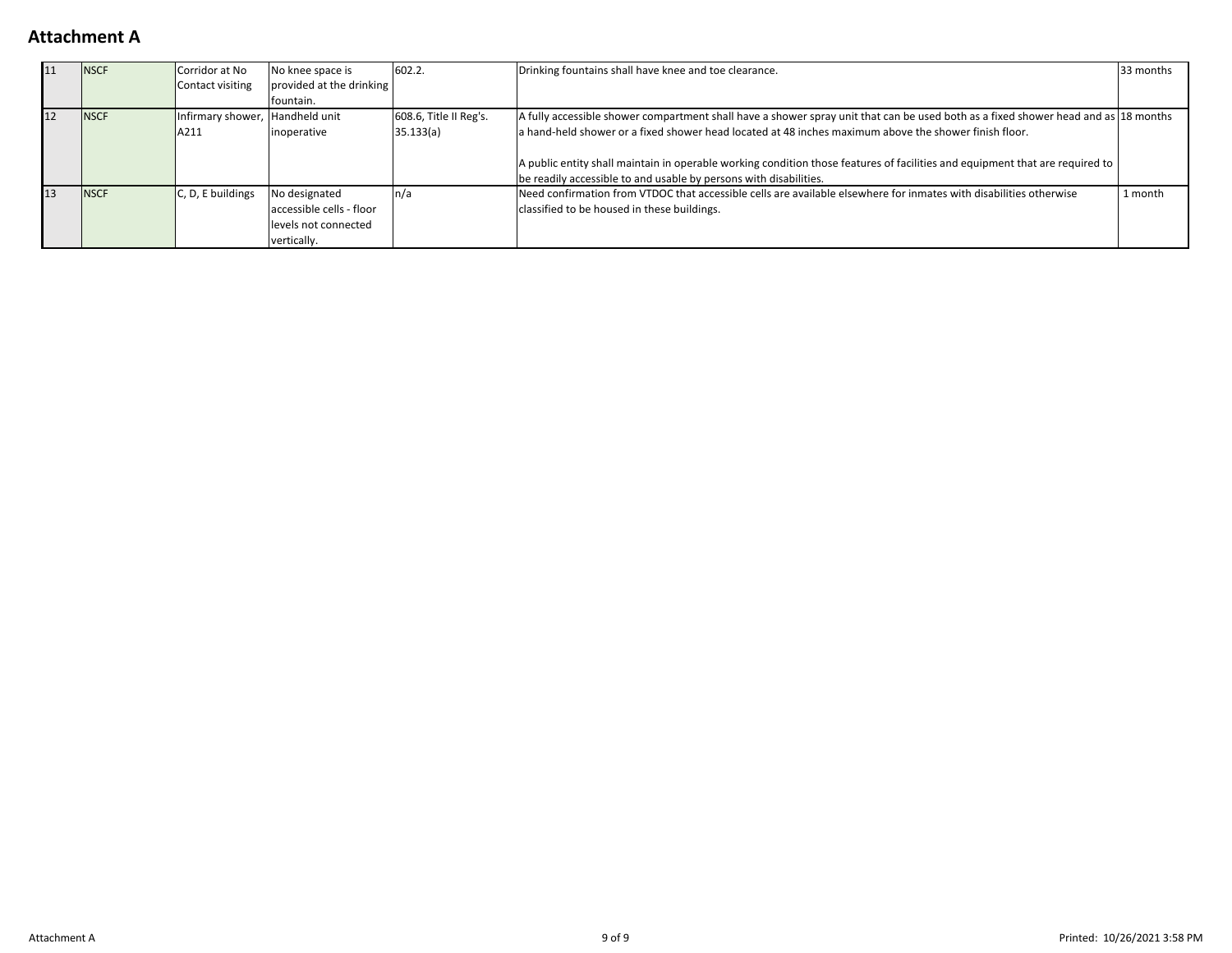## **ATTACHMENT B INTAKE HEARING SCREENING ASSESSMENT FORM**

#### **VERMONT DEPARTMENT OF CORRECTIONS INTAKE SCREENING AUXILIARY AIDS AND SERVICES ASSESSMENT FOR DEAF OR HARD OF HEARING INMATES**

### SECTION I.

Inmate Name: \_\_\_\_\_\_\_\_\_\_\_\_\_\_\_\_\_\_\_\_\_\_\_\_\_\_\_\_\_\_\_ ID#: \_\_\_\_\_\_\_\_\_\_\_\_ Facility: \_\_\_\_\_\_\_\_\_\_\_\_\_\_\_\_\_\_\_

Date Completed:

Disability (check one): [ ] Deaf [ ] Hard of Hearing [ ] Speech [ ] None of these

If "None of these" is checked, this form is completed and may be signed off by Booking Officer. Otherwise, proceed to Section II, which should be completed and signed off by a QHCP for the VDOC's medical contractor within 72 hours of Intake.

## SECTION II.

### **1. Assessment of Sign Language Ability**

| a. Inmate uses sign language? (check one):                                            | $\lceil$   Yes                         | No                  |  |  |  |  |
|---------------------------------------------------------------------------------------|----------------------------------------|---------------------|--|--|--|--|
| b. If yes to 1.a., is sign language the inmate's <i>primary</i> language:             |                                        | $ $ No<br>$1 + Yes$ |  |  |  |  |
| c. Inmate's proficiency with sign language: [ ] Beginner [ ] Conversational<br>Fluent |                                        |                     |  |  |  |  |
| d. Type of interpreter needed (check one):                                            |                                        |                     |  |  |  |  |
| [ ] ASL (American Sign Language)                                                      | [ Signed English                       |                     |  |  |  |  |
| [ ] ASL with Certified Deaf Interpreter                                               | [ ] Sign Language from another country |                     |  |  |  |  |
| $\lceil$ 1 Other (specify)                                                            |                                        |                     |  |  |  |  |

## **2. Assessment of Reading / Writing Ability**

(For example: Is the person able to read and write in any language understood by VT DOC personnel? Does the person have the ability to engage in basic communications through reading / writing? If so, are there conditions required, such as no time constraints? List required conditions)

 $\mathcal{L}_\mathcal{L} = \{ \mathcal{L}_\mathcal{L} = \{ \mathcal{L}_\mathcal{L} = \{ \mathcal{L}_\mathcal{L} = \{ \mathcal{L}_\mathcal{L} = \{ \mathcal{L}_\mathcal{L} = \{ \mathcal{L}_\mathcal{L} = \{ \mathcal{L}_\mathcal{L} = \{ \mathcal{L}_\mathcal{L} = \{ \mathcal{L}_\mathcal{L} = \{ \mathcal{L}_\mathcal{L} = \{ \mathcal{L}_\mathcal{L} = \{ \mathcal{L}_\mathcal{L} = \{ \mathcal{L}_\mathcal{L} = \{ \mathcal{L}_\mathcal{$ 

 $\mathcal{L}_\mathcal{L} = \{ \mathcal{L}_\mathcal{L} = \{ \mathcal{L}_\mathcal{L} = \{ \mathcal{L}_\mathcal{L} = \{ \mathcal{L}_\mathcal{L} = \{ \mathcal{L}_\mathcal{L} = \{ \mathcal{L}_\mathcal{L} = \{ \mathcal{L}_\mathcal{L} = \{ \mathcal{L}_\mathcal{L} = \{ \mathcal{L}_\mathcal{L} = \{ \mathcal{L}_\mathcal{L} = \{ \mathcal{L}_\mathcal{L} = \{ \mathcal{L}_\mathcal{L} = \{ \mathcal{L}_\mathcal{L} = \{ \mathcal{L}_\mathcal{$ 

**3. Assessment of Speaking Ability**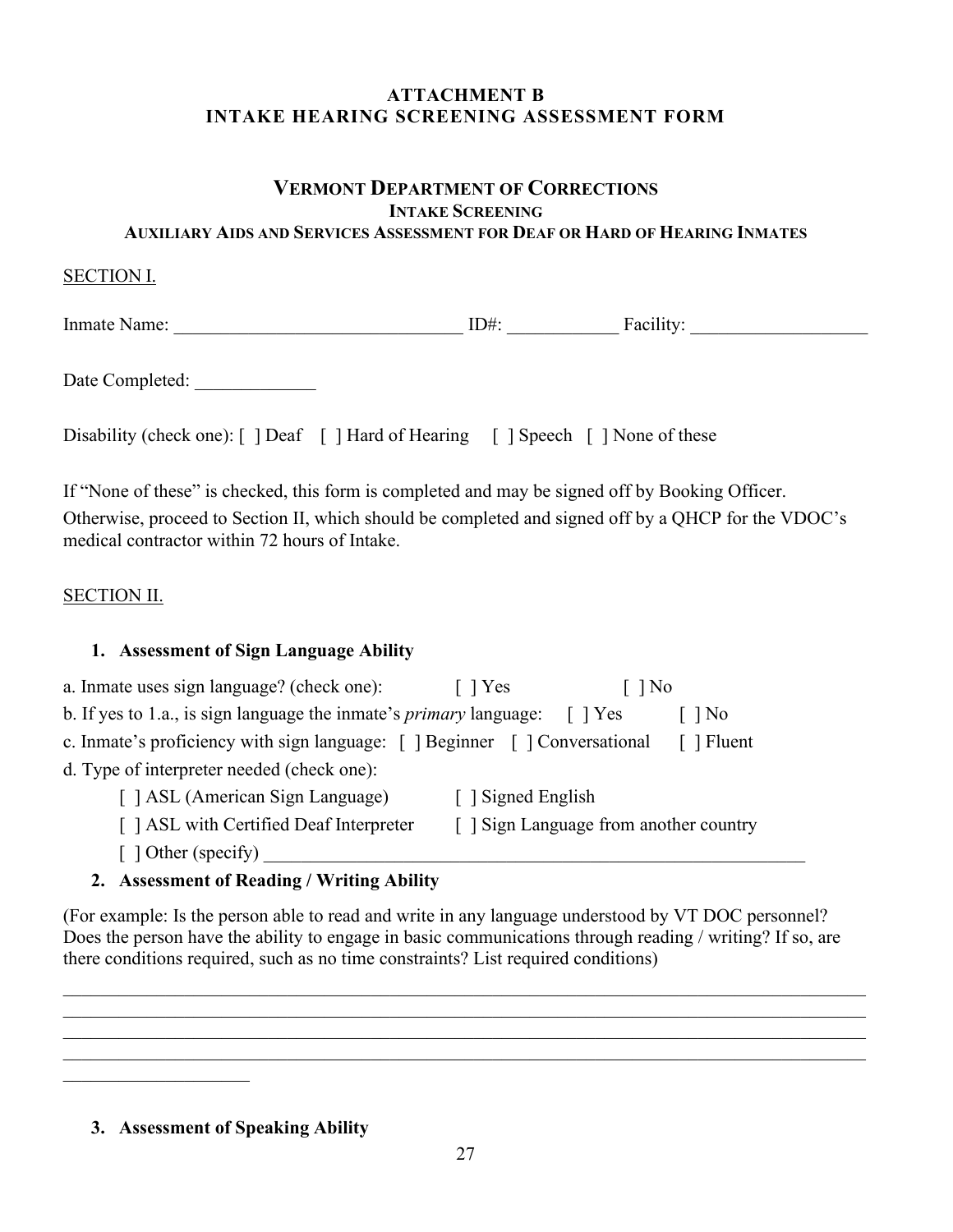(For example: Can the person speak sufficiently clearly for the average person to understand them? If so, are there conditions required, such as a quiet setting? List required conditions)

|                     | 4. Auxiliary Aids and Services and Devices Currently Used          |                                                                       |      |  |
|---------------------|--------------------------------------------------------------------|-----------------------------------------------------------------------|------|--|
|                     |                                                                    | a. Uses: [ ] Hearing Aid(s) [ ] Cochlear Implant / Implantable Device |      |  |
|                     | [] ASL Interpreter [] other ___________(specify)                   |                                                                       |      |  |
|                     | b. Device: [ ] Requires Batteries [ ] Is Rechargeable              |                                                                       |      |  |
|                     | NOTE: unless otherwise indicated, please CUFF IN FRONT.            |                                                                       |      |  |
|                     | 5. If this is a Re-Assessment, Changes Since Prior Assessment      |                                                                       |      |  |
|                     |                                                                    |                                                                       |      |  |
|                     |                                                                    |                                                                       |      |  |
|                     |                                                                    |                                                                       |      |  |
|                     |                                                                    |                                                                       |      |  |
|                     | <b>6. Additional Communication Assessment</b>                      |                                                                       |      |  |
|                     |                                                                    |                                                                       |      |  |
|                     |                                                                    |                                                                       |      |  |
|                     |                                                                    |                                                                       |      |  |
|                     |                                                                    |                                                                       |      |  |
|                     |                                                                    |                                                                       |      |  |
|                     | Is referral to an audiologist recommended? No Yes Date of Referral |                                                                       |      |  |
|                     | Form completed by (Booking officer or QHCP):                       |                                                                       |      |  |
|                     |                                                                    |                                                                       |      |  |
| <b>Printed Name</b> |                                                                    | Signature                                                             | Date |  |
|                     |                                                                    |                                                                       |      |  |
| Inmate:             |                                                                    |                                                                       |      |  |
| <b>Printed Name</b> |                                                                    | Signature                                                             | Date |  |
|                     |                                                                    |                                                                       |      |  |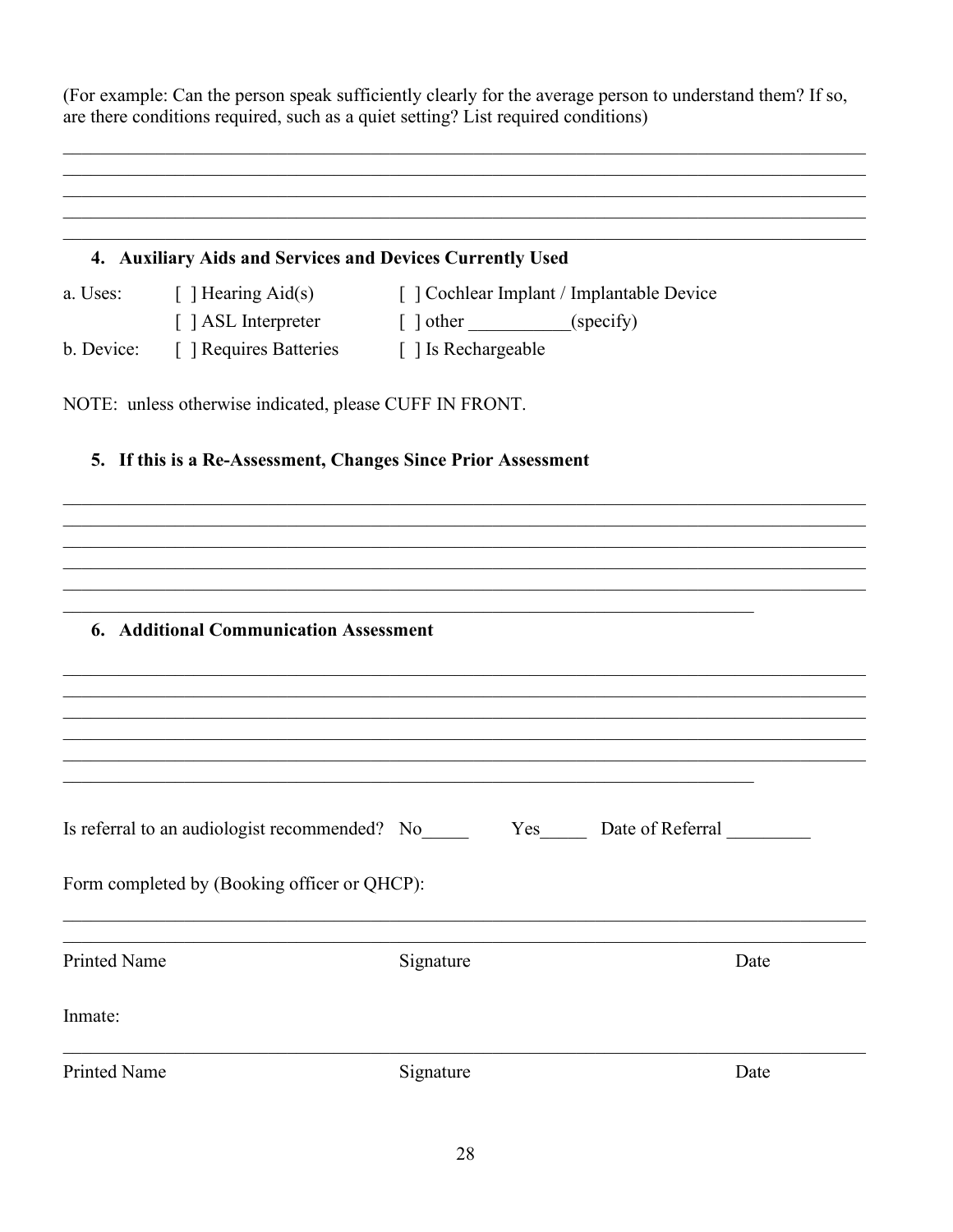## **ATTACHMENT C VERMONT DEPARTMENT OF CORRECTIONS COMMUNICATION PLAN FOR DEAF OR HARD OF HEARING INMATES**

#### **A. Accommodations that must be provided for the following programs and activities:**

*Document whether Inmate requires an interpreter. If Inmate's primary language is American Sign Language per initial assessment, presume an interpreter is needed for items 1-10.* 

*For Other Accommodations: Document whether Inmate requires other Accommodations or Auxiliary Aids/Services, such as one-on-one meetings in quiet room, exchange of written notes, visual aids, etc.* 

| <b>Program, Service, or Activity</b>                                                         | Interpreter<br>Needed?<br>(yes/no) | <b>Other Accommodation Needed?</b><br>(List what is needed) |
|----------------------------------------------------------------------------------------------|------------------------------------|-------------------------------------------------------------|
| 1. Disciplinary matters, including<br>investigations and proceedings                         |                                    |                                                             |
| 2. Interviews with Corrections Investigation<br>Unit or other investigators                  |                                    |                                                             |
| 3. Interviews or proceedings related to<br>administrative segregation                        |                                    |                                                             |
| 4. Meetings with VT DOC staff to discuss<br><b>Auxiliary Aids and Services</b>               |                                    |                                                             |
| 5. Pre-release meetings & programs, including<br>pre-release parole meetings                 |                                    |                                                             |
| 6. Grievance interviews and processes                                                        |                                    |                                                             |
| 7. Educational Programs and testing that<br>include a verbal component or aural<br>component |                                    |                                                             |
| 8. Vocational programs that include a verbal<br>or auditory component                        |                                    |                                                             |
| 9. Risk Intervention Services that include<br>verbal or auditory component                   |                                    |                                                             |
| 10. Religious Services                                                                       |                                    |                                                             |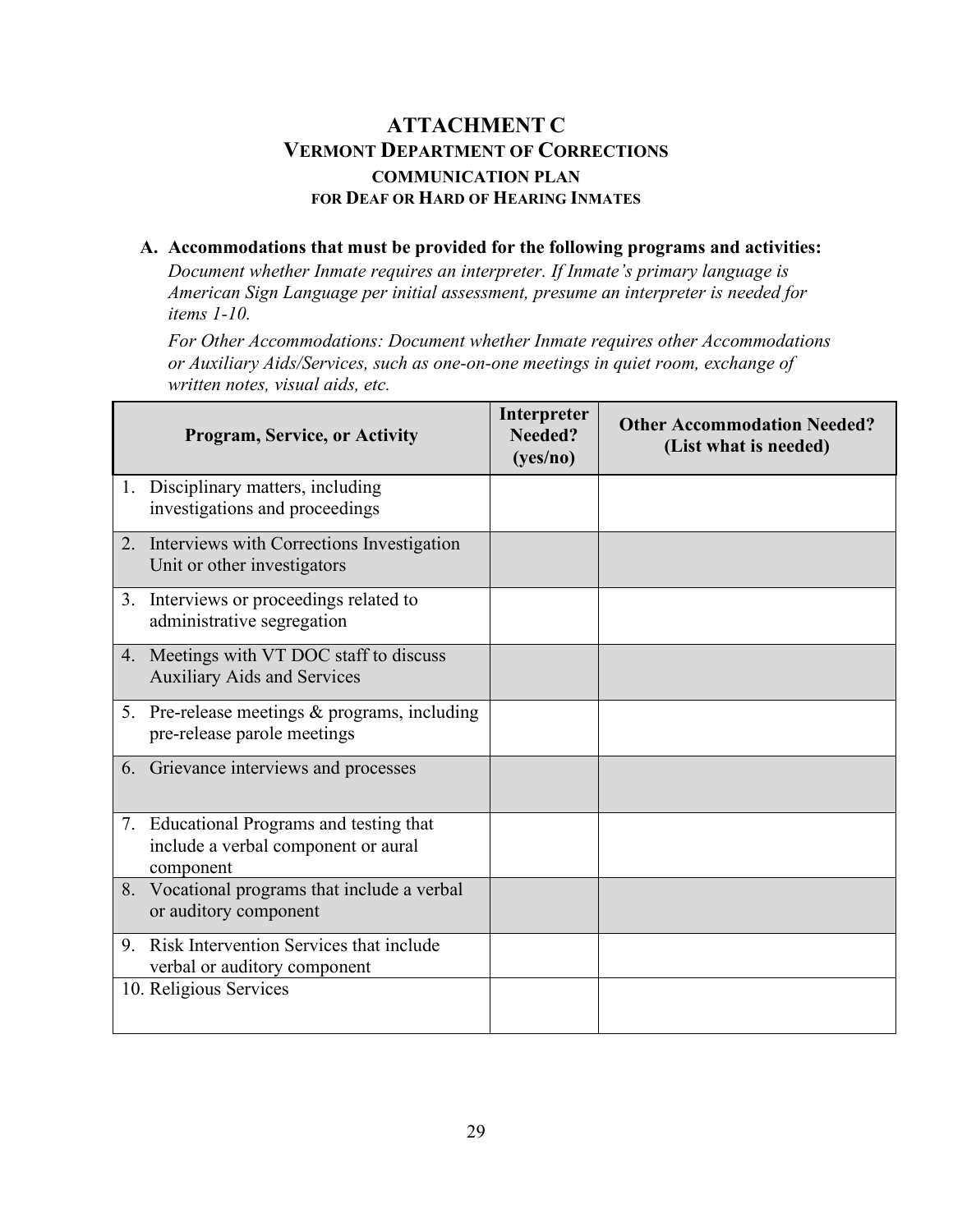| 11. Medical and mental health care services,<br>including dental, vision, audiological,<br>individual and group therapy (Unless<br>medical care and appointment is routine and<br>does not involve substantial conversation – |  |
|-------------------------------------------------------------------------------------------------------------------------------------------------------------------------------------------------------------------------------|--|
| see 12 below)                                                                                                                                                                                                                 |  |
| 12. Medical care that is routine and does not                                                                                                                                                                                 |  |
| involve substantial conversation (e.g.,                                                                                                                                                                                       |  |
| Routine blood work or tests, regular allergy                                                                                                                                                                                  |  |
| shots)                                                                                                                                                                                                                        |  |
| 13. Daily environments and basic                                                                                                                                                                                              |  |
| communications, including conversations                                                                                                                                                                                       |  |
| with counselors, gym, meals, library                                                                                                                                                                                          |  |

## **B. Hearing Aids**

Inmate will be provided with (mark all that apply):

[ ] Hearing aid for right ear [ ] Hearing aid for left ear [ ] No hearing aid

[ ] Cochlear Implant

Battery requirements (include if inmate already possessed hearing aid):

## **C. Identification Bracelet**

Distinguishing colored identification bracelet will be provided (select one):

[ ] Yes [ ] Inmate declines distinguishing colored identification bracelet

## **D. Cell or Bunk Marker**

Identification marker will be placed to identify a deaf or hard of hearing inmate (select one):

[ ] Yes [ ] Inmate declines identification marker

## **E. Other Technologies**

Inmate shall be entitled to the following (mark all that apply):

[ ] TTY [ ] Video Phone [ ] Amplified Phone [ ] Traditional Phone [ ] Vibrating Watch [ ] Pager [ ] Tactile Notification System [ ] Over-the-ear headphones

## **F. Other Auxiliary Aids and Services or Accommodations Needed**

Form completed by (VDOC staff):

\_\_\_\_\_\_\_\_\_\_\_\_\_\_\_\_\_\_\_\_\_\_\_\_\_\_\_\_\_\_\_\_\_\_\_\_\_\_\_\_\_\_\_\_\_\_\_\_\_\_\_\_\_\_\_\_\_\_\_\_\_\_\_\_\_\_\_\_\_\_\_\_\_\_\_\_\_\_

\_\_\_\_\_\_\_\_\_\_\_\_\_\_\_\_\_\_\_\_\_\_\_\_\_\_\_\_\_\_\_\_\_\_\_\_\_\_\_\_\_\_\_\_\_\_\_\_\_\_\_\_\_\_\_\_\_\_\_\_\_\_\_\_\_\_\_\_\_\_\_\_\_\_\_\_\_\_